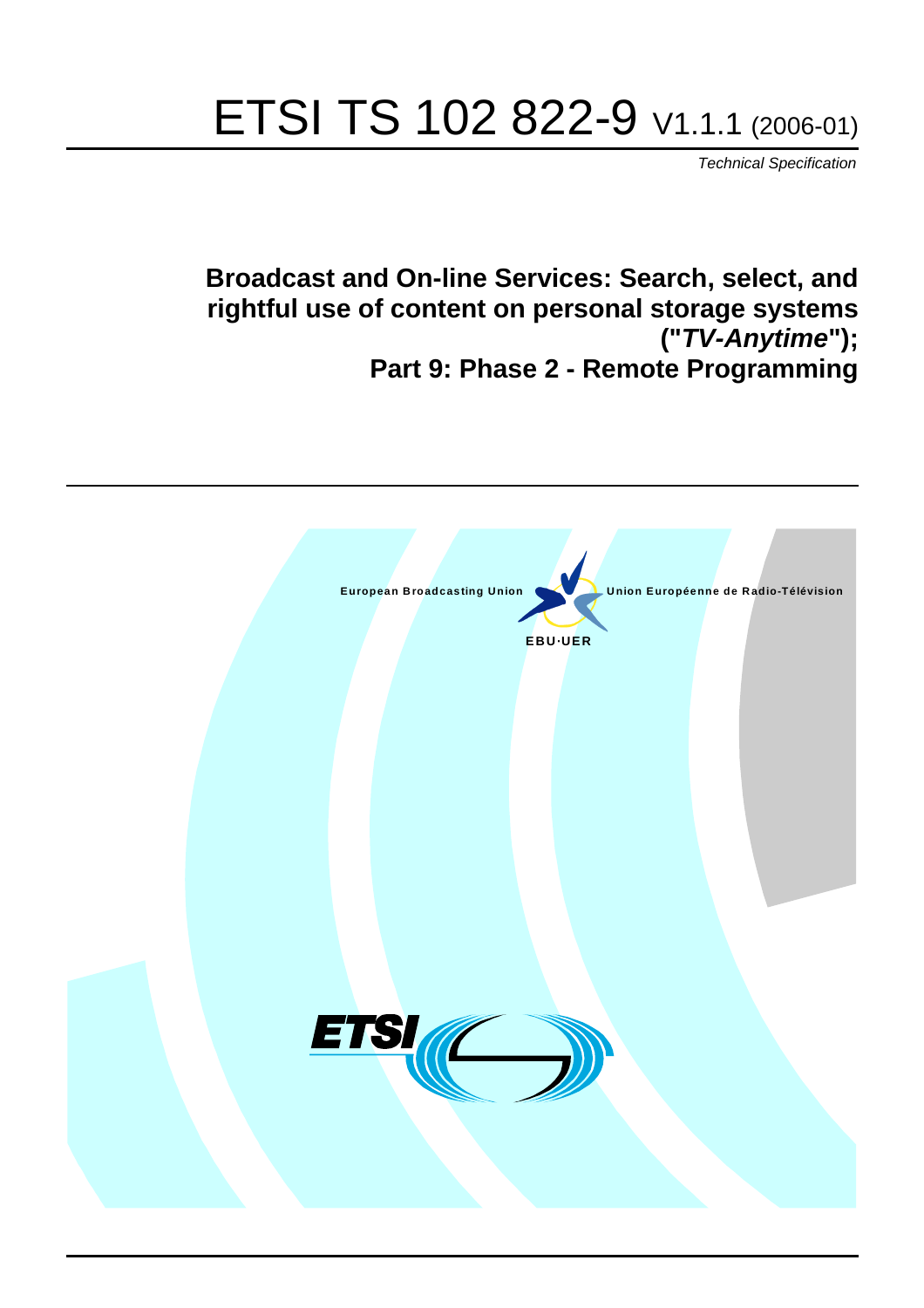Reference

DTS/JTC-TVA-PH1-23-09

Keywords broadcasting, content, system, TV, video

#### **ETSI**

#### 650 Route des Lucioles F-06921 Sophia Antipolis Cedex - FRANCE

Tel.: +33 4 92 94 42 00 Fax: +33 4 93 65 47 16

Siret N° 348 623 562 00017 - NAF 742 C Association à but non lucratif enregistrée à la Sous-Préfecture de Grasse (06) N° 7803/88

#### **Important notice**

Individual copies of the present document can be downloaded from: [http://www.etsi.org](http://www.etsi.org/)

The present document may be made available in more than one electronic version or in print. In any case of existing or perceived difference in contents between such versions, the reference version is the Portable Document Format (PDF). In case of dispute, the reference shall be the printing on ETSI printers of the PDF version kept on a specific network drive within ETSI Secretariat.

Users of the present document should be aware that the document may be subject to revision or change of status. Information on the current status of this and other ETSI documents is available at <http://portal.etsi.org/tb/status/status.asp>

If you find errors in the present document, please send your comment to one of the following services: [http://portal.etsi.org/chaircor/ETSI\\_support.asp](http://portal.etsi.org/chaircor/ETSI_support.asp)

#### **Copyright Notification**

No part may be reproduced except as authorized by written permission. The copyright and the foregoing restriction extend to reproduction in all media.

> © European Telecommunications Standards Institute 2006. © European Broadcasting Union 2006. All rights reserved.

**DECT**TM, **PLUGTESTS**TM and **UMTS**TM are Trade Marks of ETSI registered for the benefit of its Members. **TIPHON**TM and the **TIPHON logo** are Trade Marks currently being registered by ETSI for the benefit of its Members. **3GPP**TM is a Trade Mark of ETSI registered for the benefit of its Members and of the 3GPP Organizational Partners.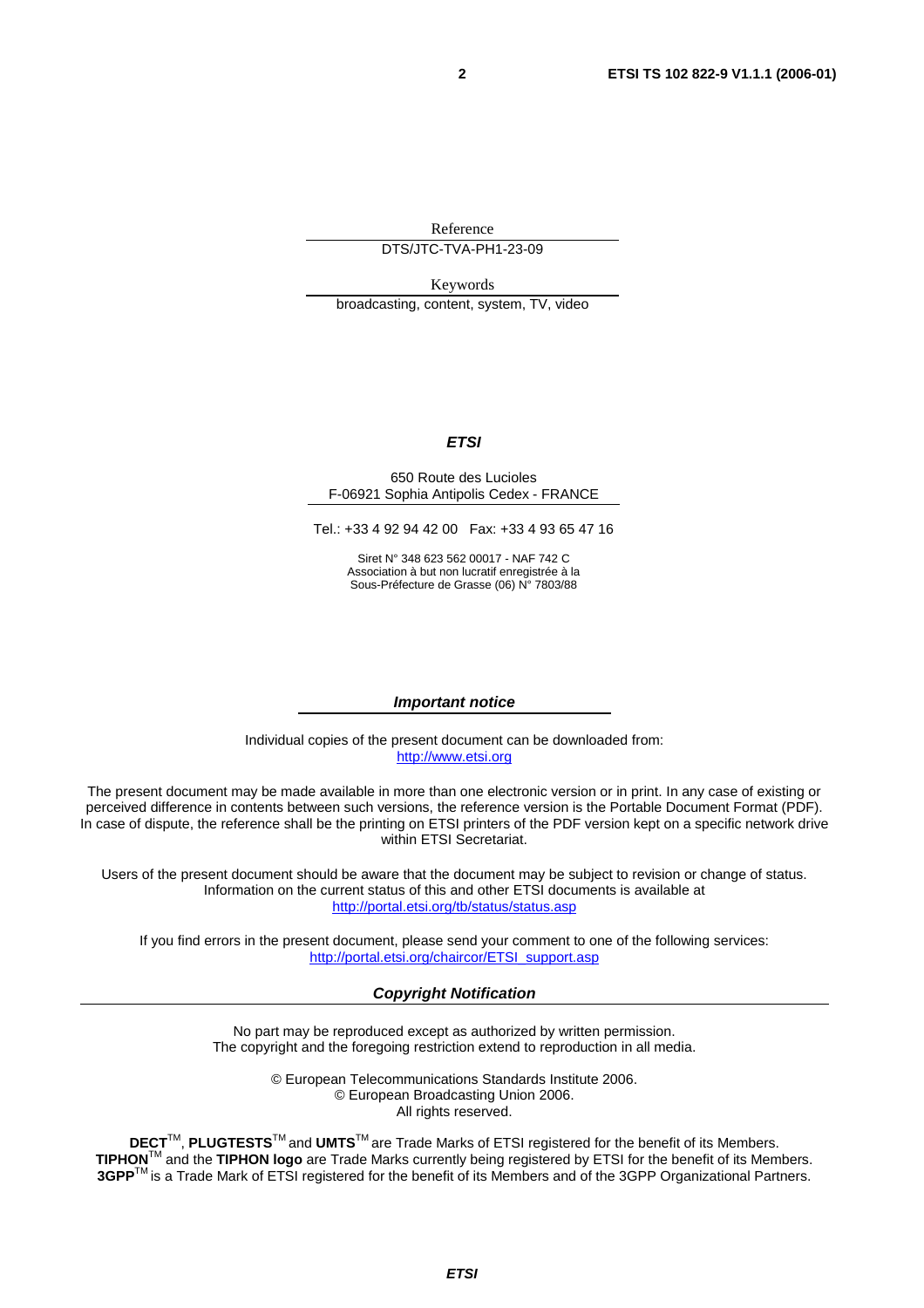## Contents

| 1                  |                             |  |
|--------------------|-----------------------------|--|
| 2                  |                             |  |
| 3                  |                             |  |
| 3.1                |                             |  |
| 3.2                |                             |  |
| 4                  |                             |  |
| 4.1                |                             |  |
| 4.1.1              |                             |  |
| 4.1.2              |                             |  |
| 4.2                |                             |  |
| 5                  |                             |  |
| 5.1                |                             |  |
| 5.2                |                             |  |
| 5.2.1              |                             |  |
| 5.2.1.1            |                             |  |
| 5.2.1.2            |                             |  |
| 5.2.2              |                             |  |
| 5.2.2.1            |                             |  |
| 5.2.2.2            |                             |  |
| 5.2.2.3            |                             |  |
| 5.2.2.3.1          |                             |  |
| 5.2.2.3.2          |                             |  |
| 5.2.2.3.3          |                             |  |
| 5.2.2.4            |                             |  |
| 5.2.2.4.1          |                             |  |
| 5.2.2.4.2          |                             |  |
| 5.2.2.4.3          |                             |  |
| 5.2.3              |                             |  |
| 5.2.3.1<br>5.2.3.2 |                             |  |
| 5.2.3.3            |                             |  |
| 5.2.4              |                             |  |
| 5.3                |                             |  |
| 5.3.1              |                             |  |
| 5.3.2              |                             |  |
| 5.4                |                             |  |
| 5.4.1              |                             |  |
| 5.4.1.1            |                             |  |
| 5.4.1.2            |                             |  |
| 5.4.1.2.1          |                             |  |
| 5.4.1.2.2          |                             |  |
| 5.4.1.3            |                             |  |
| 5.4.2              |                             |  |
| 5.5                |                             |  |
|                    |                             |  |
|                    | <b>Annex A (normative):</b> |  |

 $\mathbf{3}$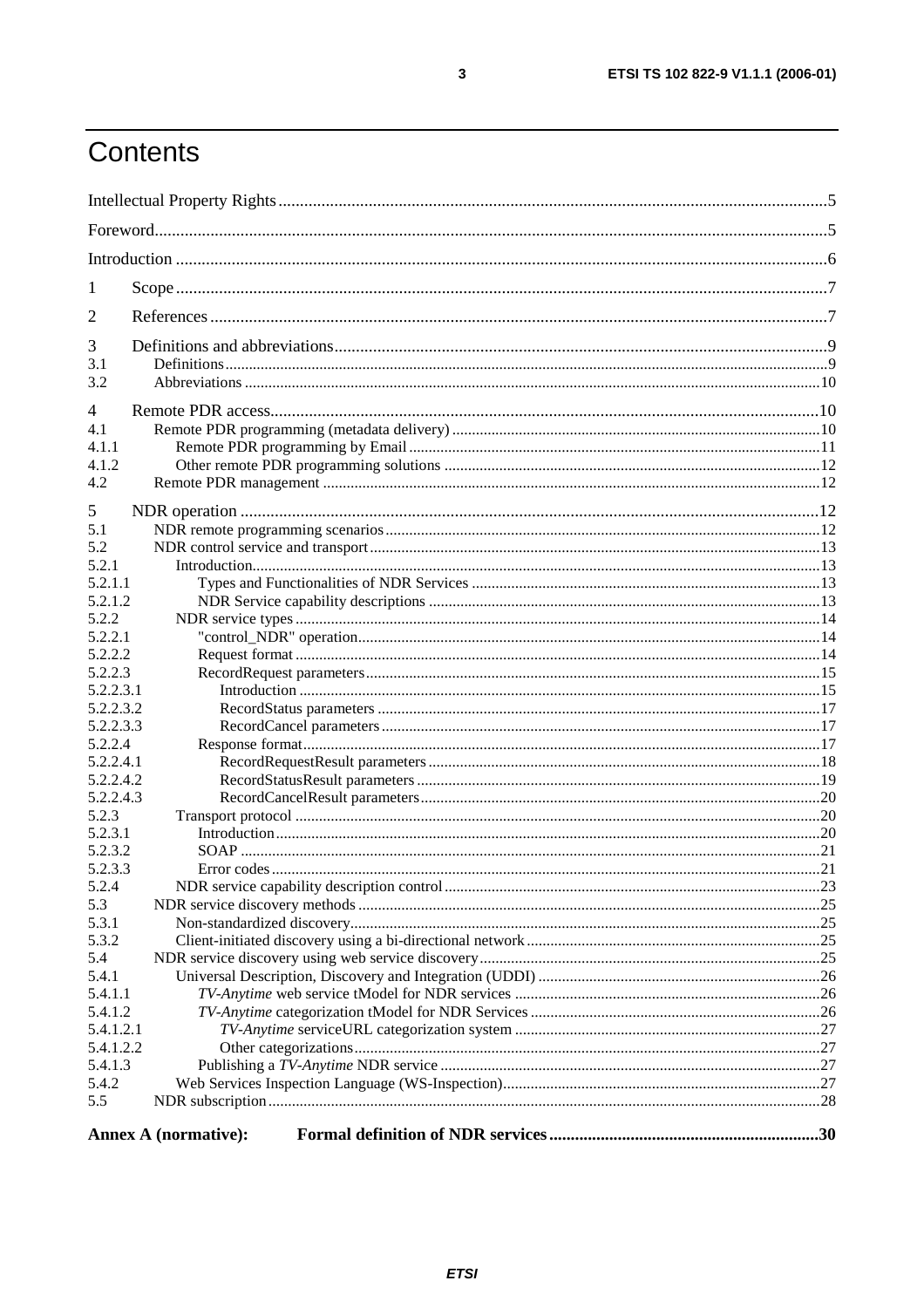|     | <b>Annex B (informative):</b> | Examples of control_NDR operation's service capability descriptions 32         |  |
|-----|-------------------------------|--------------------------------------------------------------------------------|--|
| B.1 |                               |                                                                                |  |
| B.2 |                               |                                                                                |  |
|     | <b>Annex C</b> (normative):   |                                                                                |  |
| C.1 |                               |                                                                                |  |
| C.2 |                               | Classification scheme for DeliveryProtocolType (DeliveryProtocolTypeCS.xml) 38 |  |
| C.3 |                               | Classification scheme for ControlProtocolType (ControlProtocolTypeCS.xml)38    |  |
|     | <b>Annex D</b> (informative): |                                                                                |  |
| D.1 |                               |                                                                                |  |
| D.2 |                               |                                                                                |  |
| D.3 |                               |                                                                                |  |
| D.4 |                               |                                                                                |  |
|     | <b>Annex E</b> (informative): |                                                                                |  |
| E.1 |                               |                                                                                |  |
| E.2 |                               |                                                                                |  |
|     | <b>Annex F</b> (informative): | Referencing a WSDL implementation description using                            |  |
|     | <b>Annex G (informative):</b> |                                                                                |  |
|     |                               |                                                                                |  |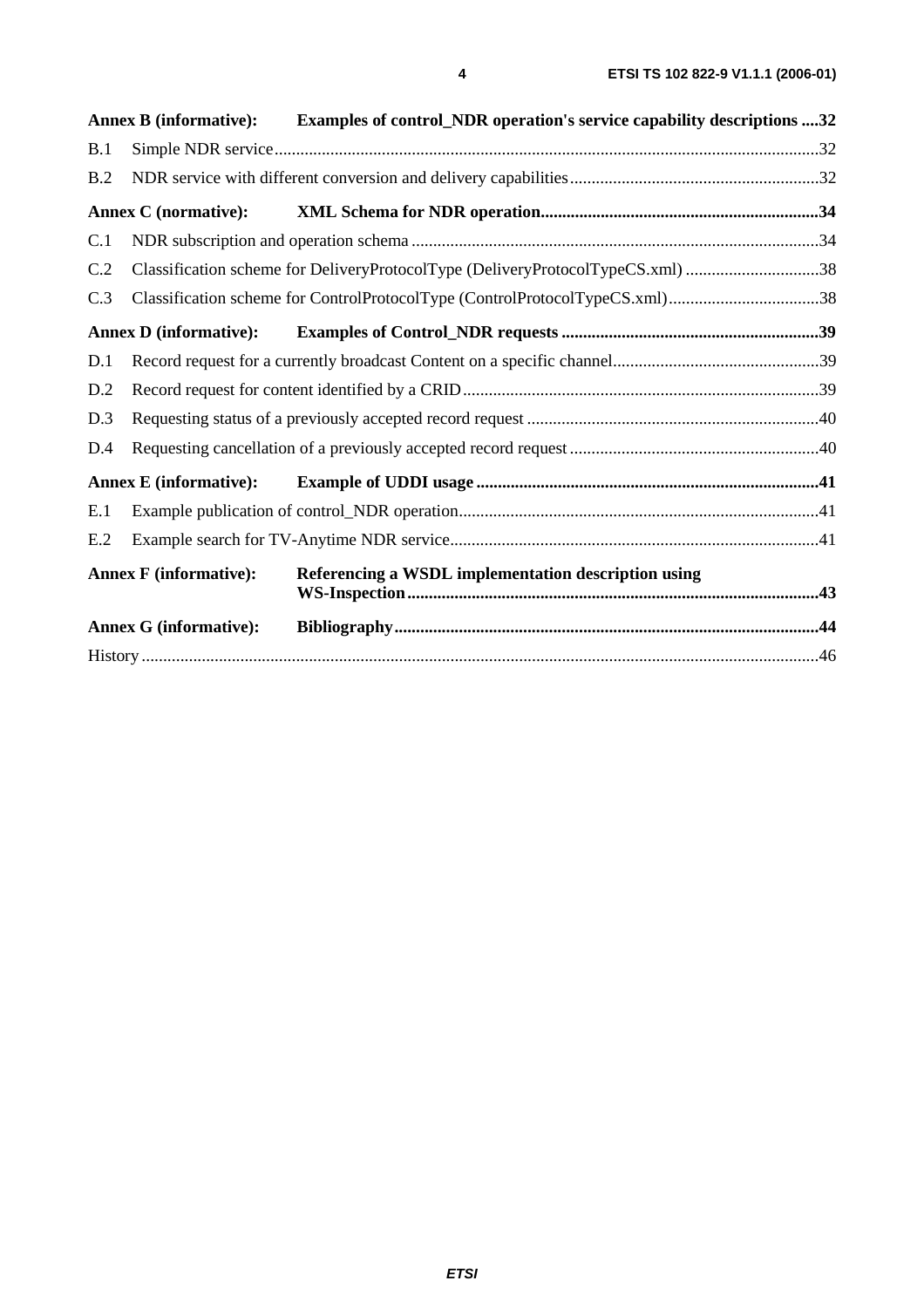### Intellectual Property Rights

IPRs essential or potentially essential to the present document may have been declared to ETSI. The information pertaining to these essential IPRs, if any, is publicly available for **ETSI members and non-members**, and can be found in ETSI SR 000 314: *"Intellectual Property Rights (IPRs); Essential, or potentially Essential, IPRs notified to ETSI in respect of ETSI standards"*, which is available from the ETSI Secretariat. Latest updates are available on the ETSI Web server [\(http://webapp.etsi.org/IPR/home.asp\)](http://webapp.etsi.org/IPR/home.asp).

Pursuant to the ETSI IPR Policy, no investigation, including IPR searches, has been carried out by ETSI. No guarantee can be given as to the existence of other IPRs not referenced in ETSI SR 000 314 (or the updates on the ETSI Web server) which are, or may be, or may become, essential to the present document.

### Foreword

This Technical Specification (TS) has been produced by Joint Technical Committee (JTC) Broadcast of the European Broadcasting Union (EBU), Comité Européen de Normalisation ELECtrotechnique (CENELEC) and the European Telecommunications Standards Institute (ETSI).

NOTE: The EBU/ETSI JTC Broadcast was established in 1990 to co-ordinate the drafting of standards in the specific field of broadcasting and related fields. Since 1995 the JTC Broadcast became a tripartite body by including in the Memorandum of Understanding also CENELEC, which is responsible for the standardization of radio and television receivers. The EBU is a professional association of broadcasting organizations whose work includes the co-ordination of its members' activities in the technical, legal, programme-making and programme-exchange domains. The EBU has active members in about 60 countries in the European broadcasting area; its headquarters is in Geneva.

European Broadcasting Union CH-1218 GRAND SACONNEX (Geneva) Switzerland Tel: +41 22 717 21 11 Fax: +41 22 717 24 81

The present document is part 9 of a multi-part deliverable covering Broadcast and On-line Services: Search, select and rightful use of content on personal storage systems ("*TV-Anytime*"), as identified below:

- Part 1: "Benchmark Features";
- Part 2: "System description";
- Part 3: "Metadata";
- Part 4: "Content referencing":
- Part 5: "Rights Management and Protection (RMP)";
- Part 6: "Delivery of metadata over a bi-directional network";
- Part 7: "Bi-directional metadata delivery protection";
- Part 8: "Phase 2 Interchange Data Format";
- **Part 9: "Phase 2 Remote Programming".**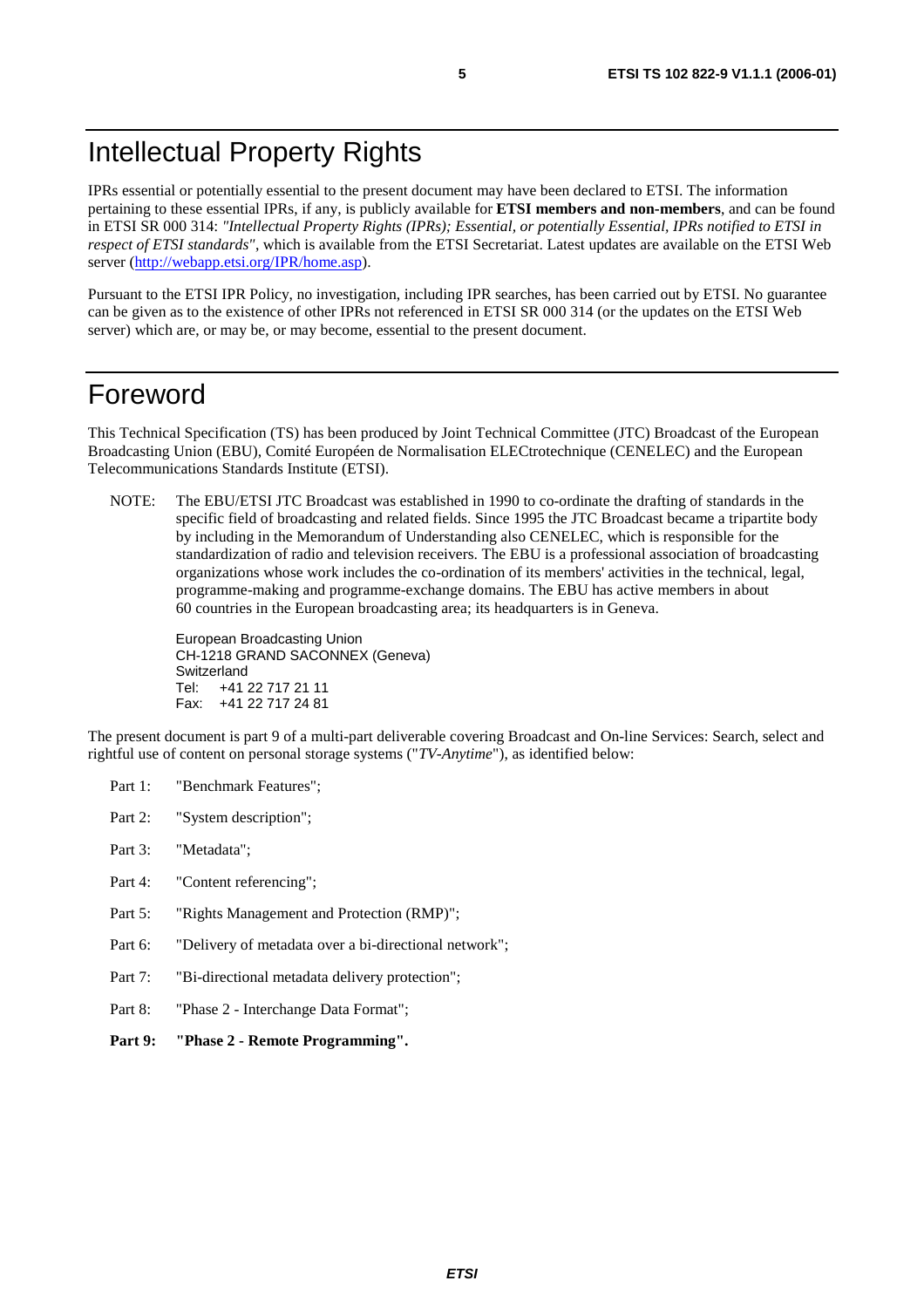### Introduction

The present document is based on a submission by the *TV-Anytime* forum ([http://www.TV-Anytime.org\)](http://www.tv-anytime.org/).

*"TV-Anytime"* (TVA) is a synchronized set of specifications established by the *TV-Anytime* Forum. TVA features enable the search, selection, acquisition and rightful use of content on local and/or remote personal storage systems from both broadcast and online services.

TS 102 822-1 [1] and TS 102 822-2 [2] set the context and system architecture in which the standards for Metadata, Content referencing, Bi-directional metadata and Metadata protection are to be implemented in the *TV-Anytime* environment. TS 102 822-1 [1] provides benchmark business models against which the *TV-Anytime* system architecture is evaluated to ensure that the specification enable key business applications. TS 102 822-2 [2] presents the *TV-Anytime* System Architecture. These two documents are placed ahead of the others for their obvious introductory value. Note that these first two documents are largely informative, while the remainder of the series is normative.

The features are supported and enabled by the specifications for Metadata (TS 102 822-3-1 [3], TS 102 822-3-2 [4], TS 102 822-3-3 [5] and TS 102 822-3-4 [6]), Content Referencing (TS 102 822-4 [7]), Rights Management (TS 102 822-5-1 [8] and TS 102 822-5-2 [9]), Bi-directional Metadata Delivery (TS 102 822-6-1 [10], TS 102 822-6-2 [11] and TS 102 822-6-3 [12]) and Protection (TS 102 822-7 [13]), Interchange Data Format (TS 102 822-8 [14]) and Remote Programming (TS 102 822-9). This list of Features is to be used as guidance to manufacturers, service providers and content providers regarding the implementation of the Phase 1 and Phase 2 *TV-Anytime* specifications.

Although each in the series of documents is intended to stand alone, a complete and coherent sense of the *TV-Anytime* system standard can be gathered by reading all the specification documents in numerical order.

The *TV-Anytime* Phase 1 metadata specification address a data model that allowed a broadcaster to describe the content available within the broadcast system and to therefore "attract" a user to acquire and consume the content.

The present document defines methods for remotely controlling personal and network digital recorders (PDRs and NDRs).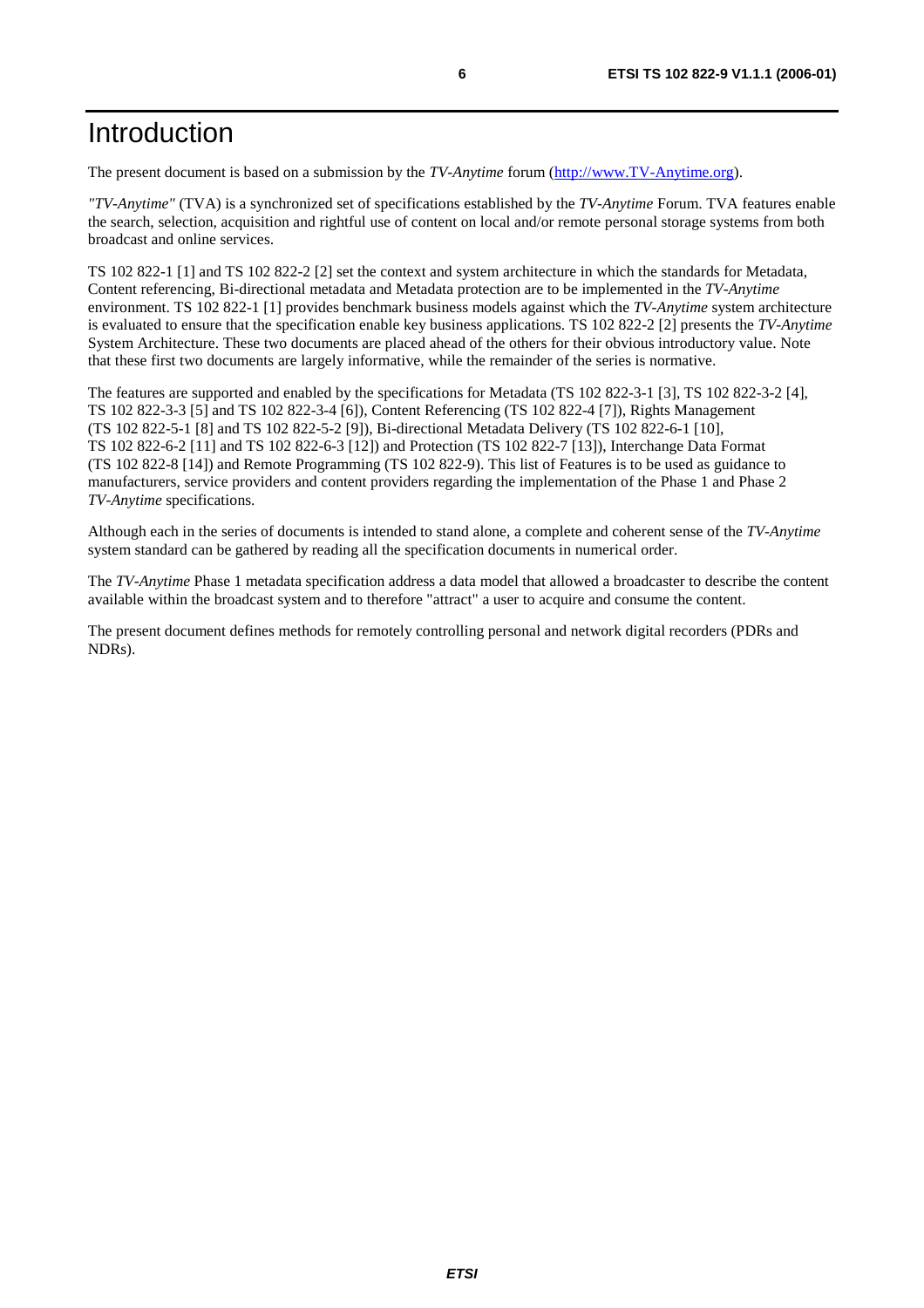### 1 Scope

The present document is one in a series of Technical Specification documents produced by the *TV-Anytime* Forum. These documents establish the fundamental specifications for the services, systems and devices that will conform to the *TV-Anytime* standard, to a level of detail that is implementable for compliant products and services.

TS 102 822-1 [1] and TS 102 822-2 [2] set the context and system architecture in which the standards for Metadata, Content referencing, Bi-directional metadata and Metadata protection are to be implemented in the *TV-Anytime* environment. TS 102 822-1 [1] provides benchmark business models against which the *TV-Anytime* system architecture is evaluated to ensure that the specification enable key business applications. TS 102 822-2 [2] presents the *TV-Anytime* System Architecture and the relationship between Phase 1 and Phase 2 technologies. These first two documents are largely informative, while the remainder of the series is normative.

The present document has been developed during the second phase of TV-Anytime and covers the definition of the interchange data format for the delivery of TV-Anytime metadata and content referencing information from different data sources.

The *TV-Anytime* Forum has defined a number of data types that can be exchanged between *TV-Anytime* devices. These include program metadata, content referencing information, and user-centric metadata.

There is an interest to remotely control a PDR from other devices and locations such as a personal computer in the office or a PDA on the move. The present document defines how a mailing service may be used to remotely control a home PDR from outside.

There is also an interest to make use of an NDR (Network Digital Recorder) when the home PDR is not in a position to record content the end-user wants to obtain. This specification defines how to declare an NDR service, how to discover it and how to make use of it to record content to be delivered to the end-user.

### 2 References

The following documents contain provisions which, through reference in this text, constitute provisions of the present document.

- References are either specific (identified by date of publication and/or edition number or version number) or non-specific.
- For a specific reference, subsequent revisions do not apply.
- For a non-specific reference, the latest version applies.

Referenced documents which are not found to be publicly available in the expected location might be found at <http://docbox.etsi.org/Reference>.

[1] ETSI TS 102 822-1: "Broadcast and On-line Services: Search, select, and rightful use of content on personal storage systems ("TV-Anytime"); Part 1: Benchmark Features". [2] ETSI TS 102 822-2: "Broadcast and On-line Services: Search, select, and rightful use of content on personal storage systems ("TV-Anytime"); Part 2: System description". [3] ETSI TS 102 822-3-1: "Broadcast and On-line Services: Search, select, and rightful use of content on personal storage systems ("TV-Anytime"); Part 3: Metadata; Sub-part 1: Phase 1 - Metadata schemas". [4] ETSI TS 102 822-3-2: "Broadcast and On-line Services: Search, select, and rightful use of content on personal storage systems ("TV-Anytime"); Part 3: Metadata; Sub-part 2: System aspects in a uni-directional environment". [5] ETSI TS 102 822-3-3: "Broadcast and On-line Services: Search, select, and rightful use of content on personal storage systems ("TV-Anytime"); Part 3: Metadata; Sub-part 3: Phase 2 - Extended Metadata Schema".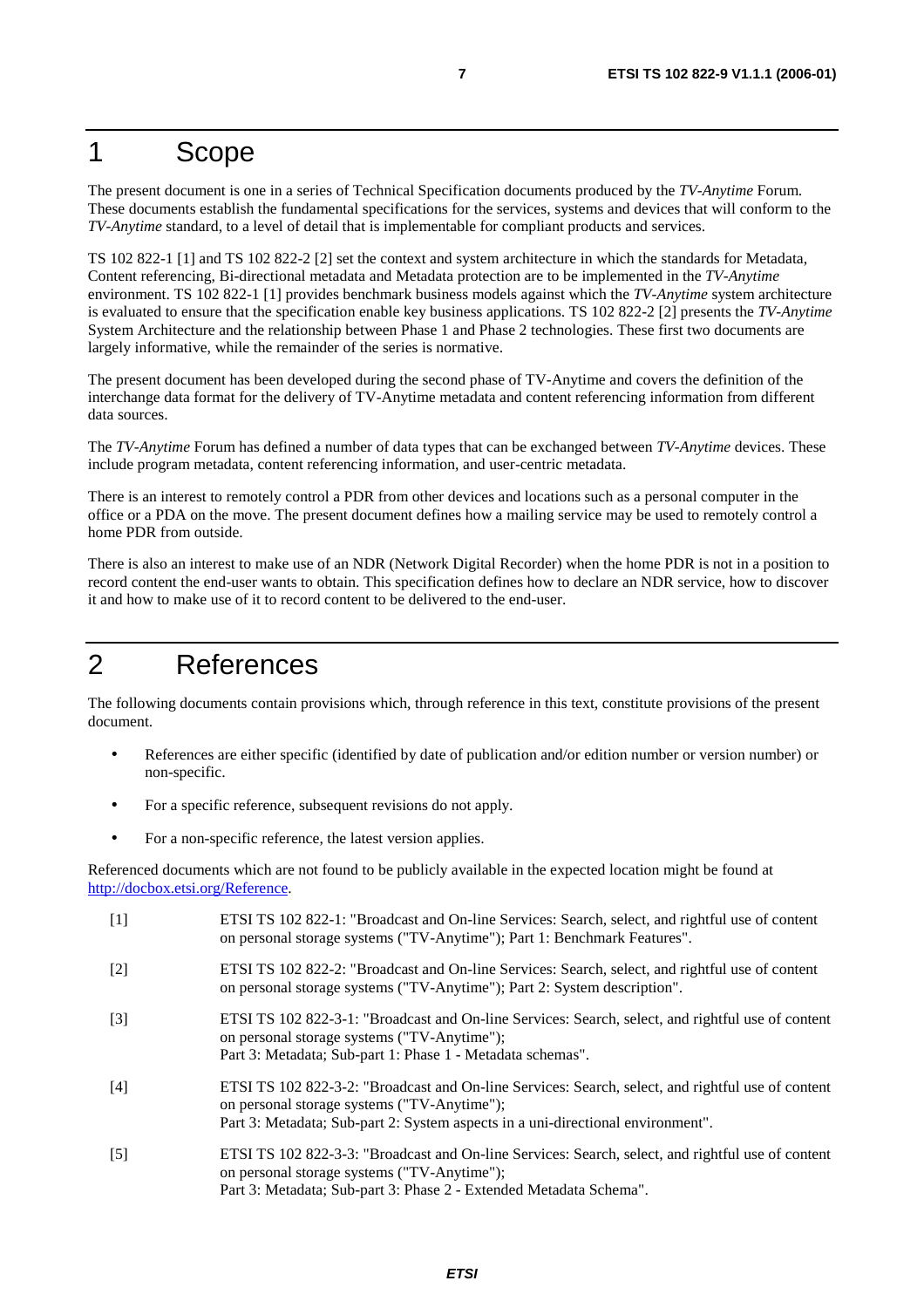- [6] ETSI TS 102 822-3-4: "Broadcast and On-line Services: Search, select, and rightful use of content on personal storage systems ("TV-Anytime"); Part 3: Metadata; Sub-part 4: Phase 2 - Interstitial metadata". [7] ETSI TS 102 822-4: "Broadcast and On-line Services: Search, select, and rightful use of content on personal storage systems ("TV-Anytime"); Part 4: Content referencing". [8] ETSI TS 102 822-5-1: "Broadcast and On-line Services: Search, select, and rightful use of content on personal storage systems ("TV-Anytime"); Part 5: Rights Management and Protection (RMP) Sub-part 1: Information for Broadcast Applications". [9] ETSI TS 102 822-5-2: "Broadcast and On-line Services: Search, select, and rightful use of content on personal storage systems ("TV-Anytime"); Part 5: Rights Management and Protection (RMP) Sub-part 2: RMPI binding". [10] ETSI TS 102 822-6-1: "Broadcast and On-line Services: Search, select, and rightful use of content on personal storage systems ("TV-Anytime "); Part 6: Delivery of metadata over a bi-directional network; Sub-part 1: Service and transport". [11] ETSI TS 102 822-6-2: "Broadcast and On-line Services: Search, select, and rightful use of content on personal storage systems ("TV-Anytime"); Part 6: Delivery of metadata over a bi-directional network; Sub-part 2: Phase 1 - Service discovery". [12] ETSI TS 102 822-6-3: "Broadcast and On-line Services: Search, select, and rightful use of content on personal storage systems ("TV-Anytime"); Part 6: Delivery of metadata over a bi-directional network; Sub-part 3: Phase 2 - Exchange of Personal Profile". [13] ETSI TS 102 822-7: "Broadcast and On-line Services: Search, select, and rightful use of content on personal storage systems ("TV-Anytime Phase 1"); Part 7: Bi-directional metadata delivery protection". [14] ETSI TS 102 822-8: "Broadcast and On-line Services: Search, select, and rightful use of content on personal storage systems ("TV-Anytime"); Part 8: Phase 2 - Interchange data format". [15] XML Schema, W3C Recommendations (version 20010502). NOTE: Available at: <http://www.w3.org/TR/2001/REC-xmlschema-0-20010502>, <http://www.w3.org/TR/2001/REC-xmlschema-1-20010502>, [http://www.w3.org/TR/2001/REC-xmlschema-2-20010502](http://www.w3.org/XML/Schema). [16] Namespaces in XML, W3C Recommendation, 14 January 1999 T. Bray, D. Hollander, A. Layman. NOTE: Available at: [http://www.w3.org/TR/1999/REC-xml-names-19990114.](http://www.w3.org/TR/1999/REC-xml-names-19990114) [17] IETF RFC 1945: "Hypertext Transfer Protocol, HTTP/1.0". NOTE: Available at: [http://www.ietf.org/rfc/rfc1945.txt.](http://www.ietf.org/rfc/rfc1945.txt) [18] Simple Object Access Protocol (SOAP) 1.1, W3C Note, 8 May 2000 . NOTE: Available at: [http://www.w3.org/TR/2000/NOTE-SOAP-20000508/.](http://www.w3.org/TR/2000/NOTE-SOAP-20000508/) [19] Universal Description Discovery & Integration (UDDI), Version 3.0. NOTE: Available at: [http://uddi.org/pubs/uddi-v3.00-published-20020719.htm.](http://uddi.org/pubs/uddi-v3.00-published-20020719.htm) [20] Web Services Description Language, Version 1.1, W3C Note 15 March 2001. NOTE: Available at: [http://www.w3.org/TR/2001/NOTE-wsdl-20010315.](http://www.w3.org/TR/2001/NOTE-wsdl-20010315) [21] Web Services Inspection Language, Version 1.0.
- NOTE: Available at: [http://www.ibm.com/developerworks/webservices/library/ws-wsilspec.html.](http://www.ibm.com/developerworks/webservices/library/ws-wsilspec.html)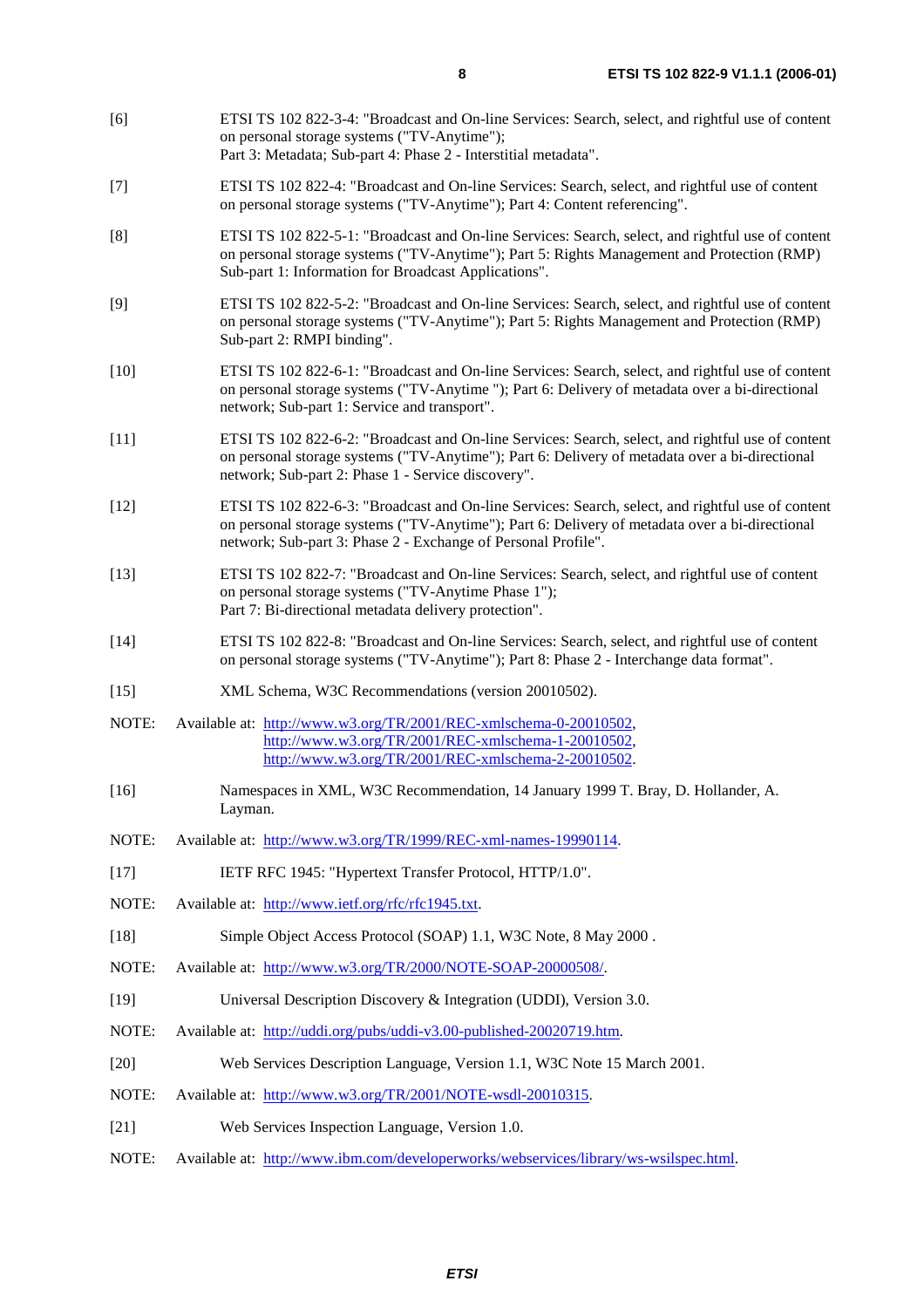[22] The WS-Inspection and UDDI Relationship.

NOTE: Available at: [http://www-106.ibm.com/developerworks/webservices/library/ws-wsiluddi.html.](http://www-106.ibm.com/developerworks/webservices/library/ws-wsiluddi.html)

[23] IETF RFC 822: "ARPA Internet Text Messages".

NOTE: Available at: [http://www.faqs.org/rfcs/rfc822.html.](http://www.faqs.org/rfcs/rfc822.html)

### 3 Definitions and abbreviations

### 3.1 Definitions

For the purposes of the present document, the following terms and definitions apply:

**acquisition:** process of retrieving selected content

**application:** specific set of functions running on the PDR

NOTE: Some applications use metadata, either automatically or under consumer control.

**authority:** organization that generates CRIDs

**bi-directional network:** network that supports two way, point-to-point, one-to-many, and many-to-many data delivery

NOTE: Internet is an example of such a network. A PDR may access a bi-directional network using its return path.

**capture:** process of storing the acquired content (e.g., to local storage)

**client:** personal digital recorder or any device connected to the Internet

**content:** audio, video or other types of material the viewer would like to access

NOTE: Movies, games, TV programmes, radio programmes, etc.

**content reference:** pointer to a specific content item

**location resolution:** process of establishing the address (location and time) of a specific content instance from its CRID

**locator:** time and place from where content can be acquired

**metadata:** data about content

EXAMPLE: The title, genre and summary of a television programme.

NOTE: In the context of *TV-Anytime*, metadata also includes consumer profile and history data.

**metadata service:** service that provides TV-Anytime data via a server on a bi-directional network using the data and protocols defined in TS 102 822-9

**programme:** editorially coherent piece of content that is acquired by a PDR as a whole

**return path:** path of the bi-directional distribution system from a consumer to a service provider

**service provider:** aggregator and supplier of content or metadata which may include gateway and management roles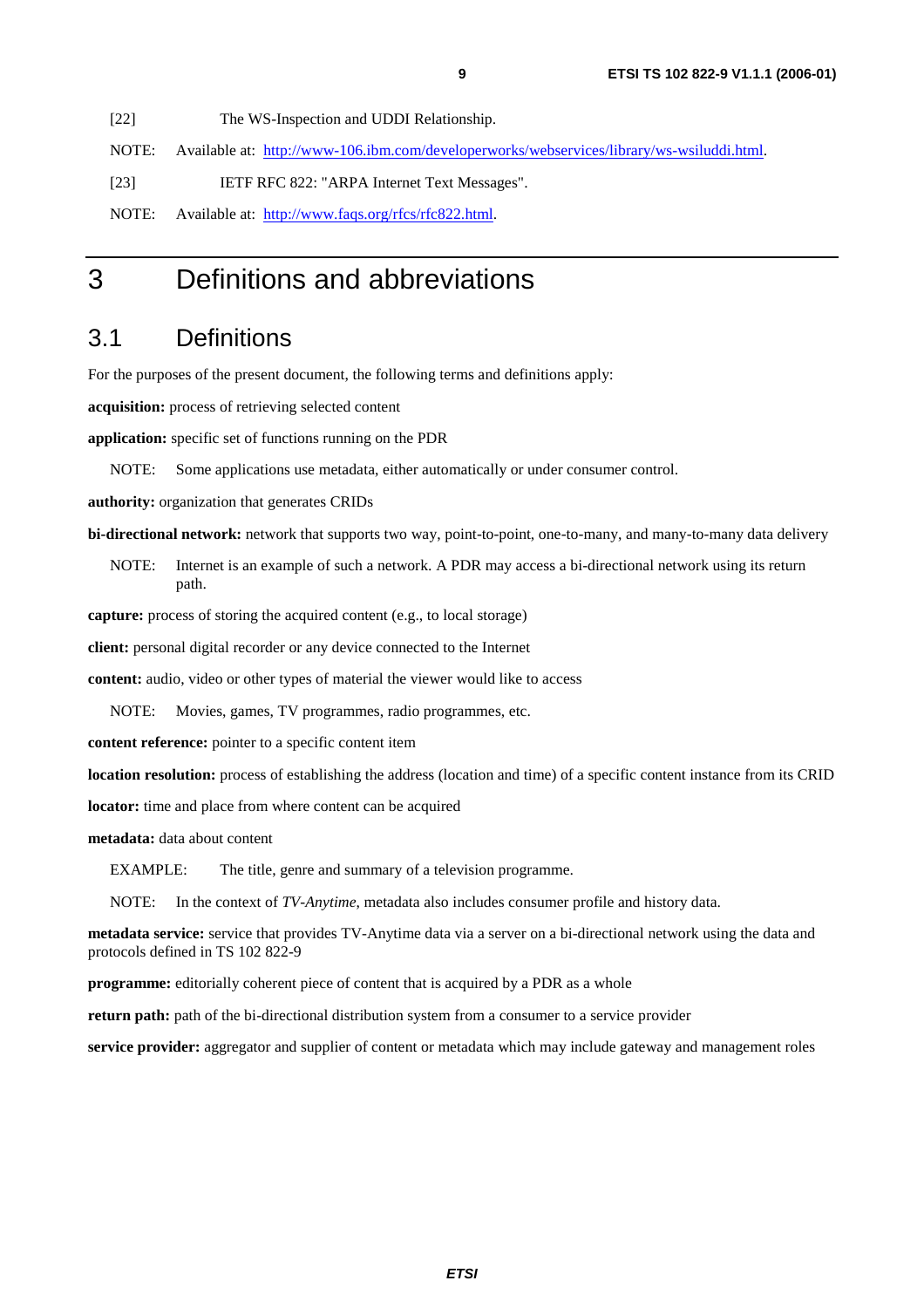### 3.2 Abbreviations

For the purposes of the present document, the following abbreviations apply:

| <b>CRID</b>   | Content Reference IDentifier                                                             |
|---------------|------------------------------------------------------------------------------------------|
| NOTE:         | An identifier for content that is independent of its location specified by TS 102 822-4. |
| <b>HTTP</b>   | HyperText Transfer Protocol                                                              |
| IMI.          | Instance Metadata Identifier                                                             |
| <b>IP</b>     | Internet Protocol                                                                        |
| <b>MIME</b>   | Multipurpose Internet Mail Extension                                                     |
| <b>NDR</b>    | Network Digital Recorder                                                                 |
| PC.           | Personal Computer                                                                        |
| <b>PDA</b>    | Personal Digital Assistant                                                               |
| <b>PDR</b>    | Personal Digital Recorder                                                                |
| <b>SOAP</b>   | Simple Object Access Protocol                                                            |
| <b>TVA</b>    | TV-Anytime                                                                               |
| <b>UDDI</b>   | Universal Description Discovery and Integration                                          |
| <b>URI</b>    | Uniform Resource Identifier                                                              |
| URL           | Uniform Resource Locator                                                                 |
| W3C           | World Wide Web Consortium                                                                |
| <b>WSDL</b>   | Web Services Description Language                                                        |
| WS-Inspection | Web Services Inspection                                                                  |
| XML           | eXtensible Markup Language                                                               |

### 4 Remote PDR access

### 4.1 Remote PDR programming (metadata delivery)

There is a desire to be able to remotely control a PDR, primarily to allow remote booking of recordings.

Remote booking will enable a user to program their PDR from their office PC, from their mobile, whilst on holiday etc. In addition it will also provide a mechanism for a metadata provider to recommend programs to be booked. This could be achieved by a PDR user subscribing to a recommendation engine. The recommendation engine would then periodically mail the PDR to book content to be recorded depending on the user's profile.

The namespace for TV-Anytime remote PDR programming has been defined as:

urn:tva:NDR:2005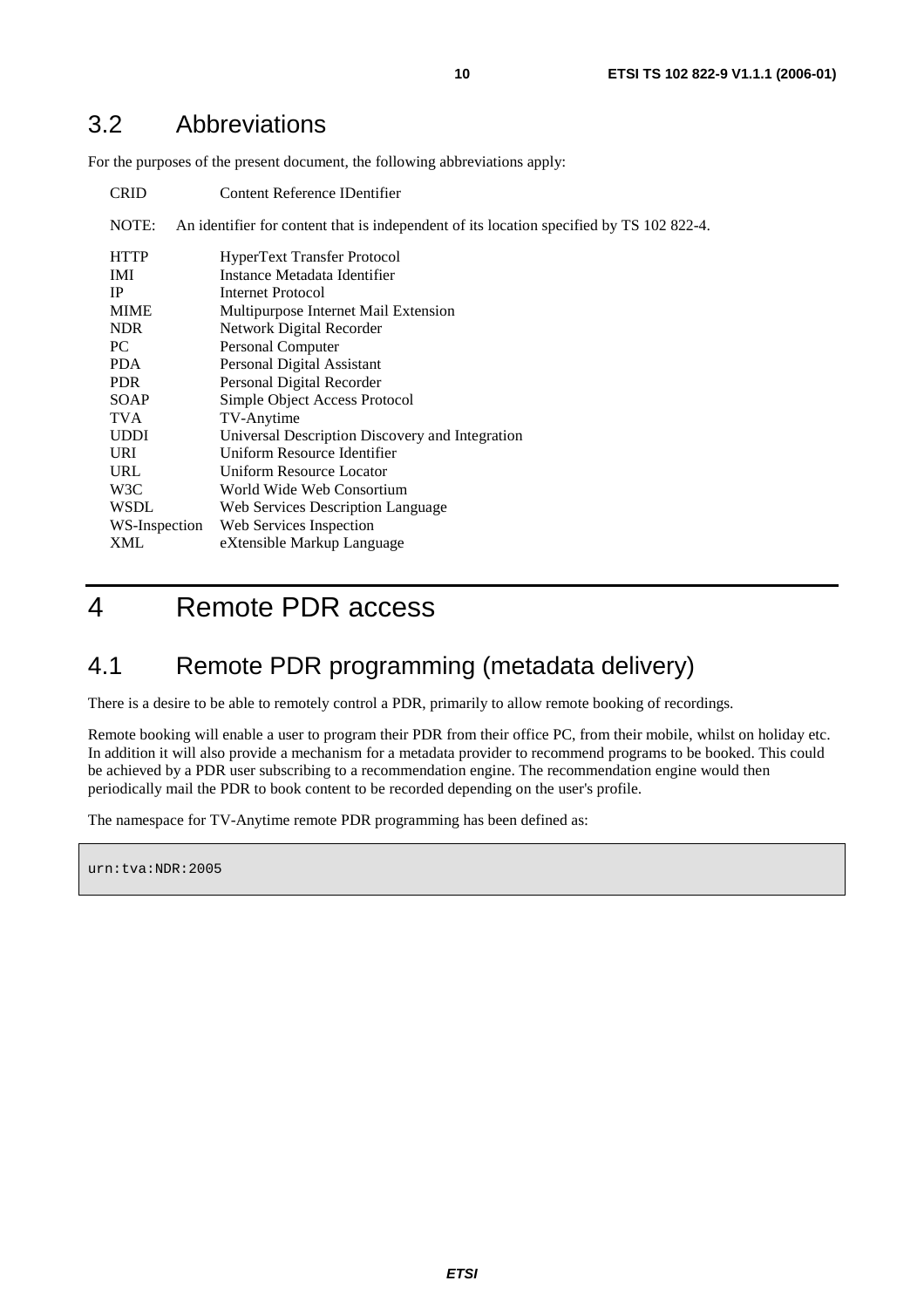

#### 4.1.1 Remote PDR programming by Email

**Figure 1: Architecture** 

The e-mail shall conform to RFC 822 (ARPA Internet Text Messages) [23].

The Subject line shall contain the CRID [7] or CRIDs to be recorded. When multiple CRIDs are provided they shall be separated by one or more space characters e.g. CRID://foo.co.uk/Westenders.

Optionally the e-mail message body may contain an XML instance as specified in TS 102 822-8 [14]. When included the Content-Type parameter within the e-mail header shall be set to "text/xml".

The "core\_data" instance allows you to define the CRIDs to be booked. When these are included they take precedence over those contained within the subject line of the e-mail message header.

The actual RemoteBooking message shall form the "body" of the message.

The following is an example of an e-mail using only the Subject line.

```
From: user@mailserver.com
To: Bookings.user2pdr@pdr.com
Subject: CRID://foo.co.uk/Westenders 
Date: Thu, 3 Feb 2004 13:20:00 
Message-Id: 
The following is an example of an e-mail using the message body:
From: user@mailserver.com
To: Bookings.user2pdr@pdr.com
Subject: Recommended content 
Date: Thu, 3 Feb 2004 13:20:00 
Message-Id: 
Content-Type: text/xml; charset=UTF-8 
<?xml version="1.0" encoding="UTF-8"?> 
<CoreData xmlns="urn:tva:CoreData:2005" xmlns:tva="urn:tva:metadata:2005" 
xmlns:CR="urn:tva:ContentReferencing:2005" 
xmlns:xsi:schemaLocation="urn:tva:CoreData:2005 tva_core_data_8_v111.xsd"> 
   <SelectedContent id="CRID://foo.co.uk/Westenders"> 
     <tva:TVAMain version="03" xml:lang="en" publisher="..." publicationTime="2001-04- 
     05T21:00:00.00+01:00"> 
      <tva:CopyrightNotice>...</tva:CopyrightNotice> 
       <tva:ProgramDescription> 
         <tva:ProgramInformationTable> 
          <tva:ProgramInformation programId="CRID://foo.co.uk/Westenders">
```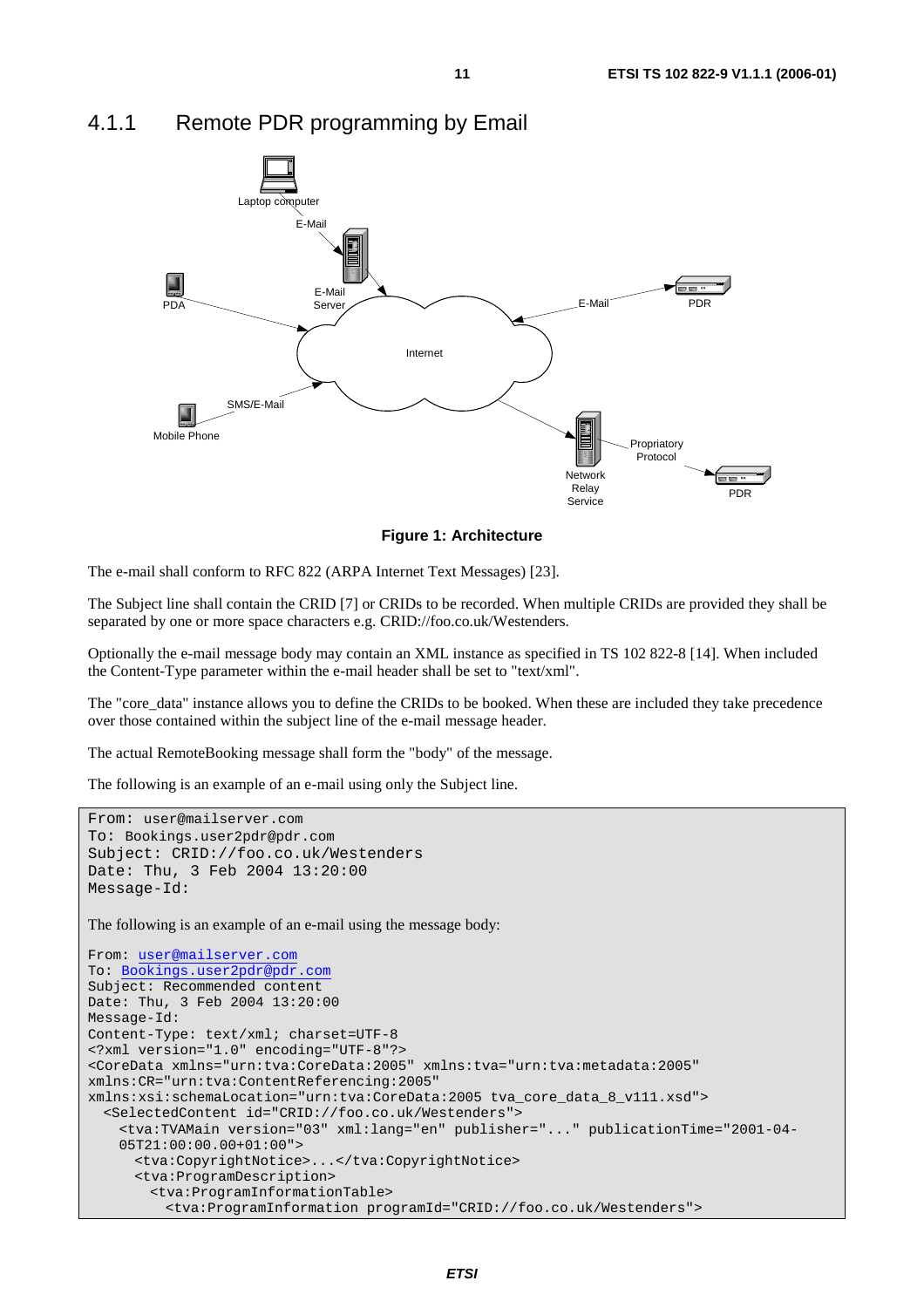```
 <tva:BasicDescription> 
              <tva:Title>Eastenders</tva:Title> 
               <tva:Keyword>Soap</tva:Keyword> 
            </tva:BasicDescription> 
          </tva:ProgramInformation> 
         </tva:ProgramInformationTable> 
      </tva:ProgramDescription> 
    </tva:TVAMain> 
    <WSIFServerAddress>http://www.TV-AllChannels.com</WSIFServerAddress> 
    <Action> 
      <Type href="urn:tva:CoreData:cs:CoreDataActionTypeCS:2005:5"> 
        <tva:Name xml:lang="en">recommend</tva:Name> 
        <tva:Definition xml:lang="en">preselection coming from me or suggestion coming 
       from any user</tva:Definition>
      </Type> 
    </Action> 
  </SelectedContent> 
</CoreData>
```
#### 4.1.2 Other remote PDR programming solutions

Other mechanisms may be considered to program a PDR from a remote device and location (e.g. a Web site or an SMS service) that are not defined in the present document.

### 4.2 Remote PDR management

Although certain remote PDR management functions such as "list content", "search", "delete", "show recording list", "transfer content to and from another device" are useful, the present document only defines the "recording request" function and the "related status request" function.

### 5 NDR operation

### 5.1 NDR remote programming scenarios

The use of an NDR is of interest in a number of situations where:

- the end-user is outside their home with no possibility to access his home PDR;
- content the end-user is interested in, is out of reach of his PDR (content broadcast on a channel not delivered to the end-user's receiver, conflict between recording requests, conflict between live event viewing and a recording request on a limited reception resource, etc.).

Different NDR usage scenarios illustrated in figure 2:

- recording request from a PDR for a content to be delivered to the PDR;
- recording request from a PDR for a content to be delivered to a PC or PDA;
- recording request from a PC or PDA for a content to be delivered to a PDR;
- recording request from a PC or PDA for a content to be delivered to the same equipment.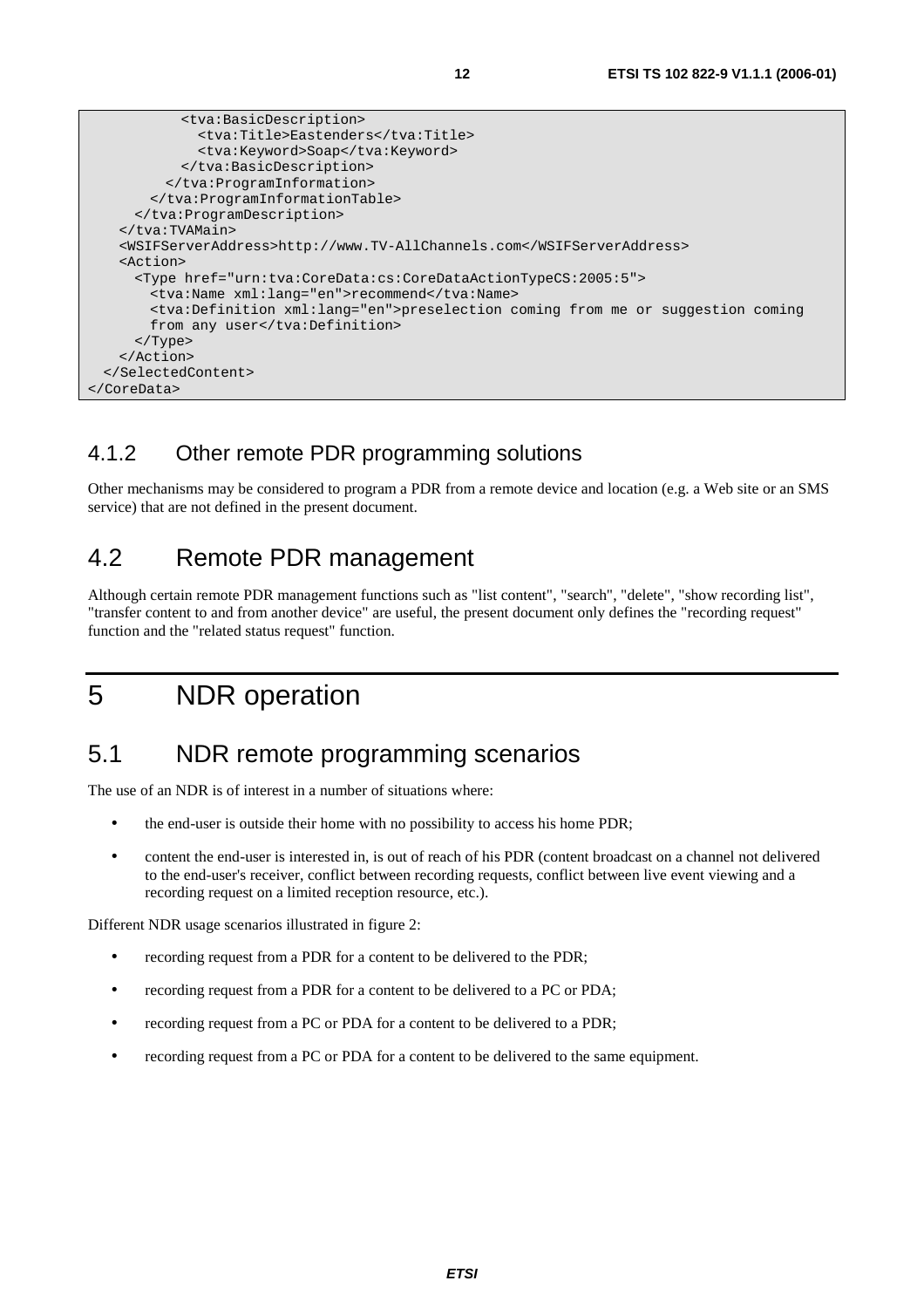

**Figure 2: Remote programming scenarios** 

### 5.2 NDR control service and transport

#### 5.2.1 Introduction

The following service description is based on the "NDR Service operation and transport" structure defined in TS 102 822-6-1 [10], and on the "NDR Service discovery" mechanisms defined in TS 102 822-6-2 [11].

#### 5.2.1.1 Types and Functionalities of NDR Services

*TV-Anytime* NDR services specified are all request-response based. The network transaction is always point-to-point (client to server), and the transaction is always initiated by the client.

#### NDR control:

NDR control occurs when a client wishes to record broadcast content.

For the *TV-Anytime* control\_NDR operation that is provided, there is a corresponding operation, describe control\_NDR. These two operations (an operation,  $X$ , and its corresponding *describe*  $X$  operation) together form a port (see annex A). Since a port always has a single binding and endpoint, the URL of the operation, *X*, and its corresponding *describe\_X* operation must be the same. A "describe" operation is responsible for returning a capability description for the corresponding operation of the same port. A "describe" operation has no input parameters.

#### 5.2.1.2 NDR Service capability descriptions

In order to exploit usefully the NDR service described in the previous clause, the client needs information about the nature of the NDR service being offered. This is because different NDR services will provide different functionalities and optional features. For example, some NDR services may offer just content recording, whilst others may provide transrating or transcoding.

To address this issue, each NDR service provides, on request from a client, a capability description. This capability description allows a client to know about the features supported by the NDR service.

Furthermore, it allows NDR service providers to introduce new features and to make this known by end users.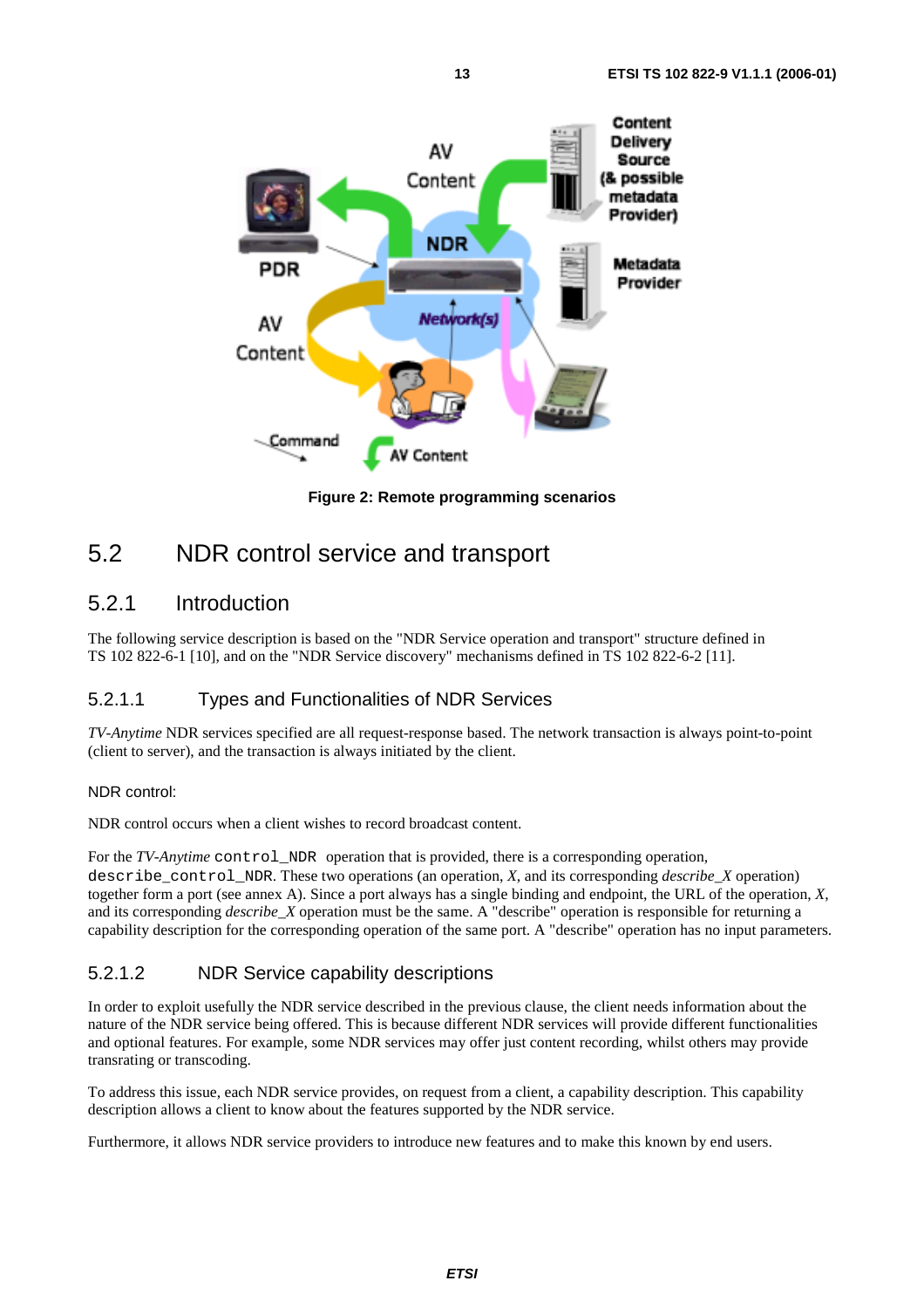#### 5.2.2 NDR service types

*TV-Anytime* defines one type of NDR web service, which can be thought of as a remote procedure with a well-defined set of inputs and outputs and a well-defined behaviour. In WSDL [20] terminology, this remote procedure is known as an "operation" (see annex A). The NDR control operation is called the control\_NDR operation.

The types used in the requests and responses to TV-Anytime NDR services are defined in the target namespace [16]: "urn:tva:NDR:2005". This allows Schema aware tools to validate the various messages. The types defined in the metadata specification TS 102 822-3-1 [3] and content referencing specification TS 102 822-4 [7] schemas are referenced in the transport namespace (using XML Schema's import mechanism [15]).

The schema fragments in the following clauses are all defined within this namespace. The corresponding namespace qualifier used in these schema fragments is "ndr". The complete XML schema file (tva\_ndr\_9\_v111.xsd) may be found attached in annex C.

#### 5.2.2.1 "control\_NDR" operation

The control\_NDR operation allows a client to query a server in order to control the hosted NDR function. The following list gives a few examples of the types of functionality that a *TV-Anytime* NDR provider can offer using a control\_NDR operation:

- operation that takes a certain channel and a command Record to get the content currently broadcast on this channel recorded from now on till the end and returns a positive response;
- operation that takes a certain channel and a command Record to get the content currently broadcast on this channel recorded from now until the end and returns a negative response (unknown channel);
- operation that takes a CRID and an IMI and a command Record to get the corresponding content recorded and returns an availability date & time to ask for content availability;
- operation that takes an accepted requestId and a command Cancel to cancel a previously accepted record request;
- operation that takes an accepted requestId and a command Status and returns the availability of the content or the date & time to ask again for content availability if the content is not yet available.

A control\_NDR operation can support all these types of queries.

#### 5.2.2.2 Request format

The request format allows the client to specify three types of commands. The semantics and structure of these commands are explained in more detail in the subsequent clauses.

```
 <complexType name="Control_NDRType"> 
    <choice> 
      <element name="RecordRequest" type="NDR:RecordRequestType"/> 
 <element name="RecordStatus" type="NDR:RecordStatusType"/> 
 <element name="RecordCancel" type="NDR:RecordCancelType"/> 
    </choice> 
  </complexType> 
  <element name="Control_NDR" type="NDR:Control_NDRType"/>
```

| <b>Name</b>     | <b>Definition</b>                                                              |
|-----------------|--------------------------------------------------------------------------------|
| Control NDRType | A complex type to describe all the requests which can be sent to an NDR.       |
| RecordRequest   | An element used to request the recording of a specific content currently       |
|                 | broadcast or to be broadcast.                                                  |
| RecordStatus    | An element used to ask for the status of a previously accepted Record Request. |
| RecordCancel    | An element used to cancel a previously accepted record request.                |
| Control NDR     | An element used to contain a request to an NDR.                                |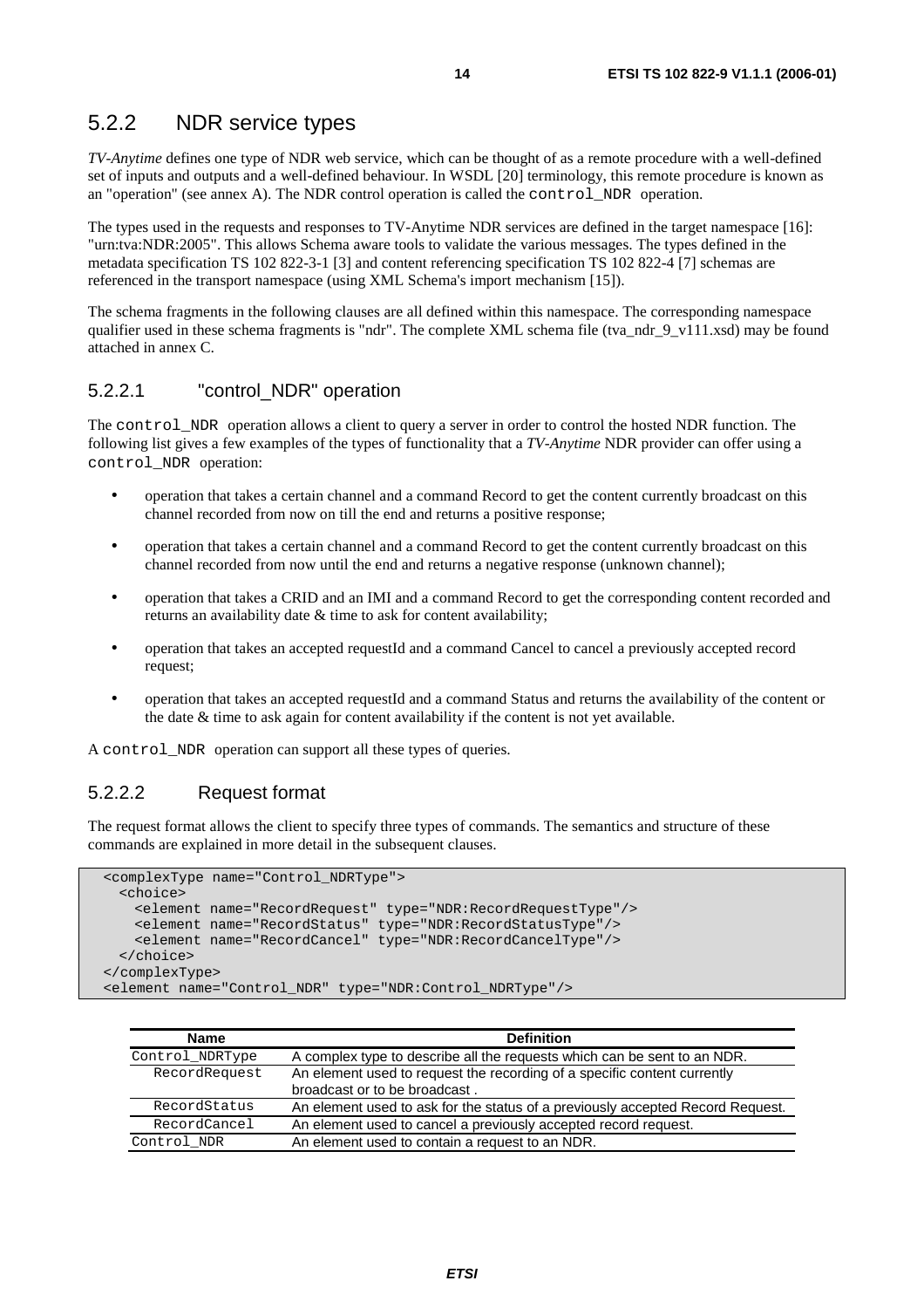#### 5.2.2.3 RecordRequest parameters

#### 5.2.2.3.1 Introduction

The RecordRequest command may contain a number of parameters to allow several types of record request:

- a record request for the content currently broadcast on a channel (no ContentId element);
- a record request for future broadcast content (all elements may be needed);
- any record request may include a request for format conversion, bit rate conversion or use of a specific delivery protocol as allowed by the NDR capability description.

If a CRID is supplied, it is a request for a complete recording and allows the NDR to reresolve it.

A partial locator contains only the serviceURL.

A full locator contains a serviceURL, start time and duration.

We do not allow for a mix of partial and full locators in a record request.

- Case A: A partial locator (immediate recording and results in partial recording).
- Case B: CRID plus a list of partial locators (results in complete recording).
- Case C: A full locator (partial or complete recording).
- Case D: A list of full locators (partial or complete recording).
- Case E: A CRID plus a list of full locators (complete recording).
- Case F: A CRID plus a list of IMI(s) (complete recording)

A Record request is defined as follows.

```
 <complexType name="ContentIdType"> 
   <sequence> 
    <element name="InstanceMetadataId" type="tva:InstanceMetadataIdType" 
    minOccurs="0" maxOccurs="unbounded"/> 
   </sequence> 
  <attribute name="CRID" type="tva:CRIDType" use="required"/> 
 </complexType> 
 <complexType name="DeliveryProtocolType"> 
  <complexContent> 
    <extension base="tva:ControlledTermType"> 
      <attribute name="version" type="float" use="optional"/> 
    </extension> 
  </complexContent> 
 </complexType> 
 <complexType name="ControlProtocolType"> 
   <complexContent> 
    <extension base="tva:ControlledTermType"> 
      <attribute name="version" type="float" use="optional"/> 
    </extension> 
  </complexContent> 
 </complexType> 
 <complexType name="ProtocolSetType"> 
  <sequence> 
    <element name="DeliveryProtocol" type="NDR:DeliveryProtocolType" minOccurs="0"/> 
    <element name="ControlProtocol" type="NDR:ControlProtocolType" minOccurs="0"/> 
   </sequence> 
 </complexType> 
 <complexType name="RecordRequestType"> 
  <sequence> 
    <element name="SubscriptionId" type="string"/> 
    <element name="ContentId" type="NDR:ContentIdType" minOccurs="0"/> 
     <element name="Locator" type="CR:LocatorType" minOccurs="0" maxOccurs="unbounded"/> 
     <element name="DeliveryMediaFormat" type="tva:AVAttributesType" minOccurs="0"/>
```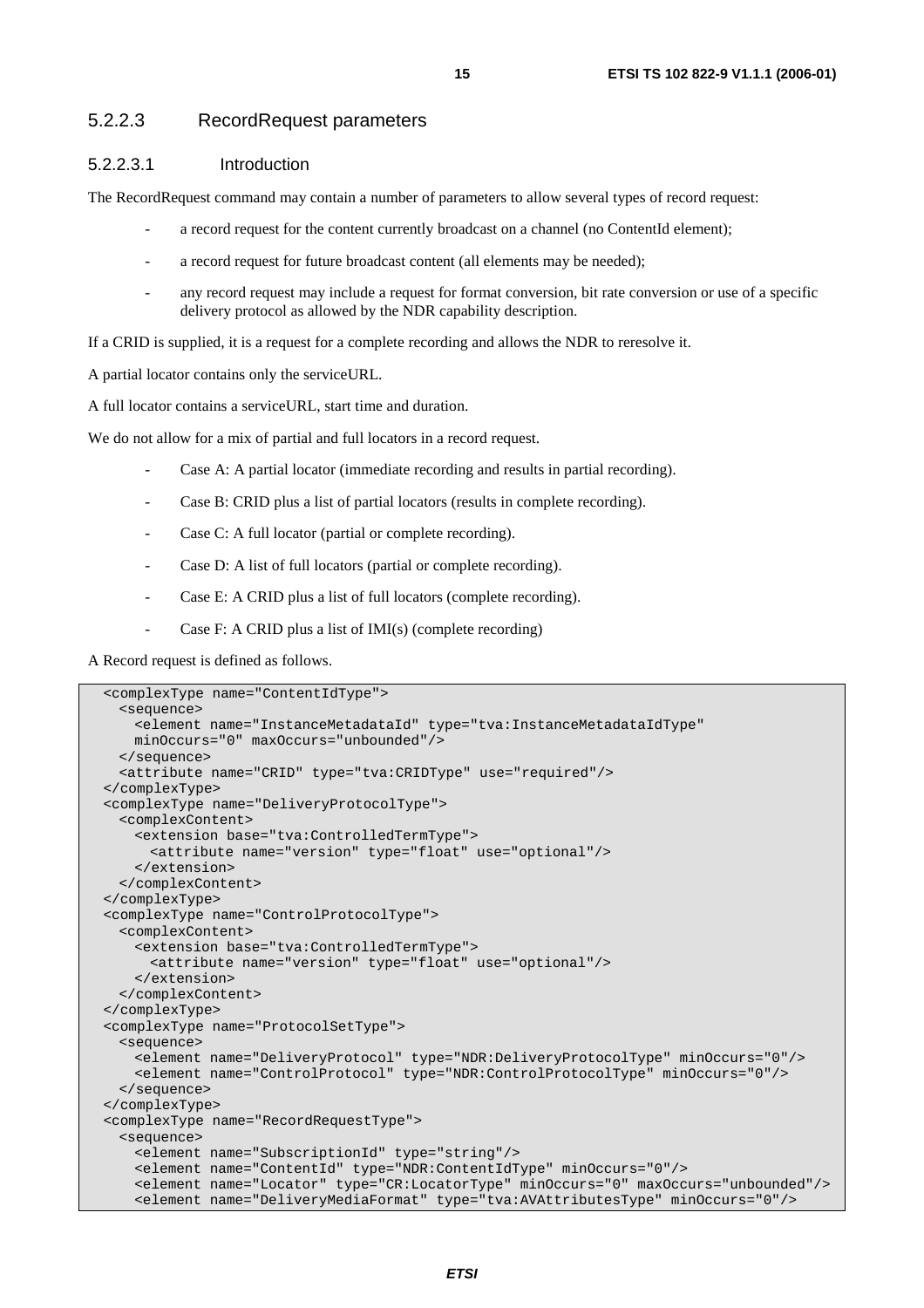```
 <element name="ProtocolSet" type="NDR:ProtocolSetType" minOccurs="0"/> 
 <element name="StartTime" type="dateTime" minOccurs="0"/> 
      <element name="EndTime" type="dateTime" minOccurs="0"/> 
      <element name="FilteringAndSearchPreferences" 
      type="mpeg7:FilteringAndSearchPreferencesType" minOccurs="0"/> 
    </sequence>
```
</complexType>

| <b>Name</b>                       | <b>Definition</b>                                                                                                                                                                                                                                                                                                                                                                                                 |
|-----------------------------------|-------------------------------------------------------------------------------------------------------------------------------------------------------------------------------------------------------------------------------------------------------------------------------------------------------------------------------------------------------------------------------------------------------------------|
| ContentIdType                     | A complex type identifying content to be recorded                                                                                                                                                                                                                                                                                                                                                                 |
| InstanceMetadataId                | This element containing a reference to a specific instance of the<br>content to be recorded.                                                                                                                                                                                                                                                                                                                      |
| CRID                              | An attribute containing the Content Reference IDentifier (CRID [7]) of<br>the selected content to be recorded.                                                                                                                                                                                                                                                                                                    |
| DeliveryProtocolType              | A complex type to identify a delivery protocol supported by the NDR.                                                                                                                                                                                                                                                                                                                                              |
| version                           | An optional attribute to identify the version of the delivery protocol. The<br>default value is the initial version of the delivery protocol.                                                                                                                                                                                                                                                                     |
| ControlProtocolType               | A complex type to identify a control protocol supported by the NDR                                                                                                                                                                                                                                                                                                                                                |
| version                           | An optional attribute to identify the version of the supported control<br>protocol. The default value is the initial version of the control protocol.                                                                                                                                                                                                                                                             |
| ProtocolSetType                   | A complex type to develop a delivery protocol and the associated<br>control protocol if any.                                                                                                                                                                                                                                                                                                                      |
| DeliveryProtocol                  | An element providing the identification of a delivery protocol supported<br>by the NDR.                                                                                                                                                                                                                                                                                                                           |
| ControlProtocol                   | An element providing the identification of the control protocol<br>supported by the NDR associated to the delivery protocol if any.<br>E.g. There is no control protocol associated with the FTP delivery<br>protocol. The RTSP control protocol can be associated to RTP, UDP<br>or HTTP.                                                                                                                        |
| RecordRequestType                 | A complex type used to define an NDR record request.                                                                                                                                                                                                                                                                                                                                                              |
| SubscriptionId                    | This element identifies the subscription made by the end-user. This<br>SubscriptionId is obtained by the end-user as the result of subscription<br>made over the Internet with the subscription server indicated by the<br>"SubscriptionURL" element located in the NDR service capability<br>description.                                                                                                        |
| ContentId                         | This element identifies the content to be recorded. If this element is<br>missing, the content to be recorded is the content currently broadcast<br>on the channel indicated by the element "Locator".                                                                                                                                                                                                            |
| Locator                           | This element defined in TS 102 822-4 [7] identifies the channel from<br>which the selected content should be recorded. It might include in<br>addition date and time and IMI.                                                                                                                                                                                                                                     |
| DeliveryMediaFormat               | An optional element allowing to specify content to be recorded in an<br>encoding format different than the one used by the broadcaster and/or<br>a different bit rate for the encoding of the recorded content before<br>delivery to the end-user. Default value is delivery media format<br>identical to source media format.                                                                                    |
| ProtocolSet                       | An optional element indicating the protocols to be used for the delivery<br>and the control of the content to be recorded, among all values defined<br>in the DeliveryProtocolType classification scheme given in clause C.2.<br>(DeliveryProtocolTypeCS.xml) and in the ControlProtocolType<br>classification scheme given in clause C.3<br>(ControlProtocolTypeCS.xml). The default value are "rtp" and "rtsp". |
| StartTime                         | An optional element indicating the time at which the recording should<br>start.                                                                                                                                                                                                                                                                                                                                   |
| EndTime                           | An optional element indicating the time at which the recording should<br>end.                                                                                                                                                                                                                                                                                                                                     |
| FilteringAndSearchPrefe<br>rences | An element indicating the presence of FilteringAndSearchPreferences<br>to be used by the NDR Service, in case there is a need to reresolve a<br>CRID.                                                                                                                                                                                                                                                             |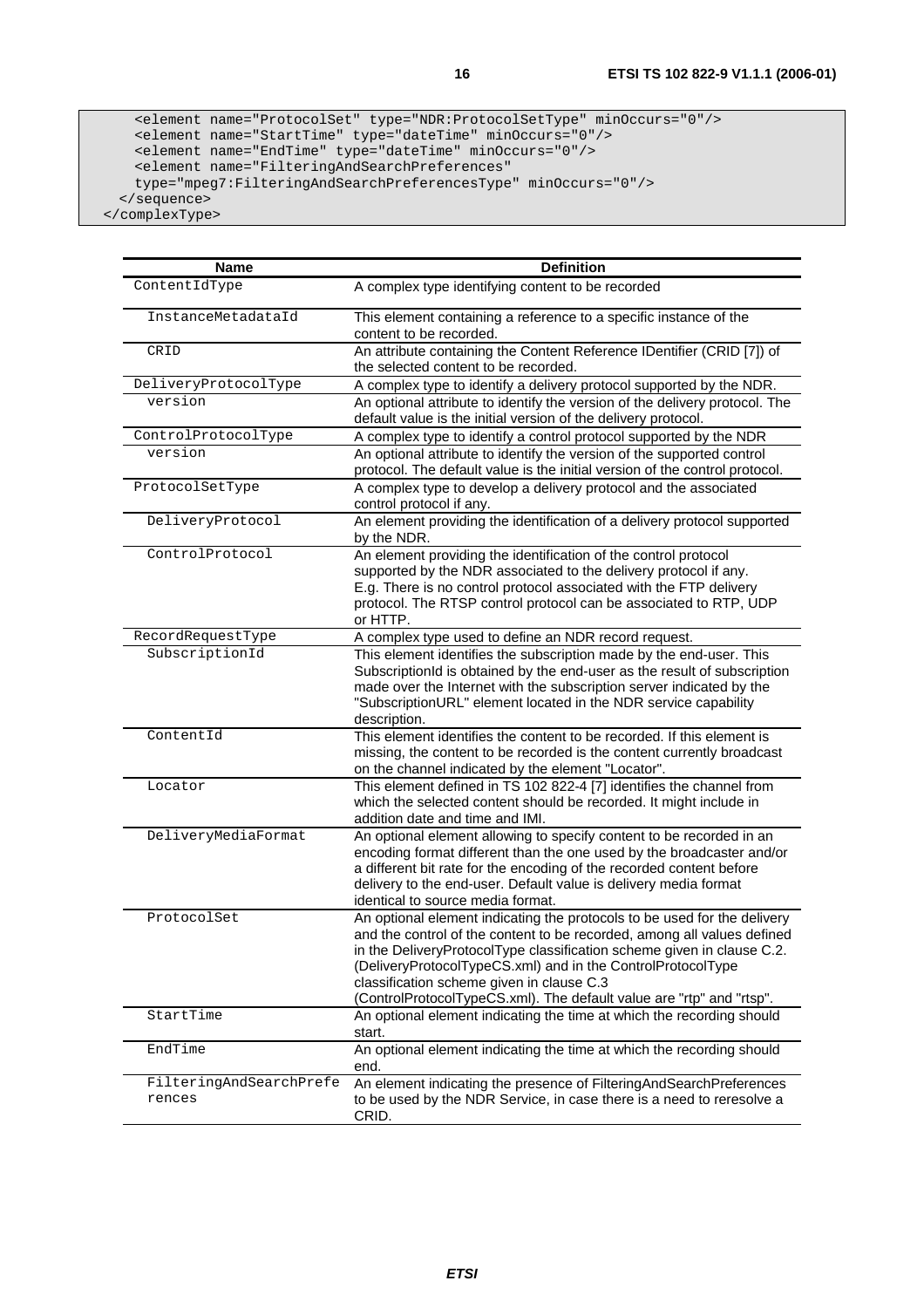#### 5.2.2.3.2 RecordStatus parameters

When a PDR or end-user wants to know if a previously accepted record request is completed or not, it issues a RecordStatus command, as follows.

```
<!-- ########### Schema of the status of a record request ########### --> 
  <complexType name="RecordStatusType"> 
   <attribute name="requestId" type="string" use="required"/> 
  </complexType>
```

| <b>Name</b>      | <b>Definition</b>                                                                                                       |
|------------------|-------------------------------------------------------------------------------------------------------------------------|
| RecordStatusType | A complex describing a record status.                                                                                   |
| requestId        | An attribute containing the record request identifier returned by the NDR<br>service when a record Request is accepted. |

#### 5.2.2.3.3 RecordCancel parameters

When a PDR or end-user wants to cancel a previously accepted record request, it issues a RecordCancel command as follows.

```
<!-- ########### Schema of the cancel of a record request ########### --> 
  <complexType name="RecordCancelType"> 
   <attribute name="requestId" type="string" use="required"/> 
  </complexType> 
</schema>
```

| Name             | <b>Definition</b>                                                                                                       |
|------------------|-------------------------------------------------------------------------------------------------------------------------|
| RecordCancelType | A complex type describing a record cancel request.                                                                      |
| requestId        | An attribute containing the record request identifier returned by the NDR<br>service when a record request is accepted. |

#### 5.2.2.4 Response format

A control\_NDR response to a request contains a TVAMain XML instance document specific to each request.

```
 <complexType name="ControlNDRResultType"> 
    <choice> 
      <element name="RecordRequestResult" type="NDR:RecordRequestResultType"/> 
 <element name="RecordStatusResult" type="NDR:RecordStatusResultType"/> 
 <element name="RecordCancelResult" type="NDR:RecordCancelResultType"/> 
    </choice> 
  </complexType> 
  <element name="Control_NDR_Result" type="NDR:ControlNDRResultType"/>
```

| <b>Name</b>          | <b>Definition</b>                                                                                                   |
|----------------------|---------------------------------------------------------------------------------------------------------------------|
| ControlNDRResultType | A complex type that defines the responses to the different<br>requests that can be sent to an NDR service provider. |
| RecordRequestResult  | An element provided by the NDR Service that contains the                                                            |
|                      | response to a record request command.                                                                               |
| RecordStatusResult   | An element provided by the NDR Service that contains the                                                            |
|                      | response to a record status command.                                                                                |
| RecordCancelResult   | An element provided by the NDR Service that contains the                                                            |
|                      | response to a record cancel command.                                                                                |
| Control NDR Result   | An element describing an NDR response to a request.                                                                 |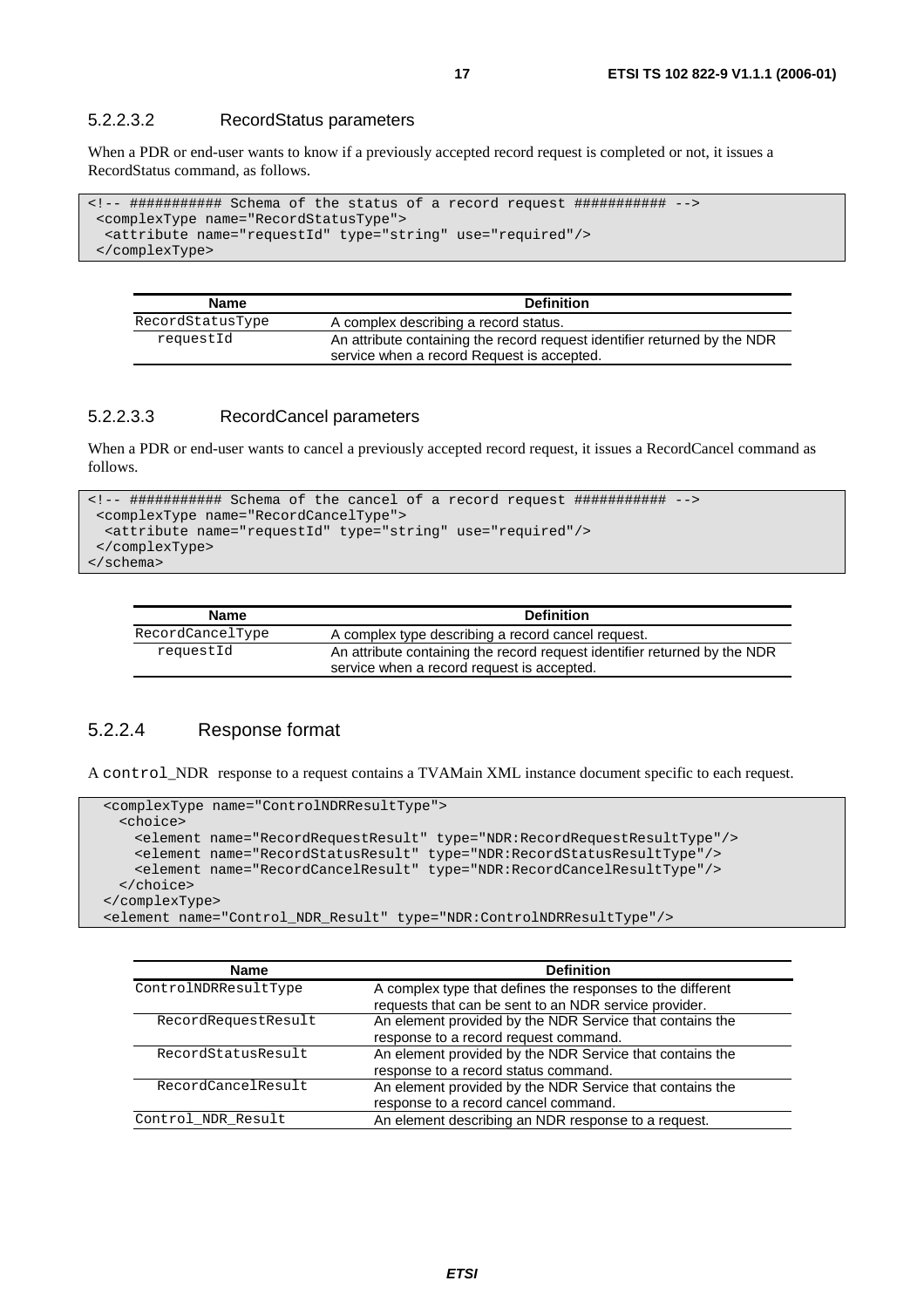#### 5.2.2.4.1 RecordRequestResult parameters

```
 <!-- ########### Description of the response to a record request ########### --> 
 <complexType name="RecordRequestOKType"> 
  <sequence> 
    <element name="RequestId" type="string"/> 
    <element name="Time2Call" type="dateTime"/> 
    <element name="RecordingCharge" type="tva:PriceType" minOccurs="0"/> 
    <element name="ConservationDelay" type="duration" minOccurs="0"/> 
  </sequence> 
 </complexType> 
 <simpleType name="RecordRequestErrorType"> 
  <restriction base="string"> 
    <enumeration value="unknownSubscriptionId"/> 
    <enumeration value="unknownCRID"/> 
    <enumeration value="unavailableServiceURL"/> 
    <enumeration value="unavailableNDRService"/> 
    <enumeration value="unknownDeliveryProtocol"/> 
    <enumeration value="unknownControlProtocol"/> 
    <enumeration value="unsupportedDeliveryProtocol"/> 
    <enumeration value="unsupportedControlProtocol"/> 
    <enumeration value="unknownOriginalMediaFormat"/> 
    <enumeration value="unsupportedOriginalMediaFormat"/> 
    <enumeration value="unknownDeliveryMediaFormat"/> 
    <enumeration value="unsupportedDeliveryMediaFormat"/> 
  </restriction> 
 </simpleType> 
 <complexType name="RecordRequestResultType"> 
  <sequence> 
    <choice> 
      <element name="RecordRequestOK" type="NDR:RecordRequestOKType"/> 
      <element name="RecordRequestError" type="NDR:RecordRequestErrorType"/> 
    </choice> 
  </sequence> 
  <attribute name="serviceVersion" type="unsignedInt" use="required"/> 
 </complexType>
```

| <b>Name</b>             | <b>Definition</b>                                                                                                                                                                                                                                                                                                                                                                                                                                                        |
|-------------------------|--------------------------------------------------------------------------------------------------------------------------------------------------------------------------------------------------------------------------------------------------------------------------------------------------------------------------------------------------------------------------------------------------------------------------------------------------------------------------|
| RecordRequestOKType     | A complex type providing additional information when the request<br>can be fulfilled.                                                                                                                                                                                                                                                                                                                                                                                    |
| RequestId               | An element containing the record request identifier returned by<br>the NDR service when a record request is accepted.                                                                                                                                                                                                                                                                                                                                                    |
| Time2Call               | This element provided by the NDR service contains the date and<br>time at which it is likely that the selected content will be available<br>for delivery to the end-user using the selected delivery protocol.                                                                                                                                                                                                                                                           |
| RecordingCharge         | This element provided by the NDR service contains the charge to<br>be applied to the requested recording.                                                                                                                                                                                                                                                                                                                                                                |
| ConservationDelay       | This element provided by the NDR service contains the life time of<br>the selected content recording.                                                                                                                                                                                                                                                                                                                                                                    |
| RecordRequestErrorType  | A simple type describing possible error messages to be returned<br>when a record request cannot be fulfilled:<br>unknownCRID: this error appears when the CRID provided in<br>the record request does not exist;<br>unavailableServiceURL: this error appears when the NDR<br>Service has no access to the TV Channel indicated by<br>"ServiceURL":<br>unavailableNDRService: this error appears when the NDR<br>Service is not able to accept the request at this time. |
| RecordRequestResultType | A complex type describing the results of a record request.                                                                                                                                                                                                                                                                                                                                                                                                               |
| RecordRequestOK         | When the record request is accepted by the NDR service, an<br>element provides the necessary information about the progress of<br>the recording, to the attention of the user.                                                                                                                                                                                                                                                                                           |
| RecordRequestError      | An element providing the reason why a record request could not<br>be fulfilled.                                                                                                                                                                                                                                                                                                                                                                                          |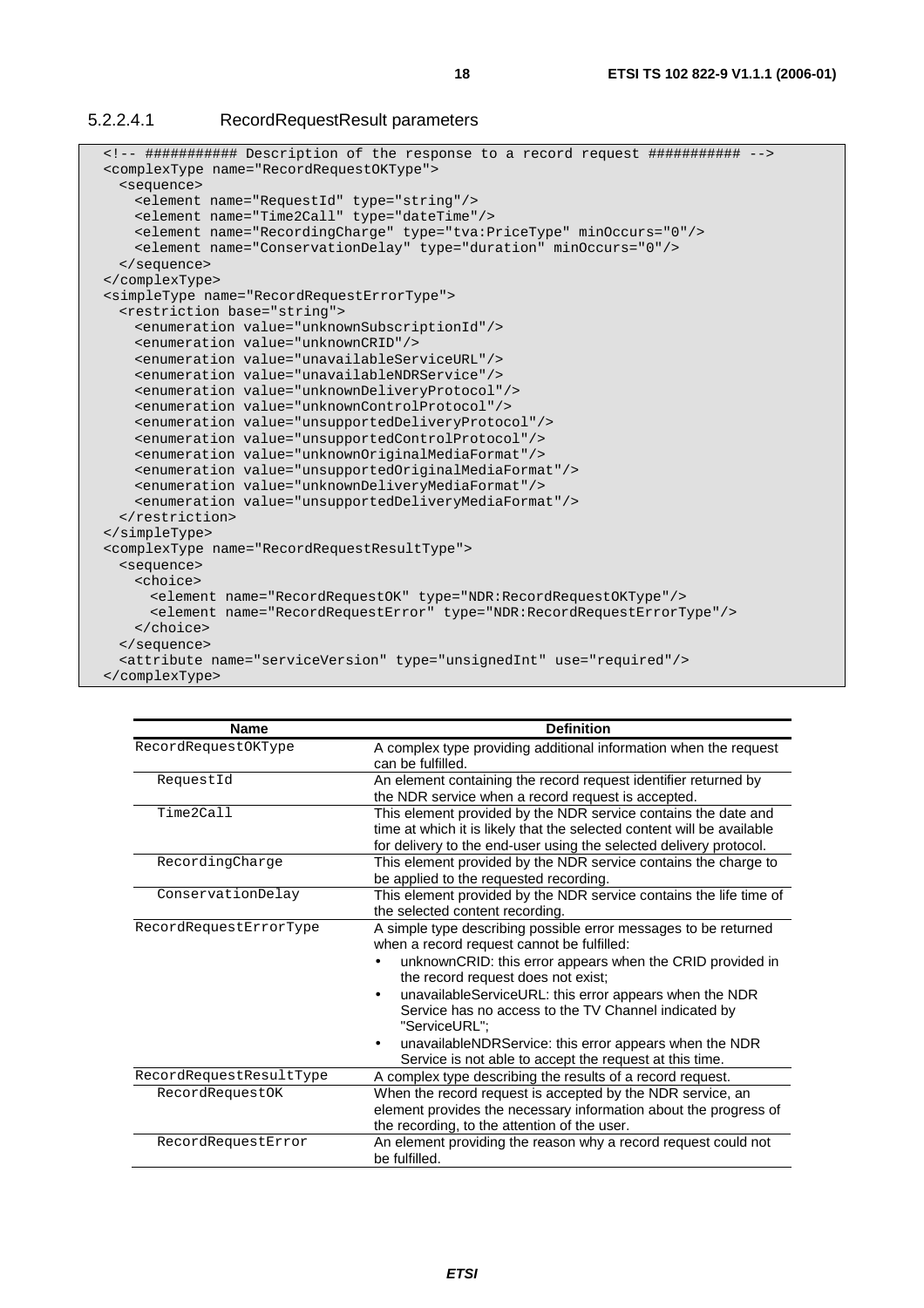| <b>Name</b>    | <b>Definition</b>                                                                                                                                                                                                                                                                                                                                                                                                                                                                                  |
|----------------|----------------------------------------------------------------------------------------------------------------------------------------------------------------------------------------------------------------------------------------------------------------------------------------------------------------------------------------------------------------------------------------------------------------------------------------------------------------------------------------------------|
| serviceVersion | An attribute also available in the NDR service capability<br>description. It indicates the version of the NDR service capability<br>description. When the NDR service makes a modification to the<br>NDR service capability description, it increases the<br>service Version. This allows the client to discover that a new<br>version of the NDR service capability description is available. It<br>should make a request to update its own version of the NDR<br>service capability description. |

#### 5.2.2.4.2 RecordStatusResult parameters

```
 <!-- ########### Description of the response to a record status request ######### --> 
 <simpleType name="FailureType"> 
  <restriction base="string"> 
     <enumeration value="unknownRequest"/> 
     <enumeration value="cancelledBroadcast"/> 
    <enumeration value="cancelledByNDR"/> 
  </restriction> 
 </simpleType> 
 <complexType name="RecordStatusResultType"> 
   <choice> 
     <element name="Running"> 
       <complexType> 
         <sequence> 
           <element name="Time2Call" type="dateTime"/> 
         </sequence> 
       </complexType> 
     </element> 
     <element name="ContentAvailable"> 
      <complexType> 
         <sequence> 
          <element name="ContentURL" type="anyURI"/> 
           <element name="ConservationDeadline" type="dateTime" minOccurs="0"/> 
        </sequence> 
       </complexType> 
     </element> 
     <element name="Failure" type="NDR:FailureType"/> 
   </choice> 
   <attribute name="requestId" type="string" use="required"/> 
 </complexType>
```

| <b>Name</b>            | <b>Definition</b>                                                                                                                                                                                    |
|------------------------|------------------------------------------------------------------------------------------------------------------------------------------------------------------------------------------------------|
| FailureType            | A simple type to express the reason why the record request<br>referred by the record status request has failed.                                                                                      |
| RecordStatusResultType | A complex type describing the status of a record request.                                                                                                                                            |
| Running                | The presence of this element indicates that the content is not yet<br>recorded.                                                                                                                      |
| Time2Call              | An element indicating at what time the content is likely to be<br>available for delivery to the end user.                                                                                            |
| ContentAvailable       | The presence of this element indicates that the content is available<br>but maybe not yet completely recorded. This depends on the<br>protocols to be used for control and delivery to the end-user. |
| ContentURL             | This element contains the URI to be used to get the recorded<br>content from the NDR Service.                                                                                                        |
| ConservationDeadline   | This element provided by the NDR Service contains the deadline to<br>get the selected content recording.                                                                                             |
| Failure                | This optional element contains the reason why the referred record<br>request has failed.                                                                                                             |
| requestId              | An attribute containing the record request identifier returned by the<br>NDR service when a record request is accepted.                                                                              |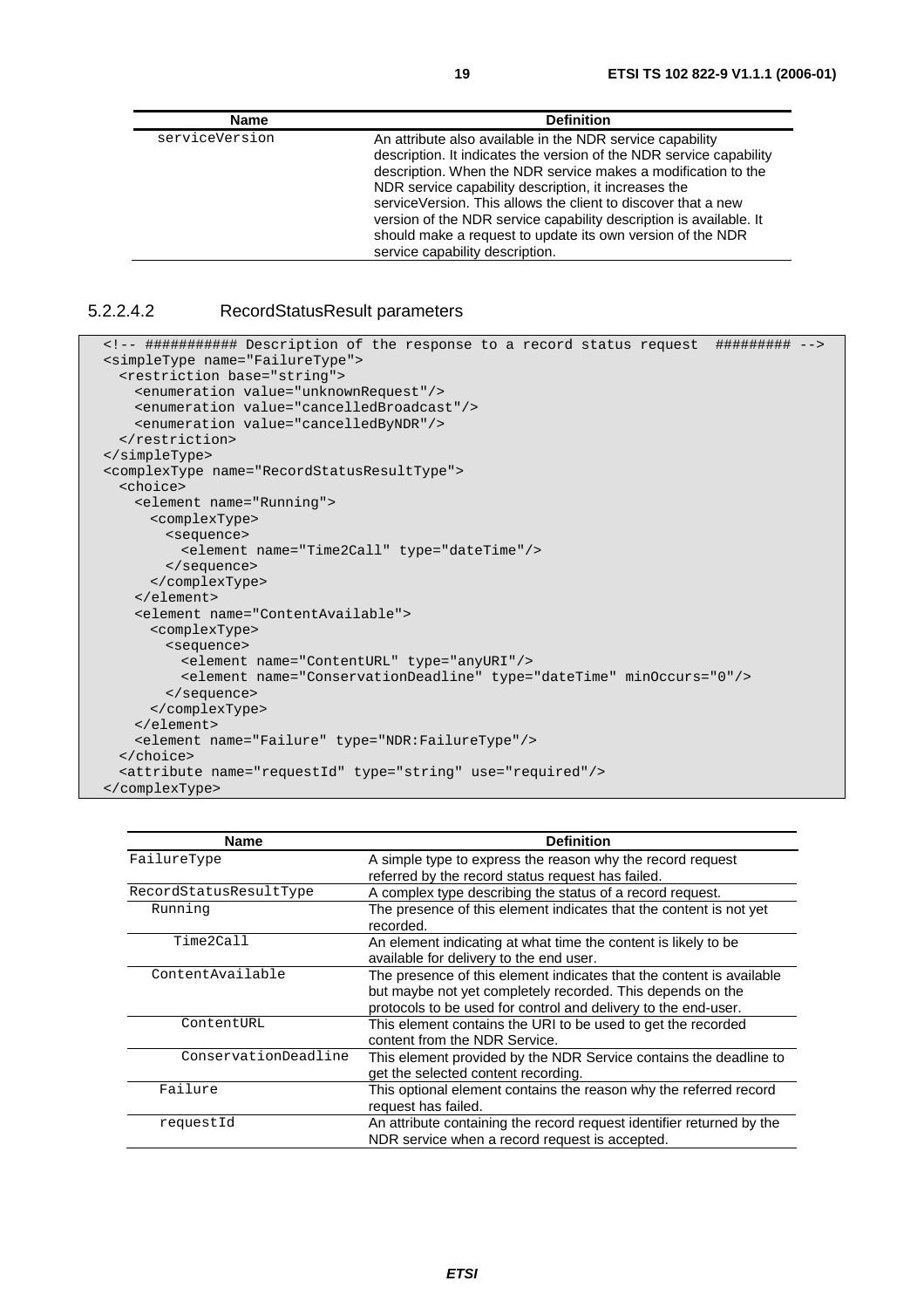#### 5.2.2.4.3 RecordCancelResult parameters

```
 <!-- ########### Description of the response to a cancel request ########### --> 
 <simpleType name="RecordCancelResultType"> 
  <restriction base="string"> 
    <enumeration value="unknownRequest"/> 
     <enumeration value="OK"/> 
    <enumeration value="removedAfterRecording"/> 
  </restriction> 
 </simpleType>
```
**Name** Definition RecordCancelResultType A complex type used to describe the result of a cancellation request.

#### 5.2.3 Transport protocol

#### 5.2.3.1 Introduction

SOAP [18] and HTTP [17] are used for delivering *TV-Anytime* XML data over the IP networks, since this combination is very well suited to the point-to-point, request-response nature of the *TV-Anytime* operations. The exact usage of SOAP and HTTP is given in the next two clauses. Figure 3 provides a semantic representation of the network stack.



#### **Figure 3: The bi-directional network transport stack**

The architecture depicted in figure 3 results in HTTP requests of the following form.

```
POST /tva/md-service HTTP/1.0 
Host: www.example.com 
Content-Type: text/xml; charset="utf-8" 
Content-Length: nnnn 
Accept-Encoding: deflate 
SOAPAction: "control_NDR" 
<?xml version="1.0" encoding="UTF-8"?> 
<Envelope xmlns="http://schemas.xmlsoap.org/soap/envelope/"> 
   <Body> 
    <NDR:Control_NDR xmlns:NDR="urn:tva:NDR:2005" xmlns:tva="urn:tva:metadata:2005" 
xmlns:mpeg7="urn:tva:mpeg7:2005" xmlns:xsi="http://www.w3.org/2001/XMLSchema-instance" 
xsi:schemaLocation="urn:tva:NDR:2005 tva_ndr_9_v111.xsd"> 
     <RecordRequest> 
      <SubscriptionId>3456-4567-5677-4321</SubscriptionId> 
      <ContentId CRID="crid://www.broadcaster.com/ajcnd"/> 
      <Locator>dvb://1.4ee2.3fa;4f5</Locator> 
      <ProtocolSet> 
       <DeliveryProtocol href="urn:tva:ndr:cs:DeliveryProtocolTypeCS:2005:ftp"/> 
      </ProtocolSet>
```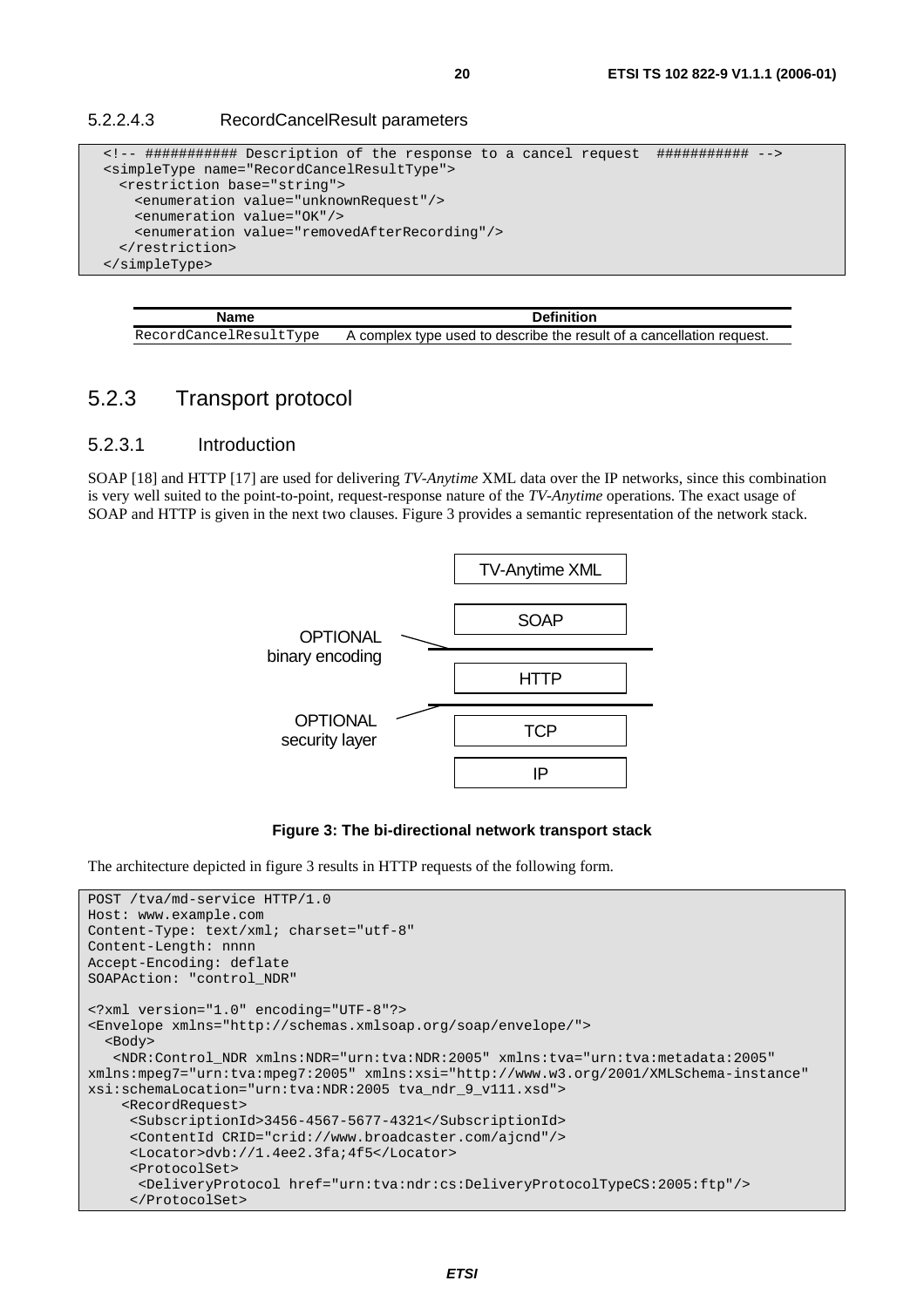```
 </RecordRequest> 
    </NDR:Control_NDR> 
   </Body> 
</Envelope>
```
The architecture depicted in figure 3 results in HTTP responses of the following form.

```
HTTP/1.1 200 OK 
Content-Type: text/xml; charset="utf-8" 
Content-Length: nnnn 
Content-Encoding: deflate 
<?xml version="1.0" encoding="UTF-8"?> 
<Envelope xmlns="http://www.w3.org/2002/06/soap-envelope"> 
   <Body> 
<NDR:Control_NDR_Result xmlns:NDR="urn:tva:NDR:2005" xmlns:tva="urn:tva:metadata:2005" 
xmlns:mpeg7="urn:tva:mpeg7:2005" xmlns:xsi="http://www.w3.org/2001/XMLSchema-instance" 
xsi:schemaLocation="urn:tva:NDR:2005 tva_ndr_9_v111.xsd"> 
   <RecordRequestResult serviceVersion="12"> 
     <RecordRequestOK> 
       <RequestId>45U753-452</RequestId> 
      <Time2Call>2004-07-15T20:35:00.00</Time2Call> 
      <RecordingCharge currency="EUR">2</RecordingCharge> 
       <ConservationDelay>PT12H</ConservationDelay> 
    </RecordRequestOK> 
   </RecordRequestResult> 
</NDR:Control_NDR_Result> 
  </Body> 
</Envelope>
```
#### 5.2.3.2 SOAP

The following usage of SOAP [18] is mandated.

- *TV-Anytime* metadata services will provide an HTTP binding, and may support other transport bindings where appropriate.
- SOAP supports different messaging styles, but is most commonly used for remote procedure calls. *TV-Anytime* does not use remote procedure call messaging style, since this implies that every parameter must be included in a procedure call, which is not appropriate for *TV-Anytime* operations that have several optional parameter types. However, the remote procedure call convention of naming the root element in the SOAP body according to the name of the operation is followed.
- SOAP encoding is not used in the request or the response (i.e. the element in the root of the SOAP body will belong to the *TV-Anytime* transport types namespace (urn:tva:transport:2005). Servers will reject any request that arrives with a SOAP encoding attribute with the appropriate SOAP Fault.
- The SOAP Actor feature is not supported and servers will reject any request that arrives with a SOAP Actor attribute in the SOAP Header with the appropriate SOAP Fault.
- The following clause defines application specific fault conditions to be used in the SOAP Fault element.

This usage of SOAP is more formally defined using the WSDL [20] interface definition that can be found in annex A.

#### 5.2.3.3 Error codes

The first line of error reporting is governed by the SOAP specification [18]. SOAP fault reporting and fault codes will be returned for most invalid requests or any request where the intent of the caller cannot be determined.

In a manner consistent with the SOAP processing rules, HTTP [17] status codes will be used for communicating status information in HTTP. As is the case for SOAP, success reporting will use a 200-status code to indicate that the client's request including the SOAP component was successfully processed.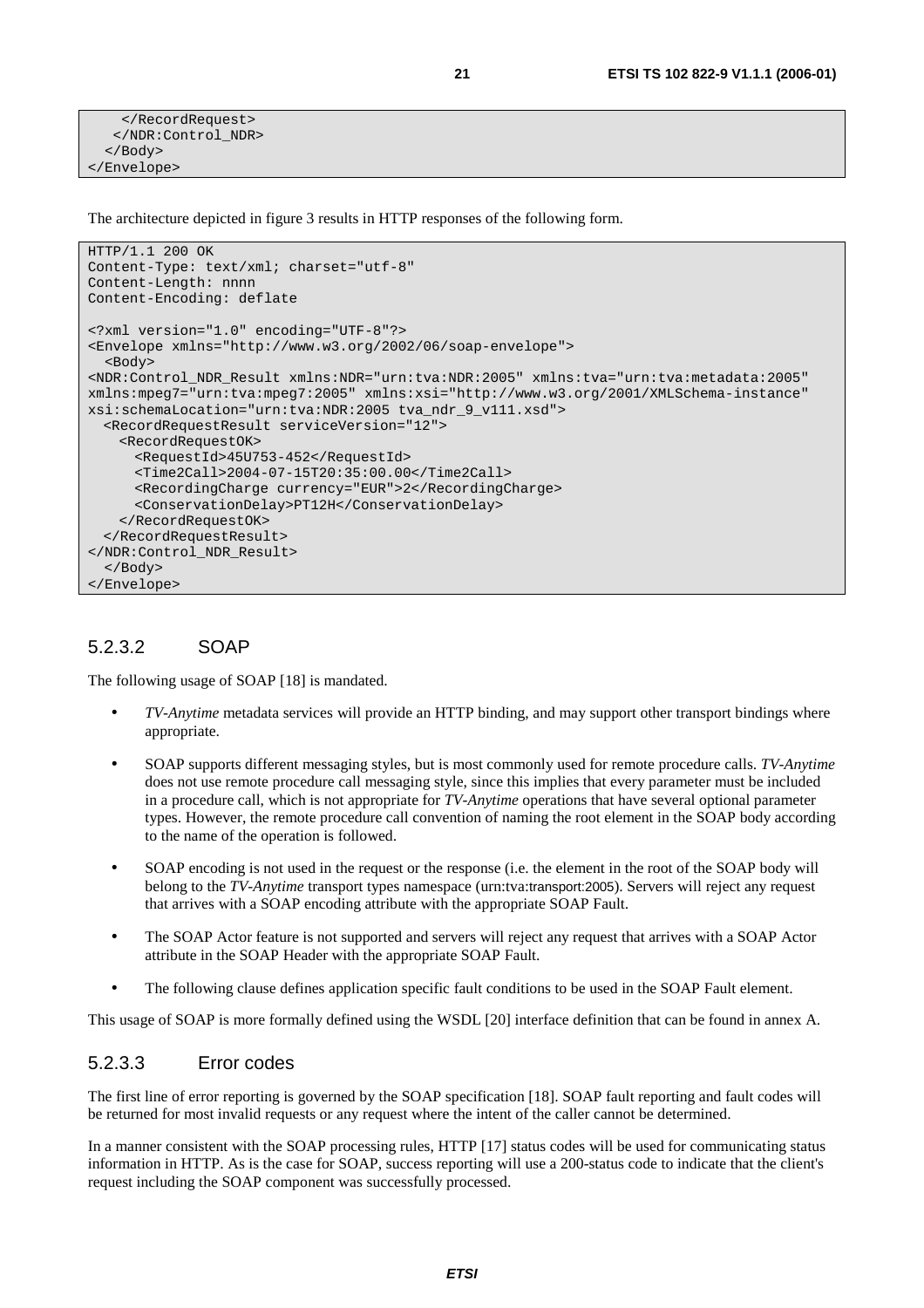The ErrorReport element is defined to allow servers to report application-level errors that are specific to *TV-Anytime* metadata services. In accordance with the SOAP specification, if the content of the SOAP message's Body cannot be processed successfully, the SOAP fault must contain a detail element (which in turn contains an ErrorReport). The inability to process a well-formed Body element is also termed an "application-level error", since the error cannot be detected by the SOAP processor and instead relies on application-level knowledge. The error report contains error information that includes descriptions and a code that can be used to determine the cause of the error. Errors that arise due to problems with in the HTTP layer or SOAP layer (e.g. the SOAP message does not conform to the SOAP specification) should be reported using the error mechanisms provided by those layers and MUST NOT be reported inside a SOAP fault's Detail element.

*TV-Anytime* application-level errors should be conveyed using standard HTTP status codes, where a 500-level code indicates a server-induced error. In such cases, the metadata service must issue an HTTP 500 "Internal Server Error" response and return an ErrorReport inside a SOAP fault report.

Any errors detected in the request will invalidate the entire request, and cause an ErrorReport to be generated within a SOAP fault as described below. A server may report multiple errors, although there is no requirement for the metadata service to continue processing the request after detecting the first error. In accordance with the SOAP specification, additional application response elements should not be included in the Body of the SOAP request. In other words, it is not possible for the server to indicate an error condition and also make a best-effort at providing a response.

The ErrorReport element takes the following form.

```
 <!-- ########### Description of the error reports ########### --> 
 <simpleType name="errorCodeType"> 
  <restriction base="string"> 
    <enumeration value="FatalError"/> 
    <enumeration value="InvalidRequest"/> 
    <enumeration value="Unsupported"/> 
    <enumeration value="UnrecognizedVersion"/> 
    <enumeration value="UnspecifiedError"/> 
  </restriction> 
 </simpleType> 
 <complexType name="ErrorReportType"> 
  <sequence> 
    <element name="Error" type="NDR:ErrorType" maxOccurs="unbounded"/> 
  </sequence> 
 </complexType> 
 <complexType name="ErrorType"> 
  <sequence> 
    <element name="Reason" type="mpeg7:TextualType" minOccurs="0" 
    maxOccurs="unbounded"/> 
  </sequence> 
  <attribute name="errorCode" type="NDR:errorCodeType" use="required"/> 
 </complexType> 
 <element name="ErrorReport" type="NDR:ErrorReportType"/>
```

| <b>Name</b>     | <b>Definition</b>                                                                                                      |
|-----------------|------------------------------------------------------------------------------------------------------------------------|
| errorCodeType   | A simple type defining a required string that precisely defines<br>the nature of the error.                            |
| ErrorReportType | A complex type to enumerate the application level errors that<br>have occurred as a result of invoking an NDR service. |
| Error           | This element describes a single NDR-level error.                                                                       |
| ErrorType       | A complex type defining the type of the error reported in the<br>error report.                                         |
| Reason          | An optional human meaningful description of the error.                                                                 |
| errorCode       | An attribute describing the error.                                                                                     |
| ErrorReport     | An element describing errors when sending requests to an<br>NDR service.                                               |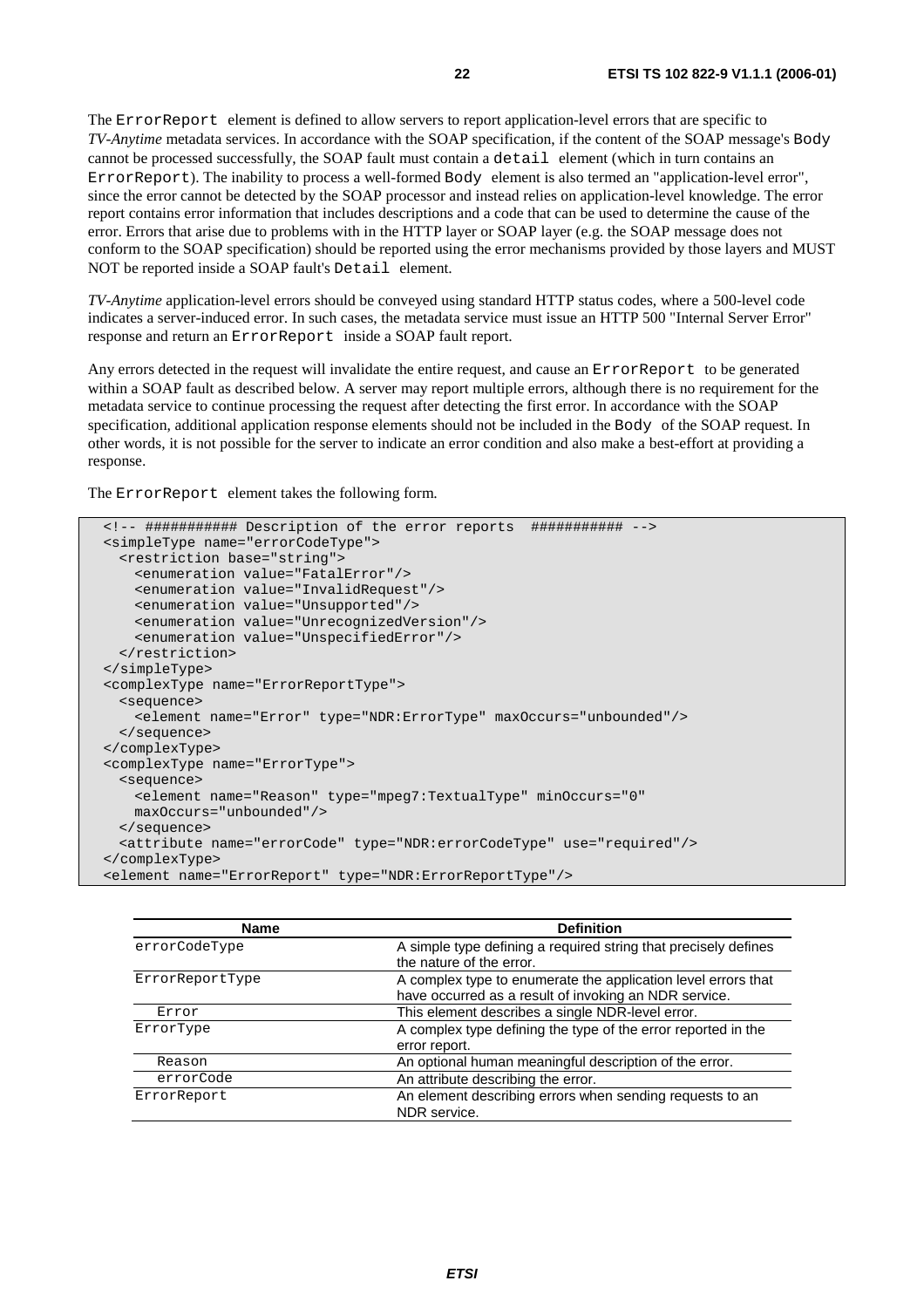- **FatalError:** Signifies that a serious technical error has occurred whilst processing the request.
- **InvalidRequest:** The query is well-formed but not valid according to the schema defined by the present document.
- **Unsupported:** Signifies that the NDR service does not support an optional feature that is required in order to correctly process the request. A possible reason for this error is that the client has assumed a functionality that is at odds with the functionality described in the capability description.
- **UnrecognizedVersion:** Signifies that the namespace of the child element inside the Body element of the request (e.g. urn:tva:NDR:2004 instead of urn:tva:NDR:2005) is not supported by this NDR service.
- **UnspecifiedError:** Signifies any other error.

#### 5.2.4 NDR service capability description control

For each *TV-Anytime* Control\_NDR operation that is provided, there is a corresponding operation, describe\_control\_NDR. This operation (an operation, *X*, and its corresponding *describe*\_*X* operation) together form a port (see annex A). Since a port always has a single binding and endpoint, the URL of the operation, *X*, and its corresponding *describe\_X* operation must be the same. A "describe" operation is responsible for returning a service capability description for the corresponding operation of the same port. A "describe" operation has no input parameters.

The describe\_control\_NDR service capability description provides the following type of information about the operation.

- Human-readable descriptive information about the operation.
- If media bit rate conversion capability is available.
- If media format conversion capability is available.
- If several delivery and control protocols are available.

The definition of the NDR service capability description is as follows.

```
 <complexType name="ServiceURLListType"> 
   <sequence> 
    <element name="ServiceURL" type="anyURI" maxOccurs="unbounded"/> 
   </sequence> 
 </complexType> 
 <complexType name="ConversionOfferType"> 
  <sequence> 
    <element name="OriginalMediaFormat" type="tva:AVAttributesType" minOccurs="0"/> 
    <element name="DeliveryMediaFormat" type="tva:AVAttributesType" minOccurs="0"/> 
   </sequence> 
 </complexType> 
 <complexType name="ConversionListType"> 
  <sequence> 
    <element name="ConversionOffer" type="NDR:ConversionOfferType" 
    maxOccurs="unbounded"/> 
  </sequence> 
 </complexType> 
 <complexType name="ProtocolSetListType"> 
   <sequence> 
     <element name="ProtocolSet" type="NDR:ProtocolSetType" maxOccurs="unbounded"/> 
   </sequence> 
 </complexType> 
 <complexType name="describe_control_NDR_ResultType"> 
   <sequence> 
     <element name="Name" type="mpeg7:TextualType" minOccurs="0" maxOccurs="unbounded"/>
```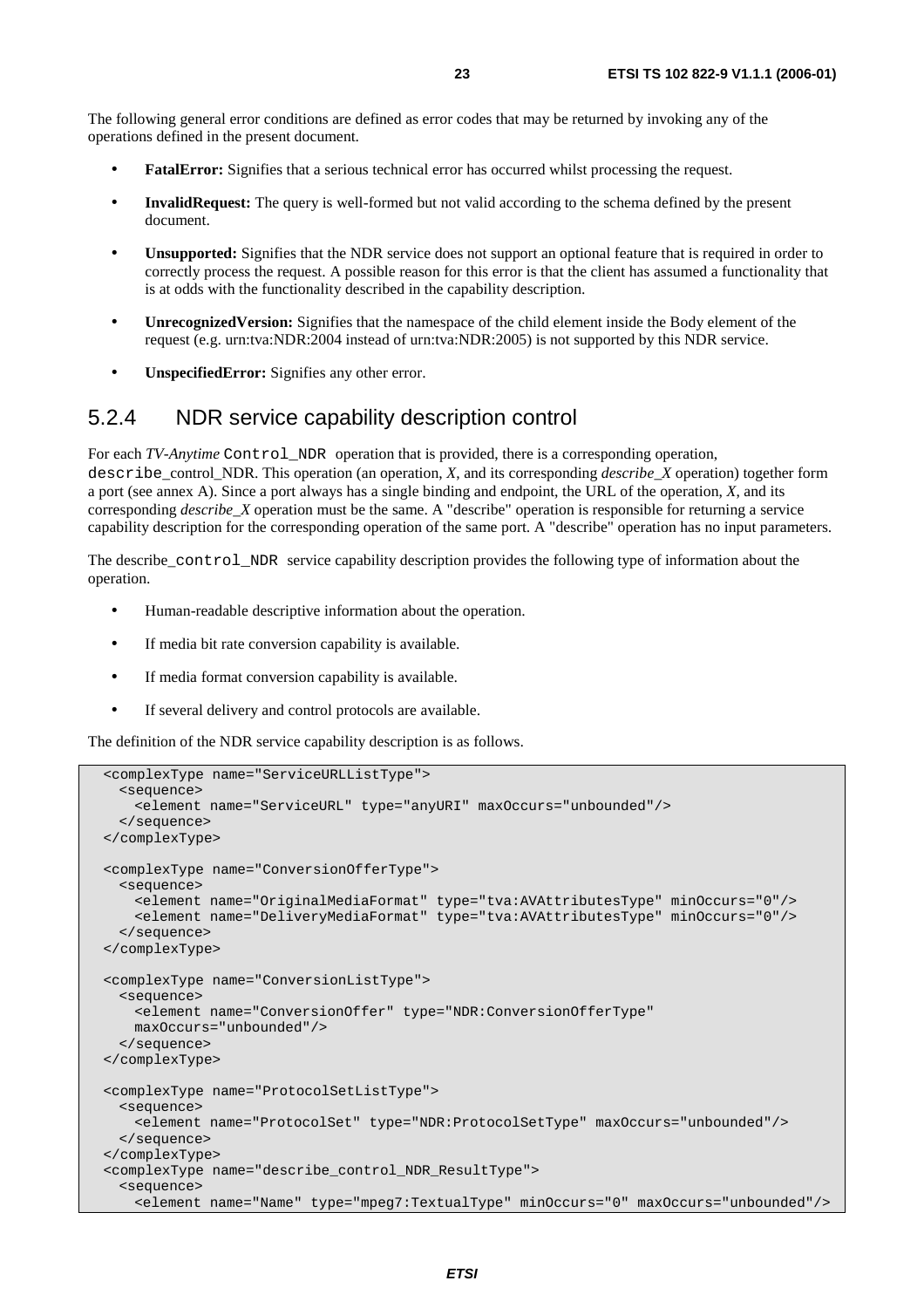```
 <element name="Description" type="mpeg7:TextualType" minOccurs="0" 
    maxOccurs="unbounded"/> 
    <element name="SubscriptionURL" type="anyURI" minOccurs="0"/> 
    <element name="ServiceURLList" type="NDR:ServiceURLListType"/> 
    <element name="ConversionList" type="NDR:ConversionListType" minOccurs="0"/> 
    <element name="ProtocolSetList" type="NDR:ProtocolSetListType" 
    minOccurs="0"/> 
    <element name="PlayWhileRecording" type="boolean" minOccurs="0"/> 
    <element name="SupportForFilteringAndSearchPreferences" type="boolean" 
    minOccurs="0"/> 
  </sequence> 
   <attribute name="serviceVersion" type="unsignedInt" use="required"/> 
 </complexType> 
 <element name="describe_control_NDR_Result" 
 type="NDR:describe_control_NDR_ResultType"/>
```

| Name                            | <b>Definition</b>                                                                                                                                                                                                                                                                                                                                                                                                                |
|---------------------------------|----------------------------------------------------------------------------------------------------------------------------------------------------------------------------------------------------------------------------------------------------------------------------------------------------------------------------------------------------------------------------------------------------------------------------------|
| ServiceURLListType              | A complex type to develop a list of service URLs.                                                                                                                                                                                                                                                                                                                                                                                |
| ServiceURL                      | This element contains an URL which allows the receiver<br>to identify the associated physical service. This element<br>should be consistent with the possible BroadcastURL in<br>events that reference this ServiceInformation element.                                                                                                                                                                                          |
| ConversionOfferType             | A complex type describing a conversion mode that can be<br>performed by an NDR.                                                                                                                                                                                                                                                                                                                                                  |
| OriginalMediaFormat             | An optional element describing the original media format<br>in which content is broadcast by the source.                                                                                                                                                                                                                                                                                                                         |
| DeliveryMediaFormat             | An optional element describing the media format for<br>delivery if the NDR is able to convert the source<br>broadcast media format in this other format.                                                                                                                                                                                                                                                                         |
| ConversionListType              | A complex type to develop a list of conversions that an<br>NDR can perform.                                                                                                                                                                                                                                                                                                                                                      |
| ConversionOffer                 | Description of a media conversion the NDR is able to do.                                                                                                                                                                                                                                                                                                                                                                         |
| ProtocolSetListType             | A complex type to develop a list of possible delivery and<br>control protocols from the NDR.                                                                                                                                                                                                                                                                                                                                     |
| ProtocolSet                     | An element providing the identification of an association<br>of a control protocol and a delivery protocol that can be<br>used by the NDR for later delivery of the recorded<br>content, e.g. rtsp with http, ftp, rtsp with rtp, etc All the<br>possible values are identified in the protocol type<br>classification schemes (DeliveryProtocolTypeCS.xml and<br>ControlProtocolTypeCS.xml) located in<br>clauses C.2. and C.3. |
| describe_control_NDR_ResultType | A complex type defining the relevant parameters<br>describing NDR service capability.                                                                                                                                                                                                                                                                                                                                            |
| Name                            | An optional element giving the name of the NDR service,<br>in a human readable form.                                                                                                                                                                                                                                                                                                                                             |
| Description                     | An optional element giving a textual description of the<br>NDR service, in a human readable form. This allows an<br>application exploiting the NDR service to indicate to the<br>user information about the NDR service that he is using<br>(e.g. "Record all French channels").                                                                                                                                                 |
| SubscriptionURL                 | An optional element with a URL from where the user can<br>obtain information on subscription conditions to a NDR<br>service.                                                                                                                                                                                                                                                                                                     |
| ServiceURLList                  | A required element with a list of serviceURL the NDR is<br>able to record for the user.                                                                                                                                                                                                                                                                                                                                          |
| ConversionList                  | An optional element providing a list of conversion<br>capabilities. This element can be omitted if no conversion<br>is provided.                                                                                                                                                                                                                                                                                                 |
| ProtocolSetList                 | An optional element providing a list of protocols that can<br>be used for later delivery of the recorded content. The<br>default value is "rtp with rtsp".                                                                                                                                                                                                                                                                       |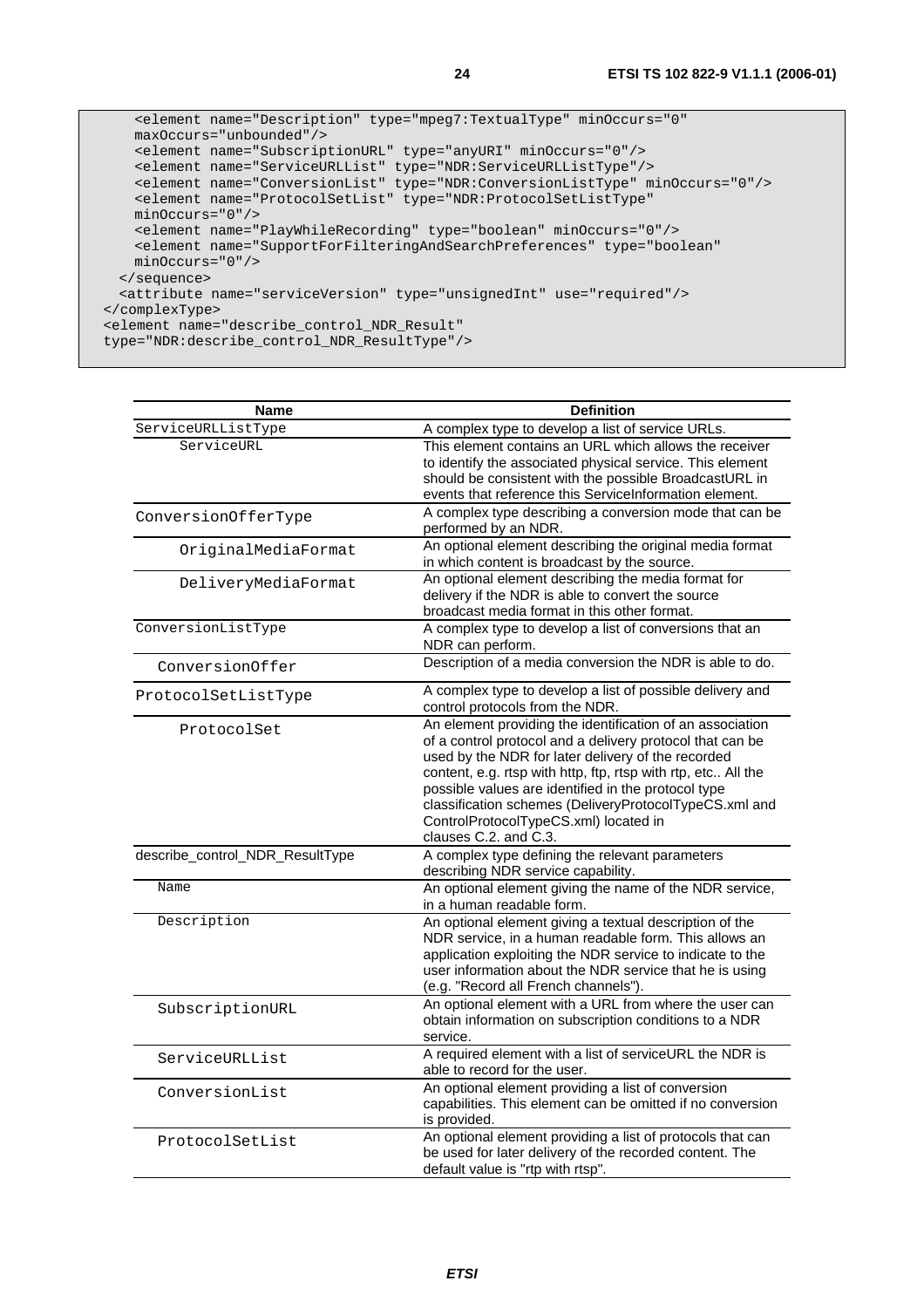| <b>Name</b>                                 | <b>Definition</b>                                                                                                                                                                                                                                                                                                                                                                      |
|---------------------------------------------|----------------------------------------------------------------------------------------------------------------------------------------------------------------------------------------------------------------------------------------------------------------------------------------------------------------------------------------------------------------------------------------|
| PlayWhileRecording                          | An optional element allowing the NDR to declare that it is<br>able to deliver the content while the content is still<br>broadcast. Default value is "false".                                                                                                                                                                                                                           |
| SupportForFilteringAndSearc<br>hPreferences | An optional element This allows the NDR to declare that it<br>is able to support FilteringAndSearchpreferences to select<br>a specific instance of the content to be recorded. Default<br>value is "false".                                                                                                                                                                            |
| serviceVersion                              | A required attribute containing a number that must equal<br>the version number returned as part of the corresponding<br>operation's result. The intention of this number is to make<br>the client aware when an operation has been upgraded<br>(e.g. can be searched on new channels or for new<br>features) and to refresh the cached capability description<br>information (if any). |
| describe control NDR Result                 | An element providing information on the NDR service<br>capability.                                                                                                                                                                                                                                                                                                                     |

### 5.3 NDR service discovery methods

NDR service discovery is the process by which a client establishes a URL where a *TV-Anytime* NDR service can be found. There are a number of ways this process can occur, but only the last method (clause 5.4.) is addressed by the present document.

#### 5.3.1 Non-standardized discovery

A number of methods exist for discovering the URLs of NDR services that are not standardized by *TV-Anytime*. The following list gives some examples:

- the client might be pre-programmed with a set of URLs that refer to one or more NDR services. This will typically be useful in a vertical market, or tightly controlled horizontal market;
- a user might manually enter a URL of a new NDR service he is interested in, using some means of text input;
- a client software may be updated using software updates delivered via a unidirectional broadcast, or over the return channel.

#### 5.3.2 Client-initiated discovery using a bi-directional network

This mode of NDR service discovery involves using the bi-directional network to access a "Yellow Pages" of *TV-Anytime* NDR services. The mechanism is based upon W3C standards for web service discovery (UDDI [19] and WS*-*Inspection [21]), the use of which is standardized by *TV-Anytime*, according to the rules given in clause 5.4. Support for these discovery techniques by clients and servers is optional.

### 5.4 NDR service discovery using web service discovery

The present document describes how standard web service discovery techniques can be used to allow PDRs and other *TV-Anytime* clients to discover *TV-Anytime* NDR services. The relevant standards are UDDI [19] and WS*-*Inspection [21] that enable different but complementary modes of discovery. A provider can choose to enable neither, both, or only one of these mechanisms.

For a useful overview of these two standards please refer to: "The WS-Inspection and UDDI Relationship" [22].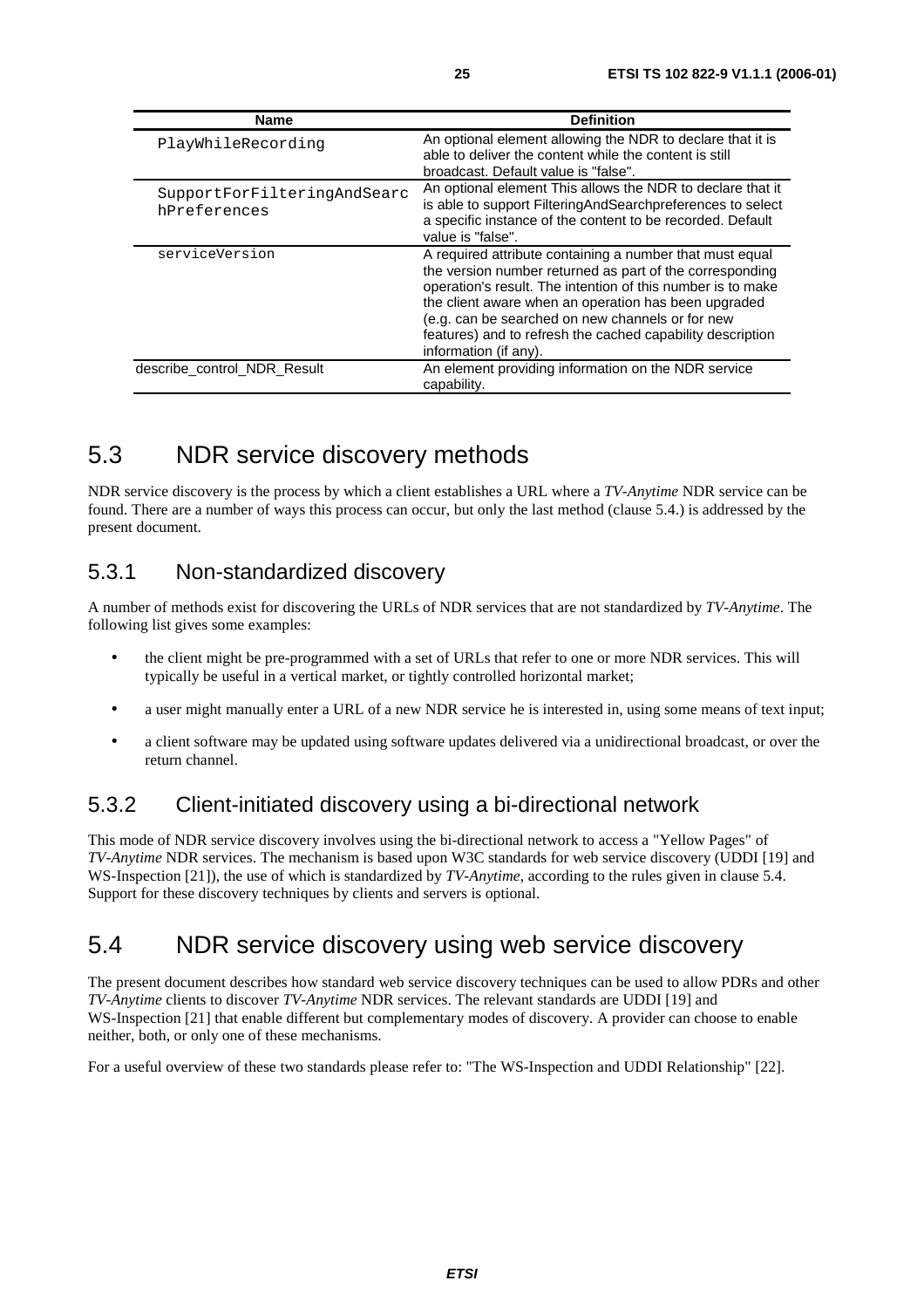#### 5.4.1 Universal Description, Discovery and Integration (UDDI)

UDDI [19] allows PDRs, and other clients with Internet connectivity, to discover *TV-Anytime* NDR services without the client requiring any prior knowledge of the NDR service, nor any information from a unidirectional metadata service. NDR service providers may publish details of their *TV-Anytime* NDR service(s) to the UDDI Business Registry. Any client can then use a node in the UDDI Business Registry (which have well-known addresses) to browse and locate *TV-Anytime* NDR services.

The present document relies on the use of version 3 of the UDDI specification. Clients wishing to discover *TV-Anytime* web services using UDDI must conform to the behaviour described in the UDDI specification [19]. To assist NDR service providers in describing and categorizing their services, *TV-Anytime* has selected the UDDI tModel described in the following clauses (see clause 1.6.4 of the UDDI specification [19] for a definition of "tModel").

#### 5.4.1.1 TV-Anytime web service tModel for NDR services

This tModel is used when a business publishes details of their bindingTemplate structures to indicate an NDR web service compliant with the present document. Clients issuing UDDI inquiry requests can use this tModel key to find only web services that are *TV-Anytime* NDR services.

This following technical model represents a "*TV-Anytime* control\_NDR tModel port" as described in clause 4.1.

| <b>Name:</b>                       | TV-Anytime-org:control NDR v10                                    |
|------------------------------------|-------------------------------------------------------------------|
| <b>Description:</b>                | <i>TV-Anytime</i> WSDL interface for control_NDR port             |
| <b>UDDI Key <math>(V3)</math>:</b> | uddi:TV-Anytime.org:control_NDR_v10                               |
| <b>Categorization:</b>             | specification, xmlSpec, soapSpec, wsdlSpec                        |
|                                    | <tmodel tmodelkey="uddi:TV-Anytime.org:control NDR v10"></tmodel> |

```
 <name>TV-Anytime-org:control_NDR_v10</name> 
   <description xml:lang="en">TV-Anytime WSDL interface for control_NDR 
  port</description> 
   <overviewDoc> 
     <overviewURL useType="text"> 
        http://Location_At_ETSI_Website/Filename_for_TS102822-9 
     </overviewURL> 
   </overviewDoc> 
   <categoryBag> 
     <keyedReference keyName="uddi-org:types:wsdl" keyValue="wsdlSpec" 
        tModelKey="uddi:uddi.org:categorization:types"/> 
     <keyedReference keyName="uddi-org:types:soap" keyValue="soapSpec" 
        tModelKey="uddi:uddi.org:categorization:types"/> 
     <keyedReference keyName="uddi-org:types:xml" keyValue="xmlSpec" 
        tModelKey="uddi:uddi.org:categorization:types"/> 
     <keyedReference keyName="uddi-org:types:specification" 
 keyValue="specification" tModelKey="uddi:uddi.org:categorization:types"/> 
   </categoryBag> 
 </tModel>
```
#### 5.4.1.2 TV-Anytime categorization tModel for NDR Services

These tModels allow an NDR service provider to categorize their services. The NDR service provider assigns the categories at the point of publication (see clause 5.4.1.3 ). This enables clients to issue more refined UDDI searches for NDR services. By categorizing an NDR service as richly and accurately as possible, an NDR service provider maximizes the possibility of the NDR service being discovered using UDDI.

The use of this taxonomy is mandatory.

This taxonomy does not make strong guarantees about the behaviour of any services that use them. Therefore, having discovered an NDR service, a client should always retrieve a service capability description of that service. In some cases, this involves no extra steps as the capability description will be included inside the bindingTemplate for that operation.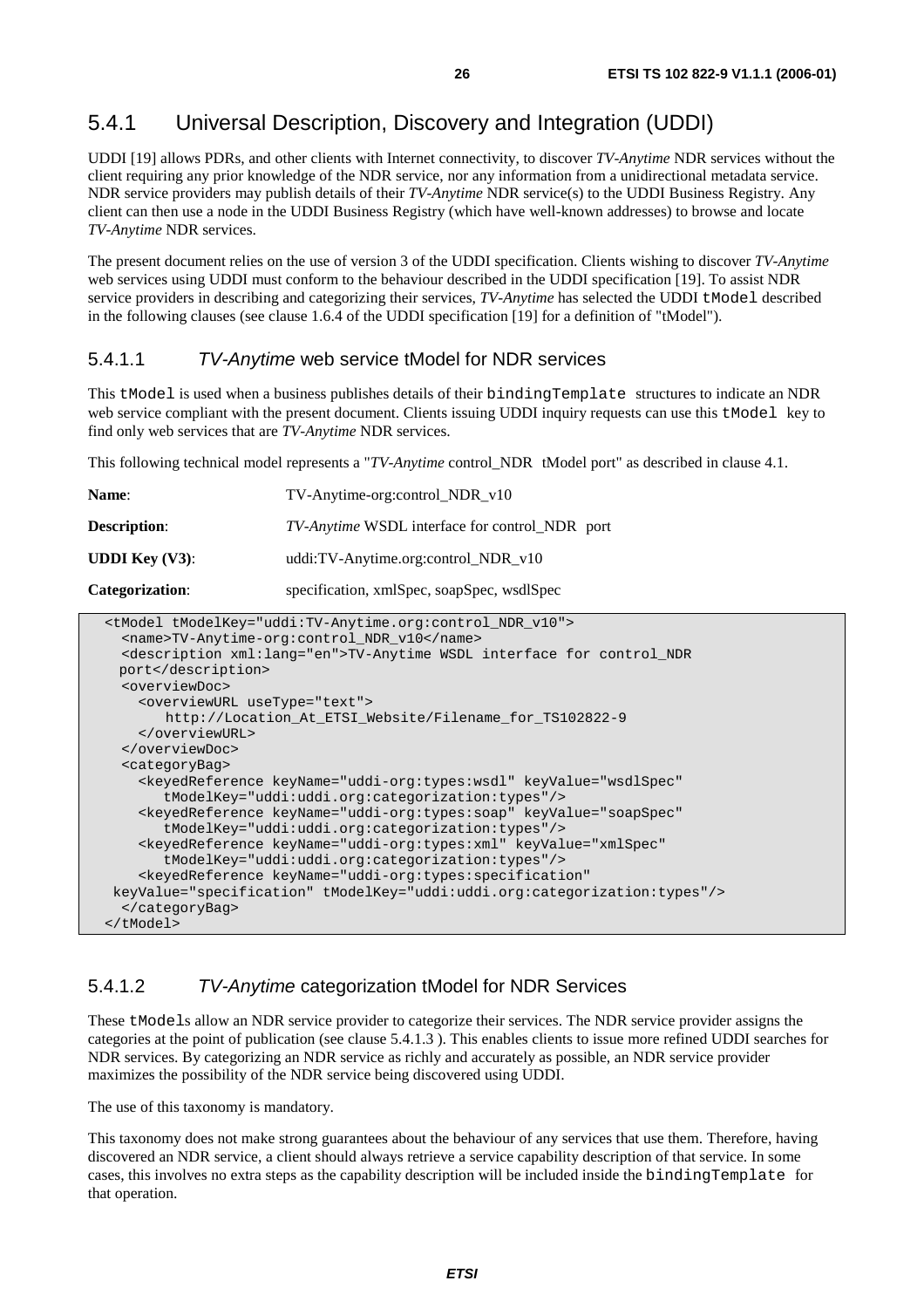#### 5.4.1.2.1 TV-Anytime serviceURL categorization system

The serviceURL tModel is used to represent the content delivery services (e.g. channels) for which this NDR service provides content recording.

This serviceURL tModel is already defined in ETSI TS 102 822-2 [2].

| <b>Example usage:</b>    | A client searches for TV-Anytime recording capability on a particular content service                                                            |  |
|--------------------------|--------------------------------------------------------------------------------------------------------------------------------------------------|--|
| Valid values:            | A valid value must comply with the rules defined in the Metadata Specification [12] for the<br>serviceURL element in the ServiceInformationTable |  |
| <b>UDDI</b> Key $(V3)$ : | uddi:TV-Anytime.org:serviceURL                                                                                                                   |  |
| <b>Description:</b>      | Category system for the content services handled by an NDR service                                                                               |  |
| Name:                    | TV-Anytime-org:serviceURL                                                                                                                        |  |

| <tmodel tmodelkey="uddi:TV-Anytime.org:serviceURL"></tmodel>                                       |
|----------------------------------------------------------------------------------------------------|
| <name>TV-Anytime-org:serviceURL</name>                                                             |
| <description xml:lang="en">Category system for the content services handled by a NDR</description> |
| service                                                                                            |
| <overviewdoc></overviewdoc>                                                                        |
| <overviewurl usetype="text"></overviewurl>                                                         |
| http://Location At ETSI Website/Filename for TS102822-9                                            |
|                                                                                                    |
|                                                                                                    |
| <categorybag></categorybag>                                                                        |
| <keyedreference <="" keyname="uddi-org:types:categorization" td=""></keyedreference>               |
| keyValue="categorization" tModelKey="uddi:uddi.org:categorization:types"/>                         |
| <keyedreference <="" keyname="uddi-org:types:unchecked" td=""></keyedreference>                    |
| keyValue="unchecked" tModelKey="uddi:uddi.org:categorization:types"/>                              |
|                                                                                                    |
| $\langle$ /tModel>                                                                                 |

#### 5.4.1.2.2 Other categorizations

The other categorizations provided by Universal Business Registry are not used for NDR Service discovery.

#### 5.4.1.3 Publishing a TV-Anytime NDR service

A *TV-Anytime* NDR service provider can publish details of their service to any node in the UDDI Business Registry. The manner in which this is done will depend upon the operator of that node (see the UDDI specification [19]).

An example of the publication process can be found in annex A.

A businessService is created for each NDR service that needs to be registered by that business. The businessService element contains a bindingTemplate for the binding offered by that NDR service (control\_NDR).

When publishing a control\_NDR operation, it is recommended that: the instanceParms element (inside the tModelInstanceInfo) contains a service capability description. This allows the client to acquire the service capability description of the NDR service (and so determine its usefulness), without having to issue a describe\_*X* request. Since the size of the instanceParms element is restricted, the service capability description will sometimes need truncating, in which case the capability description must remain schema valid.

#### 5.4.2 Web Services Inspection Language (WS-Inspection)

A *TV-Anytime* web server may declare the presence of its NDR service using WS-Inspection [21]. This allows clients to discover service descriptions (i.e. WSDL implementation definitions) for the web services available on that website. The WS-Inspection file may also lead to the discovery of other types of web services, as well as *TV-Anytime* NDR services available on other web sites.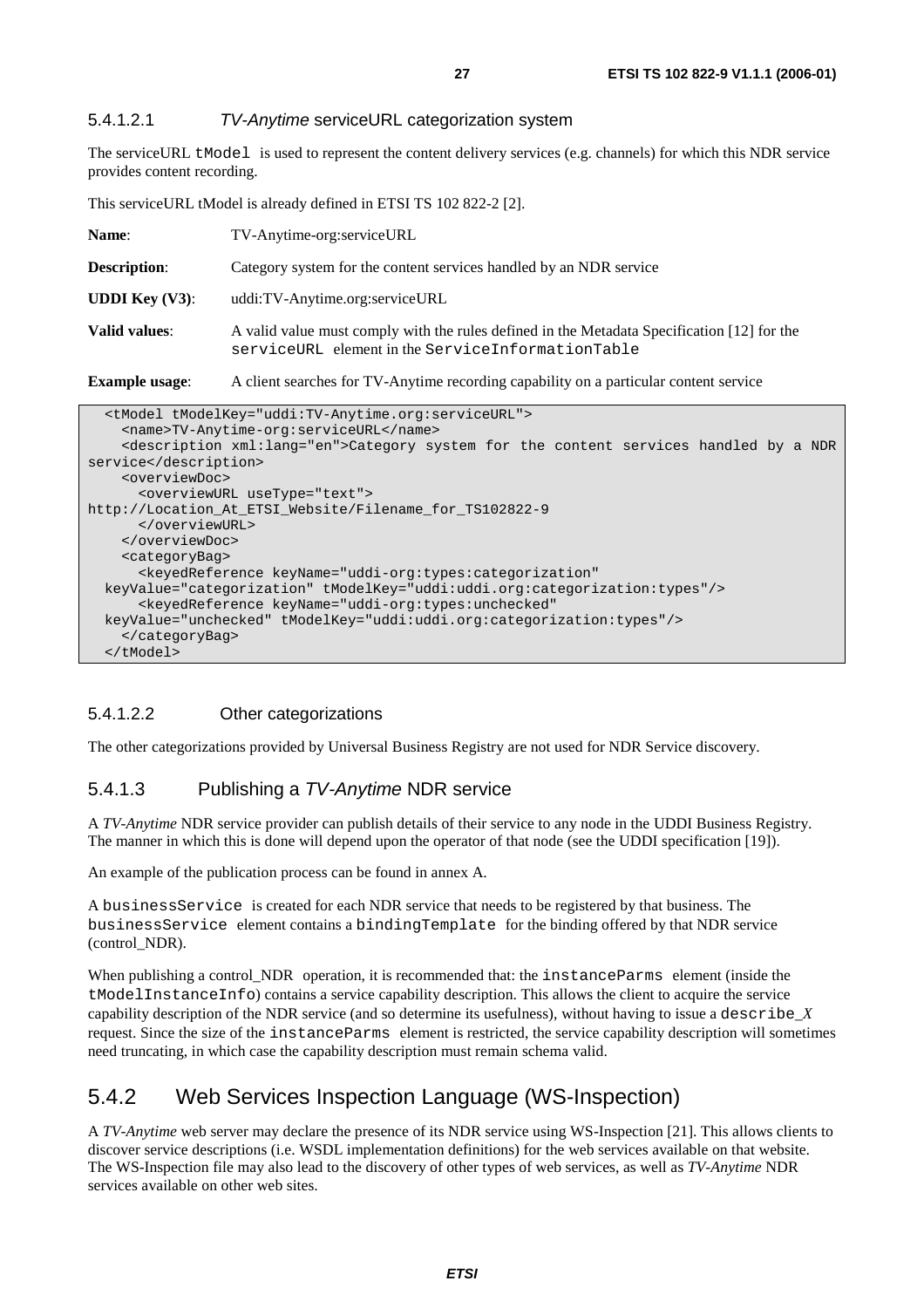It is recommended that each description element use a WSDL extensibility reference as follows:

- the endpointPresent attribute should be set to "true" (since a client is looking for existing services, and not abstract service definitions);
- an implementedBinding element should be included for each portType offered by the TV-Anytime service. In this way, the client can establish whether the corresponding service actually offers TV-Anytime ports and, if so, which portTypes are present, without having to download and parse the WSDL implementation description.

An example WS-Inspection file, along with its corresponding WSDL implementation definition, can be found in annex B.

To assist a client in finding a WS-Inspection file, clause 6.1 of the WS-Inspection specification [21] states that the document may have a well-known name (inspection.wsil) and be placed at a "common entry point" of the web-site. Because the term "common entry point" is vague, *TV-Anytime* has defined the following rule to make it easier for embedded clients to retrieve a WS-Inspection document.

• An NDR service provided by a web server with machine name <hostname>, which wishes to provide a WS*-*Inspection file, should place the document at the root of its web server. As a consequence, an HTTP GET request to http://<hostname>/inspection.wsil will retrieve the file if it exists.

#### 5.5 NDR subscription

The "SubscriptionURL" in the control\_NDR service capability description provides a way to access a server where the client can get information about the NDR service conditions such as storage capacity, recording allowance, storage duration and so on.

In addition to this, the subscription server allows the client to subscribe to the NDR service.

After NDR service description the client is invited to click on a link to get a file containing subscription information and in particular the "SubscriptionId" which is to be used later in the "RecordRequest" commands.

The "Content-Type" in the HTTP header of the response shall contain the following MIME type to launch the TVA recorder program: "application/x-tva-NDR-subscription"

The file extension "nst" is allocated to the NDR Subscription Table.

The structure of the NDR Subscription Table is as follows.

```
 <xs:element name="NDR_Subscription_data" type="NDR:NDR_Subscription_dataType"> 
 </xs:element> 
 <xs:complexType name="NDR_Subscription_dataType"> 
  <xs:sequence> 
    <xs:choice> 
      <xs:element name="Name" type="mpeg7:TextualType" maxOccurs="unbounded"/> 
      <xs:element name="SubscriptionURL" type="anyURI"/> 
    </xs:choice> 
     <xs:element name="SubscriptionId" type="string"/> 
  </xs:sequence> 
 </xs:complexType>
```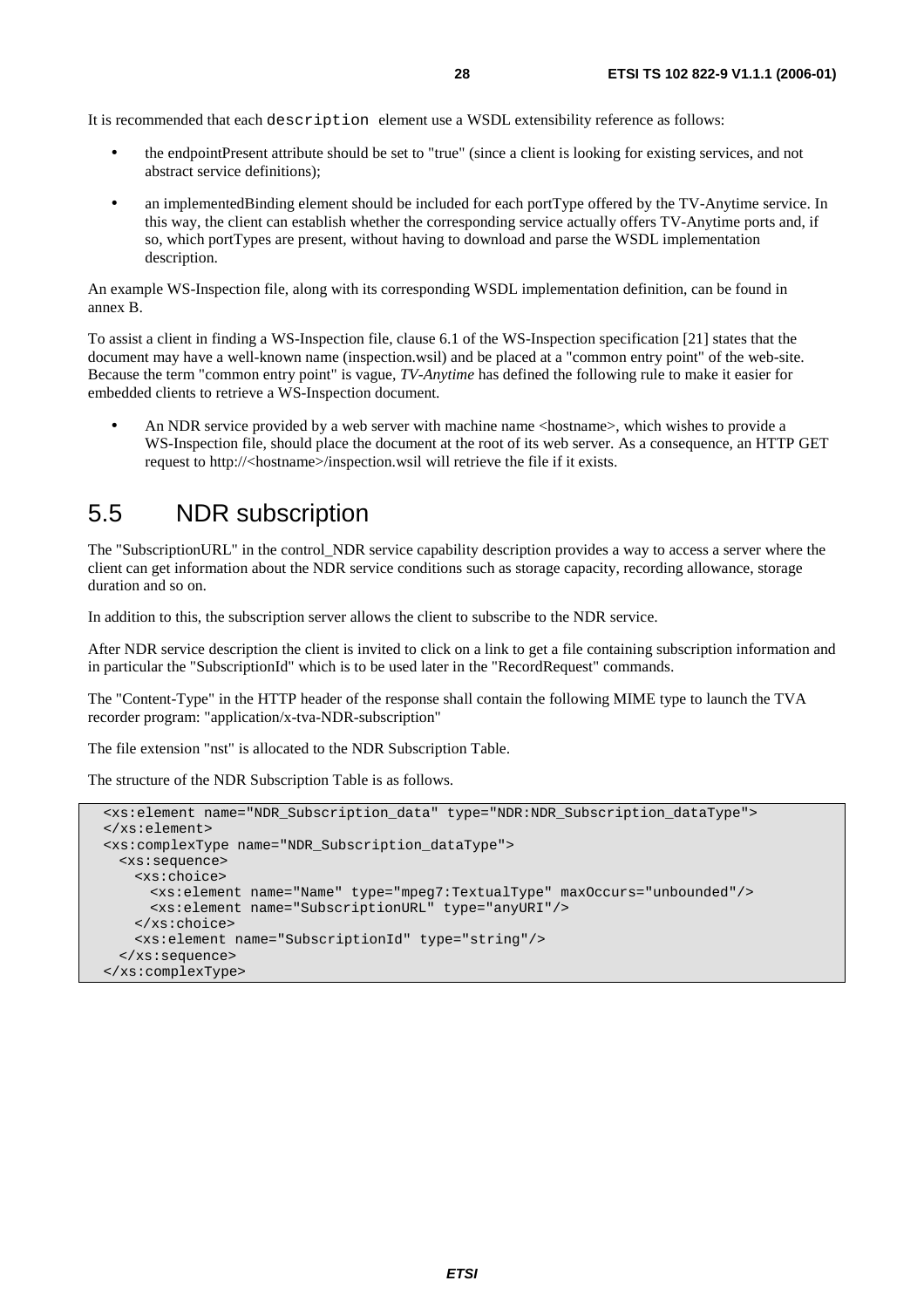| <b>Name</b>               | <b>Definition</b>                                                                                                                                                                                    |
|---------------------------|------------------------------------------------------------------------------------------------------------------------------------------------------------------------------------------------------|
| NDR Subscription data     | An element describing the subscription.                                                                                                                                                              |
| NDR Subscription dataType | A complex type describing the subscription.                                                                                                                                                          |
| Name                      | Same element as in the NDR service capability<br>description.                                                                                                                                        |
| SubscriptionURL           | Same element as in the NDR service capability<br>description.                                                                                                                                        |
| SubscriptionId            | This mandatory element contains the identification of the<br>subscription made by the client to the referred NDR<br>Service. This "SubscriptionId" is to be used in the<br>"RecordRequest" commands. |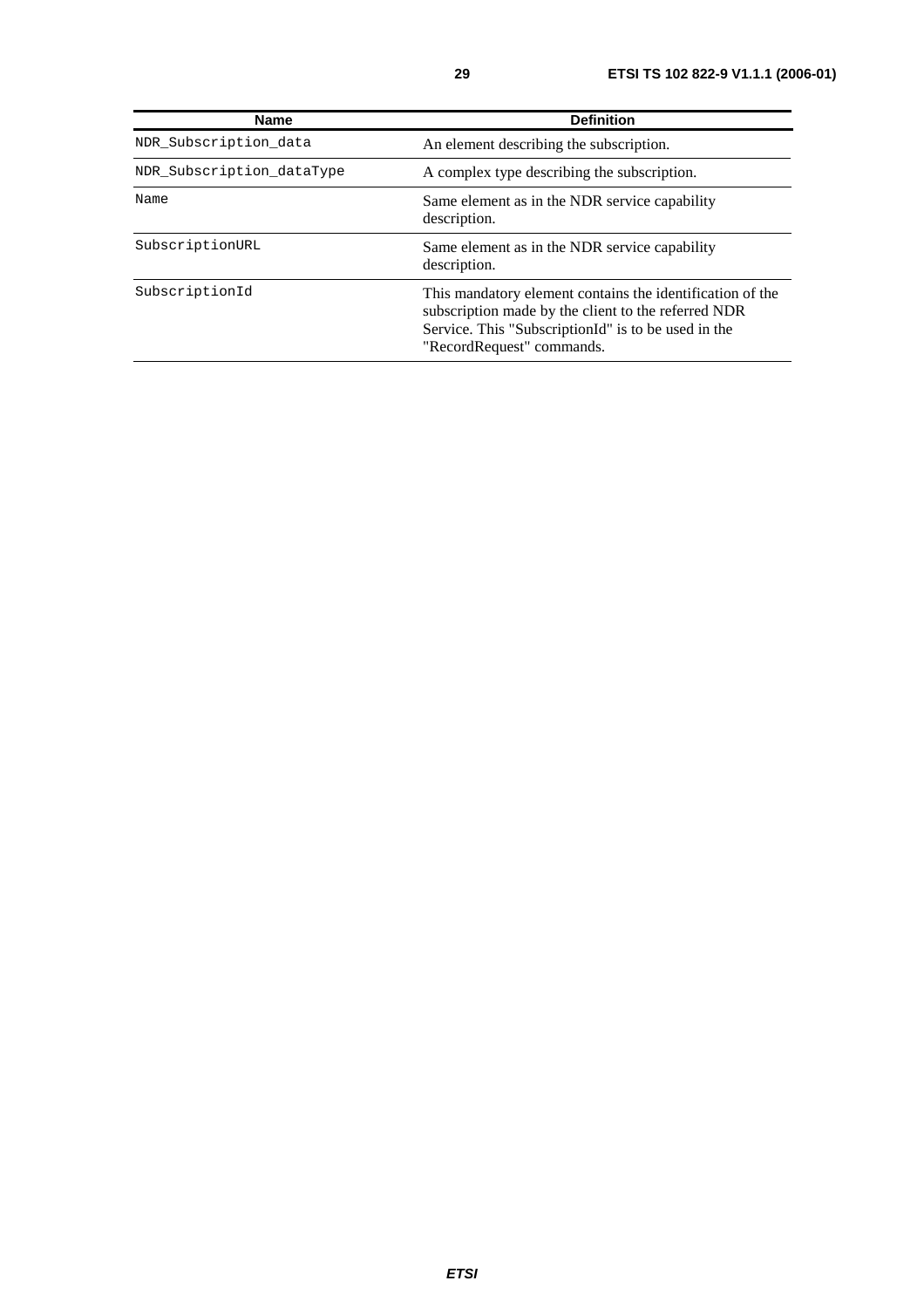### Annex A (normative): Formal definition of NDR services

This appendix provides a WSDL [20] interface definition for all TV-Anytime NDR services. WSDL defines a number of terms used to describe web services. The way in which these relate to TV-Anytime NDR services is given below.

- **Operation.** All *TV-Anytime operations* are request-response based, so can be thought of as a type of remote procedure call. An example of a *TV-Anytime operation* is control\_NDR or describe\_control\_NDR.
- **PortType.** A collection of *operations*. When given a *binding* and a concrete endpoint the *portType* is known as a *port*. All *operations* in a given *port* must be present (i.e. it is not possible to offer only some of the *operations* in a *port*) and must have the same *binding*. The *TV-Anytime* Forum defines a *portType* for the NDR control (control\_NDR), which has two *operations*, the basic functionality (control\_NDR) and the corresponding describe *operation* (describe\_control\_NDR).
- **Binding.** A particular protocol binding (e.g. SOAP or HTTP GET) for a *portType*. There may be more than one *binding* for each *portType*. Each one is a different *port* and offers an alternative means for accessing the same *portType*. A *TV-Anytime* server could choose to provide other *bindings*, such as an HTTP POST implementation. By mandating a SOAP *binding*, a minimum level of interoperability is guaranteed.
- **Service.** A family of WSDL *ports* that are related in some way. A *TV-Anytime* NDR service contains a control\_NDR port. In practice, most *TV-Anytime* servers will have just one WSDL *service*.

The following document is a WSDL interface definition that defines the behaviour of all *TV-Anytime* defined NDR web services. It plays two roles:

- The WSDL interface formally specifies the inputs, outputs, encodings and transport bindings used by all TV-Anytime NDR web services. The definitions given correspond to the specification of *TV-Anytime* NDR services in the present document.
- NDR service providers wishing to provide WSDL implementation definitions for their NDR services can import this WSDL interface definition. Annex F gives an example of how such a WSDL implementation can be referenced from a WS-Inspection [21] description.

```
<definitions targetNamespace="urn:tva:transport_wsdl:2005" 
xmlns="http://schemas.xmlsoap.org/wsdl/" 
xmlns:soap="http://schemas.xmlsoap.org/wsdl/soap/" 
xmlns:tns="urn:tva:transport_wsdl:2005" xmlns:xsd="http://www.w3.org/2001/XMLSchema" 
xmlns:NDR="urn:tva:NDR:2005"> 
   <documentation>WSDL for TV-Anytime Recording Service</documentation> 
   <import namespace="urn:tva:NDR:2005" location="tva_ndr_9_v111.xsd"/> 
   <message name="control_NDR_Result"> 
    <part element="NDR:Control_NDR_Result" name="body"/> 
   </message> 
   <message name="control_NDR"> 
    <part element="NDR:Control_NDR" name="body"/> 
   </message> 
   <message name="describe_control_NDR_Result"> 
    <part element="NDR:describe_control_NDR_Result" name="body"/> 
   </message> 
   <message name="ErrorReportMessage"> 
    <part element="NDR:ErrorReport" name="body"/> 
   </message> 
   <message name="describe_control_NDR"> 
     <part element="NDR:describe_control_NDR" name="body"/> 
   </message> 
   <portType name="control_NDR_Port"> 
     <operation name="control_NDR"> 
      <input message="tns:control_NDR"/> 
      <output message="tns:control_NDR_Result"/> 
       <fault message="tns:ErrorReportMessage" name="error"/> 
     </operation> 
     <operation name="describe_control_NDR">
```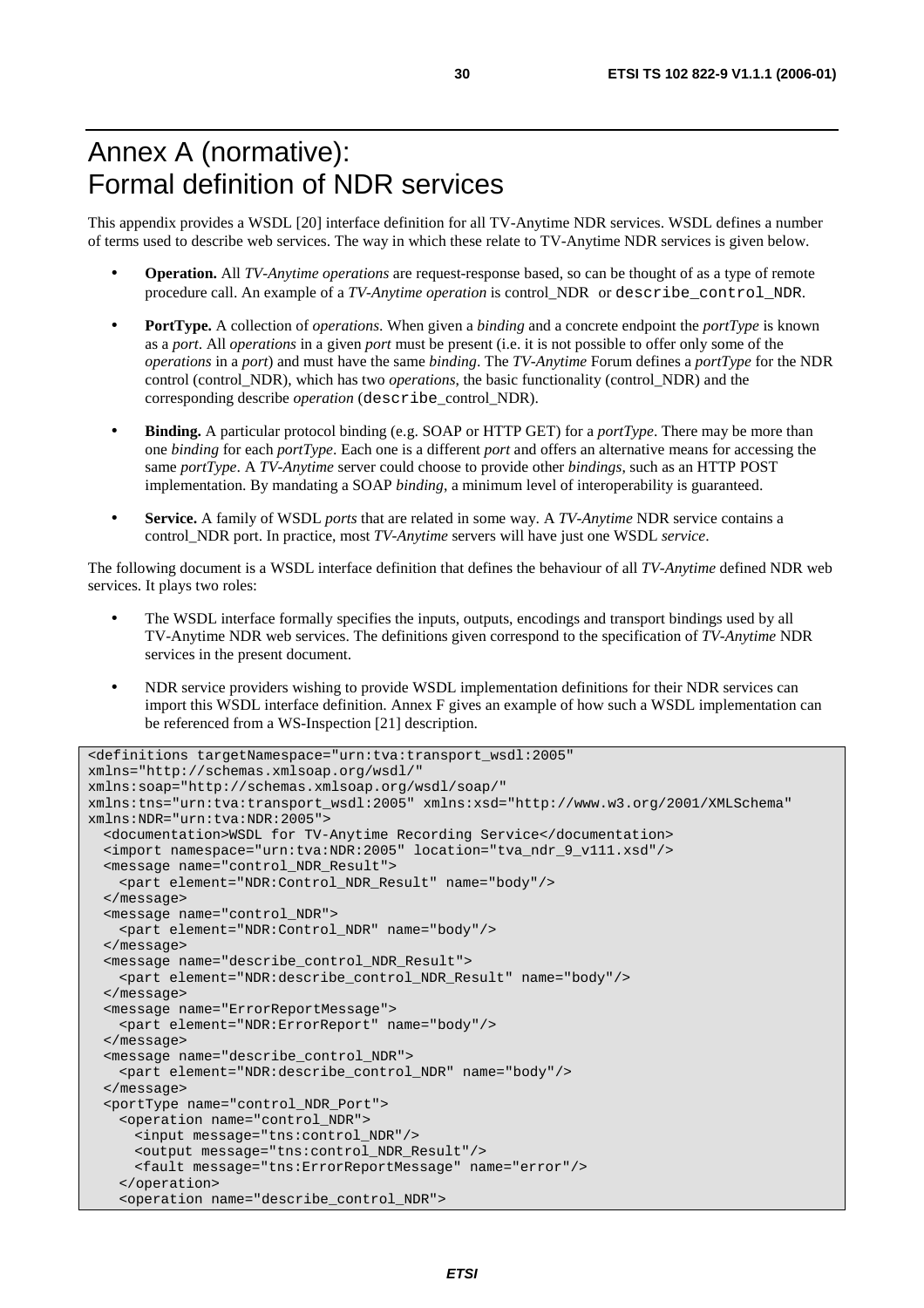```
 <input message="tns:describe_control_NDR"/> 
      <output message="tns:describe_control_NDR_Result"/> 
      <fault message="tns:ErrorReportMessage" name="error"/> 
    </operation> 
   </portType> 
   <binding name="control_NDR_SOAP" type="tns:control_NDR_Port"> 
    <documentation>TV Anytime control_NDR binding</documentation> 
    <soap:binding style="document" transport="http://schemas.xmlsoap.org/soap/http"/> 
    <operation name="control_NDR"> 
      <soap:operation soapAction="control_NDR"/> 
      <input> 
        <soap:body parts="body" use="literal"/> 
      </input> 
      <output> 
        <soap:body parts="body" use="literal"/> 
      </output> 
      <fault name="error"> 
        <soap:fault use="literal"/> 
      </fault> 
    </operation> 
    <operation name="describe_control_NDR"> 
       <soap:operation soapAction="describe_control_NDR"/> 
      <input> 
        <soap:body parts="body" use="literal"/> 
      </input> 
      <output> 
        <soap:body parts="body" use="literal"/> 
       </output> 
      <fault name="error"> 
        <soap:fault use="literal"/> 
      </fault> 
     </operation> 
   </binding> 
</definitions>
```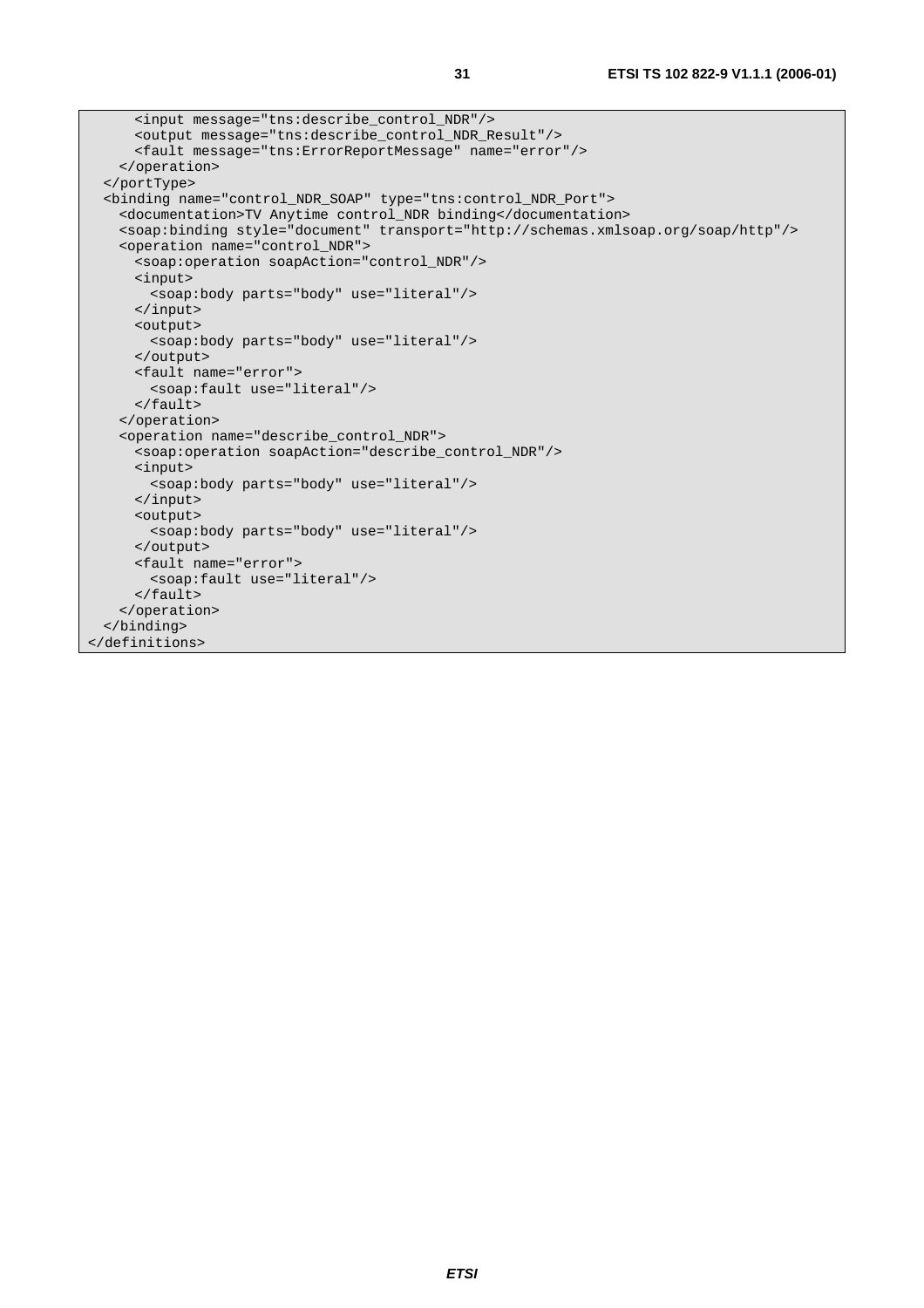### Annex B (informative): Examples of control\_NDR operation's service capability descriptions

This annex gives some examples of the different types of functionality a control\_NDR operation might offer in real*-*life *TV-Anytime* NDR service deployments.

### B.1 Simple NDR service

This clause contains the service capability description of an NDR Service provider which provides a simple store*-*and*-*forward content recording service.

```
<?xml version="1.0" encoding="UTF-8"?> 
<NDR:describe_control_NDR_Result xmlns:NDR="urn:tva:NDR:2005" 
xmlns:tva="urn:tva:metadata:2005" xmlns:mpeg7="urn:mpeg:mpeg7:schema:2001" 
xmlns:xsi="http://www.w3.org/2001/XMLSchema-instance" 
xsi:schemaLocation="urn:tva:NDR:2005 tva_ndr_9_v111.xsd" serviceVersion="148"> 
   <Name xml:lang="en">Voila Recording Service</Name> 
   <Description xml:lang="fr">Le magnetoscope réseau de Voila.fr</Description> 
   <SubscriptionURL>http://www.voila.fr/subscription.php</SubscriptionURL> 
   <ServiceURLList> 
     <ServiceURL>dvb://1.2.a</ServiceURL> 
     <ServiceURL>dvb://1.2.f</ServiceURL> 
   </ServiceURLList> 
</NDR:describe_control_NDR_Result>
```
### B.2 NDR service with different conversion and delivery capabilities

This clause contains the service capability description of an NDR Service provider which provides content recording service with media format conversion features and different delivery protocols to be used to deliver the recorded contents.

```
<?xml version="1.0" encoding="UTF-8"?> 
<NDR:describe_control_NDR_Result xmlns:NDR="urn:tva:NDR:2005" 
xmlns:tva="urn:tva:metadata:2005" xmlns:mpeg7="urn:tva:mpeg7:2001" 
xmlns:xsi="http://www.w3.org/2001/XMLSchema-instance" 
xsi:schemaLocation="urn:tva:NDR:2005 tva_ndr_9_v111.xsd" serviceVersion="148"> 
  <Name xml:lang="en">Voila Recording Service</Name> 
   <Description xml:lang="fr">Le magnetoscope réseau de Voila.fr</Description> 
  <SubscriptionURL>http://www.voila.fr/subscription.php</SubscriptionURL> 
   <ServiceURLList> 
    <ServiceURL>dvb://1.2.a</ServiceURL> 
    <ServiceURL>dvb://1.2.f</ServiceURL> 
   </ServiceURLList> 
   <ConversionList> 
    <ConversionOffer> 
       <DeliveryMediaFormat> 
         <tva:BitRate variable="false">3500000</tva:BitRate> 
        <tva:AudioAttributes> 
          <tva:Coding href="urn:mpeg:mpeg7:cs:AudioCodingFormatCS:2001:6"> 
            <tva:Name xml:lang="en">AMR</tva:Name> 
          </tva:Coding> 
        </tva:AudioAttributes> 
        <tva:VideoAttributes> 
          <tva:Coding href="urn:mpeg:mpeg7:cs:VisualCodingFormatCS:2001:3.1"> 
            <tva:Name xml:lang="en">MPEG-4 Visual Simple Profile</tva:Name>
```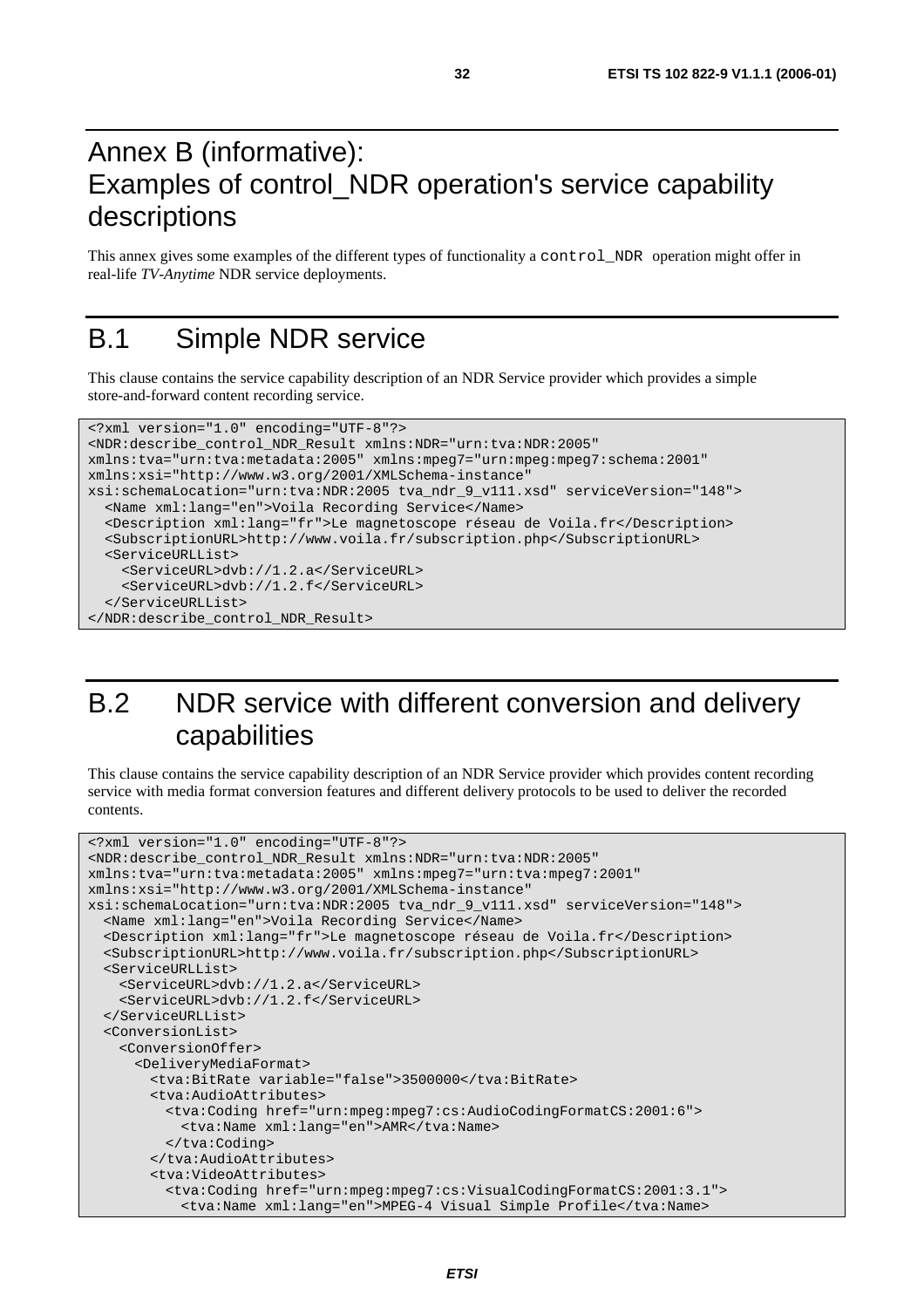</tva:Coding> </tva:VideoAttributes> </DeliveryMediaFormat> </ConversionOffer> </ConversionList> <ProtocolSetList> <ProtocolSet> <DeliveryProtocol href="urn:tva:ndr:cs:DeliveryProtocolTypeCS:2005:udp"/> <ControlProtocol href="urn:tva:ndr:cs:ControlProtocolTypeCS:2005:rtsp"/> </ProtocolSet> <ProtocolSet> <DeliveryProtocol version="1.1" href="urn:tva:ndr:cs:DeliveryProtocolTypeCS:2005:http"/> </ProtocolSet> </ProtocolSetList> <PlayWhileRecording>true</PlayWhileRecording> <SupportForFilteringAndSearchPreferences>true</SupportForFilteringAndSearchPreferences> </NDR:describe\_control\_NDR\_Result>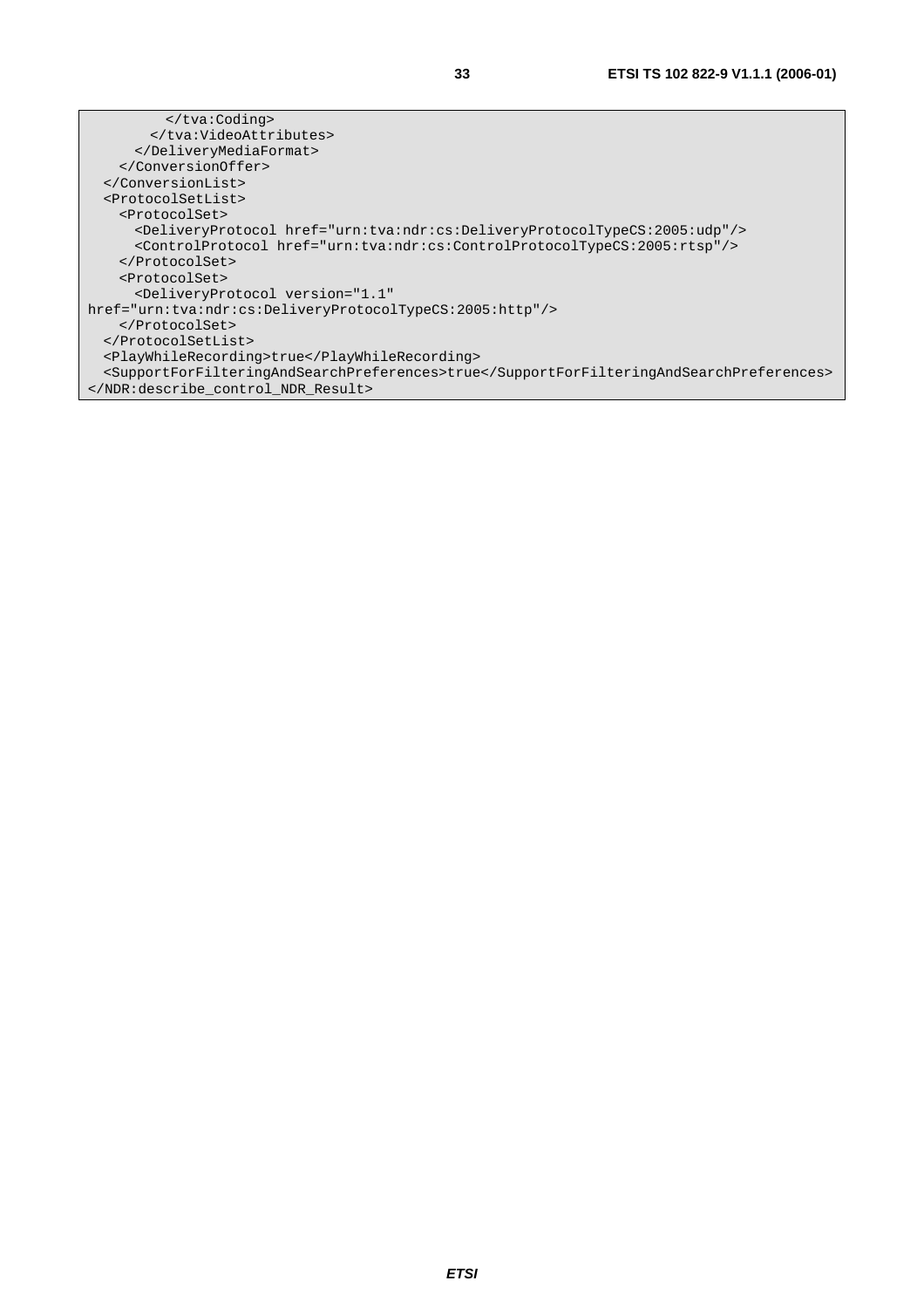### Annex C (normative): XML Schema for NDR operation

In this clause, we define the normative "Control\_NDR", "Control\_NDR\_Result" and "NDR\_Subscription" schemas. Instances of this schema are used to subscribe to NDR services and to control them.

### C.1 NDR subscription and operation schema

This clause contains the NDR subscription and operation schema (file "tva\_ndr\_9\_v111.xsd").

```
<?xml version="1.0" encoding="UTF-8"?> 
<schema targetNamespace="urn:tva:NDR:2005" xmlns:NDR="urn:tva:NDR:2005" 
xmlns:mpeg7="urn:tva:mpeg7:2005" xmlns="http://www.w3.org/2001/XMLSchema" 
xmlns:tva="urn:tva:metadata:2005" xmlns:CR="urn:tva:ContentReferencing:2005"> 
   <import namespace="urn:tva:metadata:2005" schemaLocation="tva_metadata_3-1_v131.xsd"/> 
   <import namespace="urn:tva:mpeg7:2005" schemaLocation="tva_mpeg7.xsd"/> 
   <import namespace="urn:tva:ContentReferencing:2005" 
schemaLocation="tva_content_referencing_4_v121.xsd"/> 
   <annotation> 
    <documentation xml:lang="en">NDR schema</documentation> 
   </annotation> 
   <!-- ########### 
  Description of the requests from client to NDR and responses from NDR to client 
    ########### --> 
   <!-- ########### Description of the record request ########### --> 
   <complexType name="ContentIdType"> 
    <sequence> 
      <element name="InstanceMetadataId" type="tva:InstanceMetadataIdType" 
      minOccurs="0" maxOccurs="unbounded"/> 
     </sequence> 
     <attribute name="CRID" type="tva:CRIDType" use="required"/> 
   </complexType> 
   <complexType name="DeliveryProtocolType"> 
    <complexContent> 
       <extension base="tva:ControlledTermType"> 
        <attribute name="version" type="float" use="optional"/> 
       </extension> 
    </complexContent> 
   </complexType> 
   <complexType name="ControlProtocolType"> 
     <complexContent> 
       <extension base="tva:ControlledTermType"> 
        <attribute name="version" type="float" use="optional"/> 
      </extension> 
     </complexContent> 
   </complexType> 
    <complexType name="ProtocolSetType"> 
    <sequence> 
      <element name="DeliveryProtocol" type="NDR:DeliveryProtocolType" minOccurs="0"/> 
       <element name="ControlProtocol" type="NDR:ControlProtocolType" minOccurs="0"/> 
     </sequence> 
   </complexType> 
   <complexType name="RecordRequestType"> 
     <sequence> 
      <element name="SubscriptionId" type="string"/> 
      <element name="ContentId" type="NDR:ContentIdType" minOccurs="0"/> 
       <element name="Locator" type="CR:LocatorType" minOccurs="0" maxOccurs="unbounded"/> 
      <element name="DeliveryMediaFormat" type="tva:AVAttributesType" minOccurs="0"/> 
       <element name="ProtocolSet" type="NDR:ProtocolSetType" minOccurs="0"/> 
       <element name="StartTime" type="dateTime" minOccurs="0"/> 
      <element name="EndTime" type="dateTime" minOccurs="0"/> 
       <element name="FilteringAndSearchPreferences" 
type="mpeg7:FilteringAndSearchPreferencesType" minOccurs="0"/>
```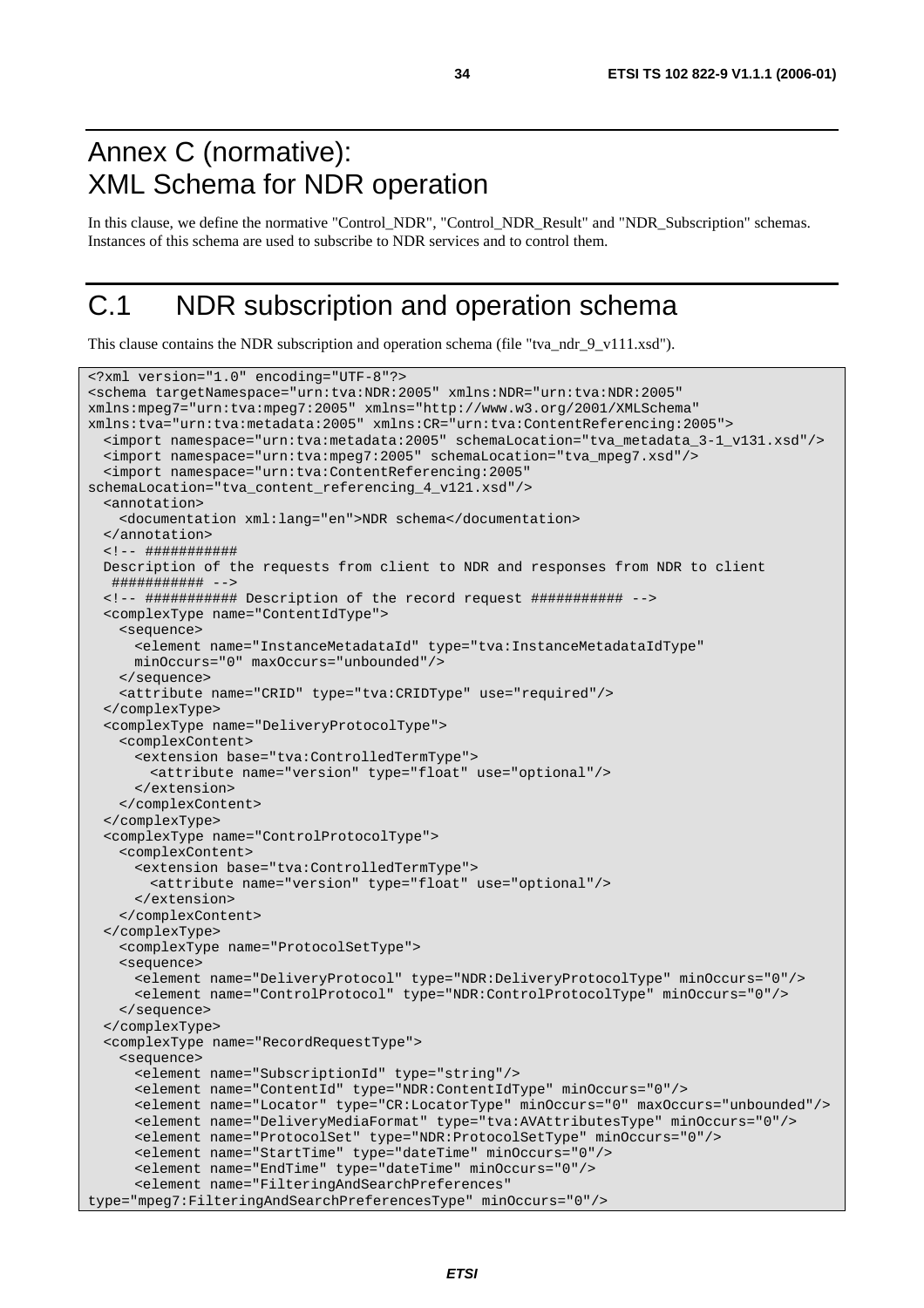```
 </sequence> 
   </complexType> 
   <!-- ########### Description of the status request for a previously accepted record 
request ########### --> 
   <complexType name="RecordStatusType"> 
     <attribute name="requestId" type="string" use="required"/> 
   </complexType> 
  <!-- ########### Description of the cancel request for a previously accepted record 
request ########### --> 
   <complexType name="RecordCancelType"> 
     <attribute name="requestId" type="string" use="required"/> 
   </complexType> 
   <element name="Control_NDR_Result" type="NDR:ControlNDRResultType"/> 
   <complexType name="ControlNDRResultType"> 
     <choice> 
 <element name="RecordRequestResult" type="NDR:RecordRequestResultType"/> 
 <element name="RecordStatusResult" type="NDR:RecordStatusResultType"/> 
       <element name="RecordCancelResult" type="NDR:RecordCancelResultType"/> 
     </choice> 
   </complexType> 
   <complexType name="Control_NDRType"> 
     <choice> 
       <element name="RecordRequest" type="NDR:RecordRequestType"/> 
       <element name="RecordStatus" type="NDR:RecordStatusType"/> 
      <element name="RecordCancel" type="NDR:RecordCancelType"/> 
     </choice> 
   </complexType> 
   <element name="Control_NDR" type="NDR:Control_NDRType"/> 
   <complexType name="describe_control_NDRType"/> 
   <element name="describe_control_NDR" type="NDR:describe_control_NDRType"/> 
   <annotation> 
     <documentation xml:lang="en"> Control_NDR_Result schema </documentation> 
   </annotation> 
   <!-- ########### Description of the response to a record request ########### --> 
   <complexType name="RecordRequestOKType"> 
     <sequence> 
       <element name="RequestId" type="string"/> 
       <element name="Time2Call" type="dateTime"/> 
       <element name="RecordingCharge" type="tva:PriceType" minOccurs="0"/> 
      <element name="ConservationDelay" type="duration" minOccurs="0"/> 
    </sequence> 
   </complexType> 
   <simpleType name="RecordRequestErrorType"> 
     <restriction base="string"> 
      <enumeration value="unknownSubscriptionId"/> 
      <enumeration value="unknownCRID"/> 
      <enumeration value="unavailableServiceURL"/> 
      <enumeration value="unavailableNDRService"/> 
      <enumeration value="unknownDeliveryProtocol"/> 
      <enumeration value="unknownControlProtocol"/> 
      <enumeration value="unsupportedDeliveryProtocol"/> 
      <enumeration value="unsupportedControlProtocol"/> 
      <enumeration value="unknownOriginalMediaFormat"/> 
       <enumeration value="unsupportedOriginalMediaFormat"/> 
      <enumeration value="unknownDeliveryMediaFormat"/> 
      <enumeration value="unsupportedDeliveryMediaFormat"/> 
     </restriction> 
   </simpleType> 
   <complexType name="RecordRequestResultType"> 
     <sequence> 
       <choice> 
         <element name="RecordRequestOK" type="NDR:RecordRequestOKType"/> 
         <element name="RecordRequestError" type="NDR:RecordRequestErrorType"/> 
       </choice> 
     </sequence> 
     <attribute name="serviceVersion" type="unsignedInt" use="required"/> 
   </complexType>
```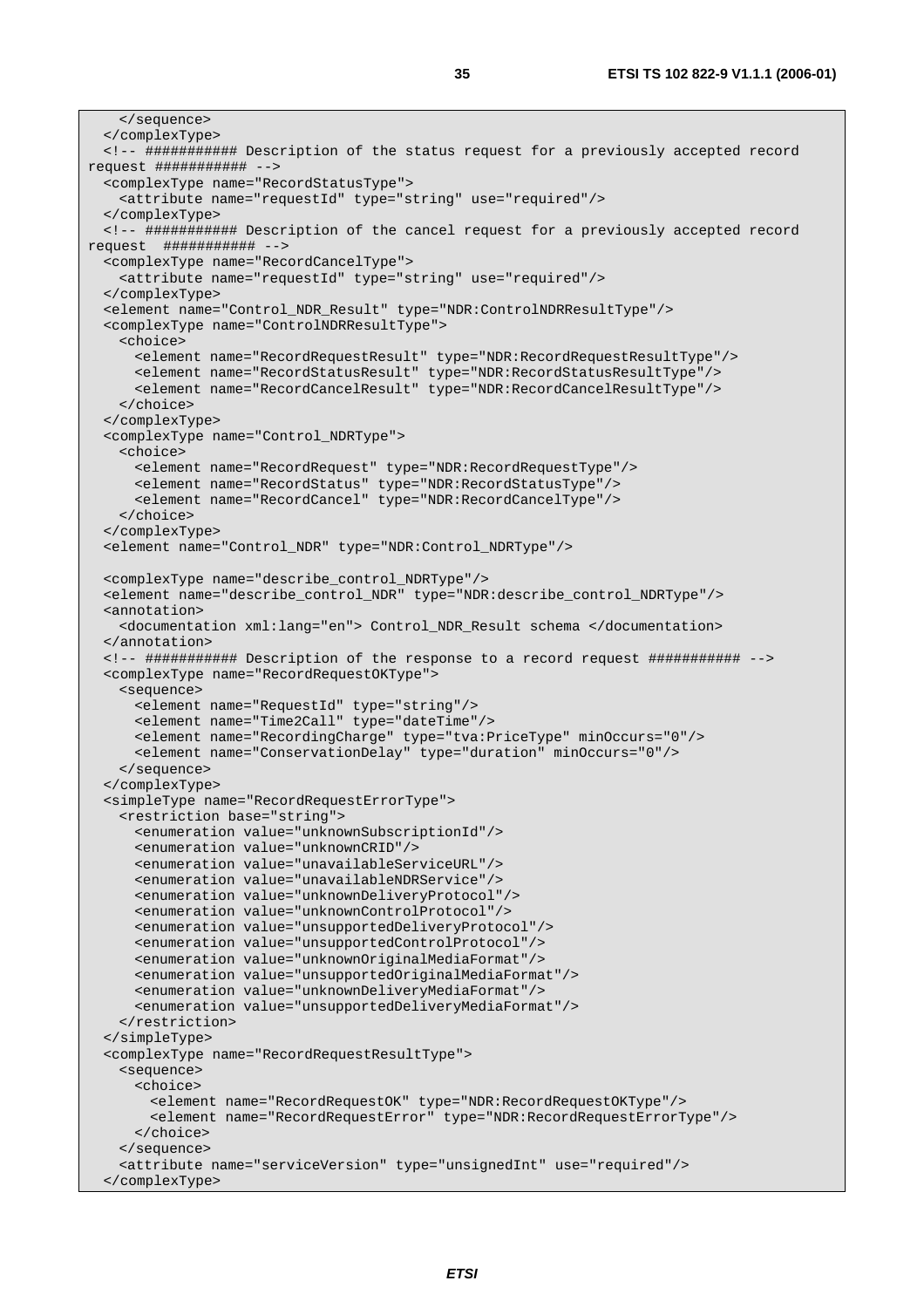```
 <!-- ########### Description of the response to a record status request ########### --
> <simpleType name="FailureType"> 
    <restriction base="string"> 
      <enumeration value="unknownRequest"/> 
       <enumeration value="cancelledBroadcast"/> 
      <enumeration value="cancelledByNDR"/> 
    </restriction> 
   </simpleType> 
  <complexType name="RecordStatusResultType"> 
     <choice> 
      <element name="Running"> 
        <complexType> 
          <sequence> 
             <element name="Time2Call" type="dateTime"/> 
           </sequence> 
        </complexType> 
      </element> 
       <element name="ContentAvailable"> 
        <complexType> 
          <sequence> 
             <element name="ContentURL" type="anyURI"/> 
             <element name="ConservationDeadline" type="dateTime" minOccurs="0"/> 
          </sequence> 
        </complexType> 
       </element> 
       <element name="Failure" type="NDR:FailureType"/> 
     </choice> 
    <attribute name="requestId" type="string" use="required"/> 
   </complexType> 
   <!-- ########### Description of the response to a cancel request ########### --> 
  <simpleType name="RecordCancelResultType"> 
    <restriction base="string"> 
      <enumeration value="unknownRequest"/> 
      <enumeration value="OK"/> 
      <enumeration value="removedAfterRecording"/> 
    </restriction> 
   </simpleType> 
   <!-- ########### Description of the general error reports ########### --> 
  <simpleType name="errorCodeType"> 
    <restriction base="string"> 
      <enumeration value="FatalError"/> 
      <enumeration value="InvalidRequest"/> 
       <enumeration value="Unsupported"/> 
      <enumeration value="UnrecognizedVersion"/> 
      <enumeration value="UnspecifiedError"/> 
    </restriction> 
   </simpleType> 
   <complexType name="ErrorType"> 
     <sequence> 
      <element name="Reason" type="mpeg7:TextualType" minOccurs="0" 
maxOccurs="unbounded"/> 
    </sequence> 
     <attribute name="errorCode" type="NDR:errorCodeType" use="required"/> 
   </complexType> 
   <element name="ErrorReport" type="NDR:ErrorReportType"/> 
  <complexType name="ErrorReportType"> 
    <sequence> 
      <element name="Error" type="NDR:ErrorType" maxOccurs="unbounded"/> 
    </sequence> 
   </complexType> 
  <!-- ########### 
  Description of the network digital recorder capabilities 
  ########### --> 
  <complexType name="ServiceURLListType"> 
     <sequence> 
      <element name="ServiceURL" type="anyURI" maxOccurs="unbounded"/> 
    </sequence> 
   </complexType>
```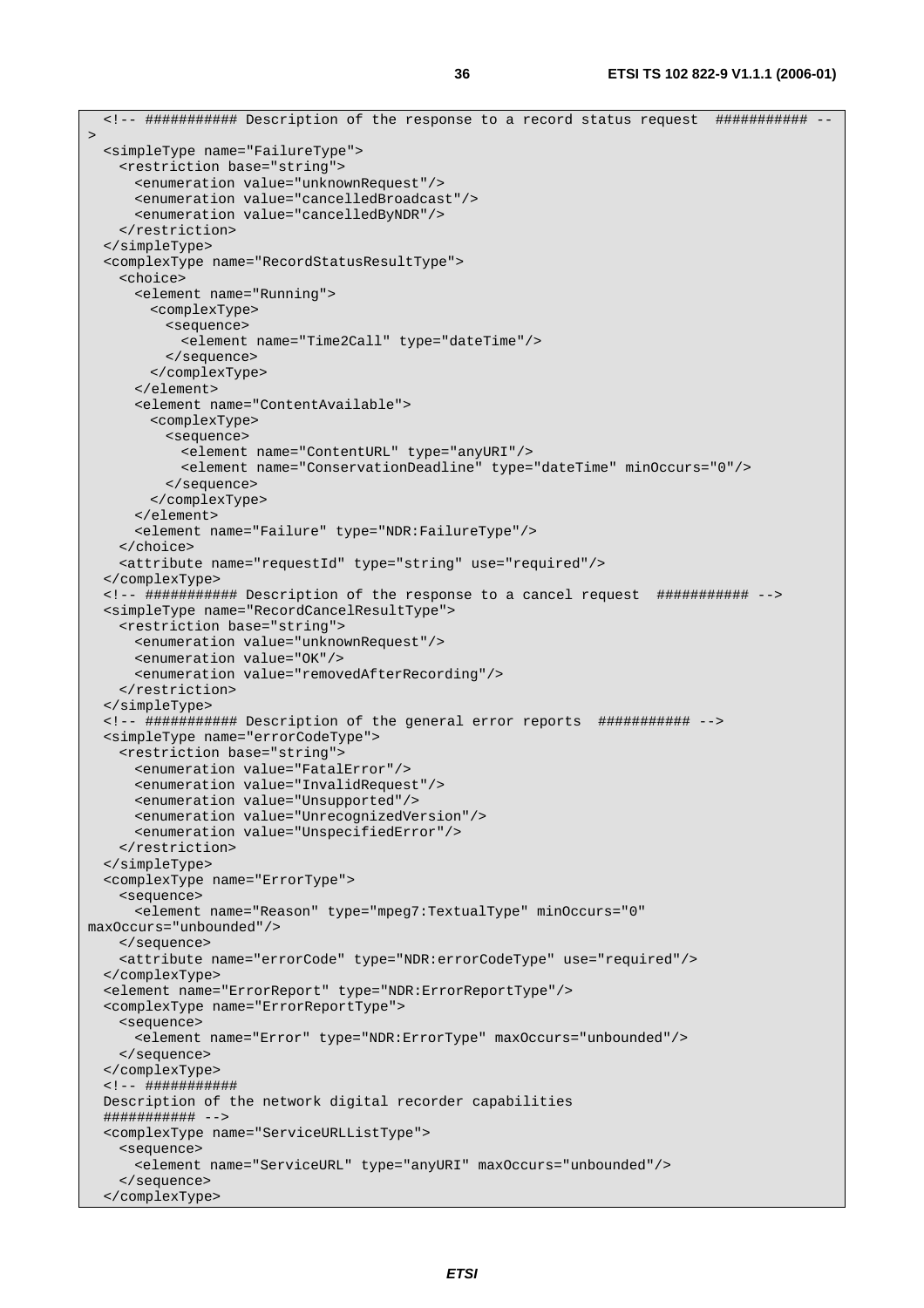```
 <complexType name="ConversionListType"> 
     <sequence> 
      <element name="ConversionOffer" type="NDR:ConversionOfferType" 
maxOccurs="unbounded"/> 
    </sequence> 
   </complexType> 
   <complexType name="ConversionOfferType"> 
    <sequence> 
      <element name="OriginalMediaFormat" type="tva:AVAttributesType" minOccurs="0"/> 
      <element name="DeliveryMediaFormat" type="tva:AVAttributesType" minOccurs="0"/> 
     </sequence> 
   </complexType> 
   <complexType name="ProtocolSetListType"> 
     <sequence> 
      <element name="ProtocolSet" type="NDR:ProtocolSetType" maxOccurs="unbounded"/> 
     </sequence> 
   </complexType> 
   <complexType name="describe_control_NDR_ResultType"> 
     <sequence> 
      <element name="Name" type="mpeg7:TextualType" minOccurs="0" maxOccurs="unbounded"/> 
      <element name="Description" type="mpeg7:TextualType" minOccurs="0" 
maxOccurs="unbounded"/> 
      <element name="SubscriptionURL" type="anyURI" minOccurs="0"/> 
      <element name="ServiceURLList" type="NDR:ServiceURLListType"/> 
      <element name="ConversionList" type="NDR:ConversionListType" minOccurs="0"/> 
      <element name="ProtocolSetList" type="NDR:ProtocolSetListType" minOccurs="0"/> 
      <element name="PlayWhileRecording" type="boolean" default="false" minOccurs="0"/> 
      <element name="SupportForFilteringAndSearchPreferences" type="boolean" 
default="false" minOccurs="0"/> 
     </sequence> 
     <attribute name="serviceVersion" type="unsignedInt" use="required"/> 
   </complexType> 
   <element name="describe_control_NDR_Result" 
type="NDR:describe_control_NDR_ResultType"/> 
  <!-- ########### 
  Description of the subscription structure returned from the NDR Web site after 
subscription to an NDR Service 
   ########### --> 
   <complexType name="NDR_Subscription_dataType"> 
    <sequence> 
      <choice> 
        <element name="Name" type="mpeg7:TextualType" maxOccurs="unbounded"/> 
         <element name="SubscriptionURL" type="anyURI"/> 
      </choice> 
      <element name="SubscriptionId" type="string"/> 
    </sequence> 
   </complexType> 
   <element name="NDR_Subscription_data" type="NDR:NDR_Subscription_dataType"/> 
</schema>
```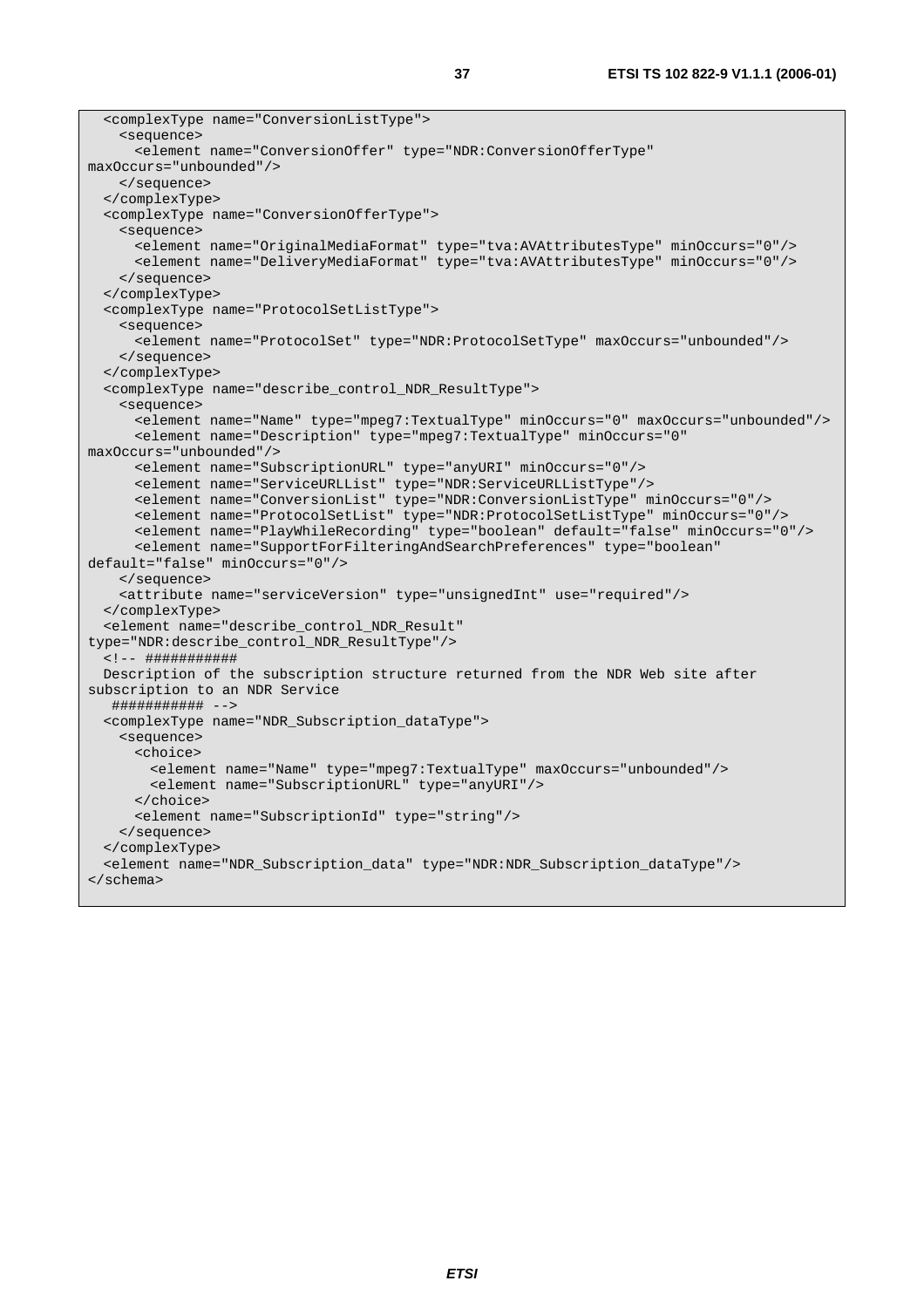### C.2 Classification scheme for DeliveryProtocolType (DeliveryProtocolTypeCS.xml)

```
<ClassificationScheme uri="urn:tva:ndr:cs:DeliveryProtocolTypeCS:2005"> 
  <annotation>Terms for recorded content delivery protocol</annotation> 
  <Term termID="rtp"> 
    <Name xml:lang="en">rtp</Name> 
    <Definition>Real-Time Transport Protocol</Definition> 
  </Term> 
  <Term termID="udp"> 
    <Name xml:lang="en">udp</Name> 
    <Definition>User Datagram Protocol</Definition> 
  </Term> 
  <Term termID="http"> 
    <Name xml:lang="en">http</Name> 
    <Definition>Hypertext Transfer Protocol</Definition> 
  </Term> 
  <Term termID="ftp"> 
    <Name xml:lang="en">ftp</Name> 
    <Definition>File Transfer Protocol</Definition> 
  </Term> 
</ClassificationScheme>
```
# C.3 Classification scheme for ControlProtocolType (ControlProtocolTypeCS.xml)

<ClassificationScheme uri="urn:tva:ndr:cs:ControlProtocolTypeCS:2005"> <annotation>Terms for recorded content control protocol</annotation> <Term termID="rtsp"> <Name xml:lang="en">rtsp</Name> <Definition>Real Time Streaming Protocol</Definition> </Term> </ClassificationScheme>

**ETSI**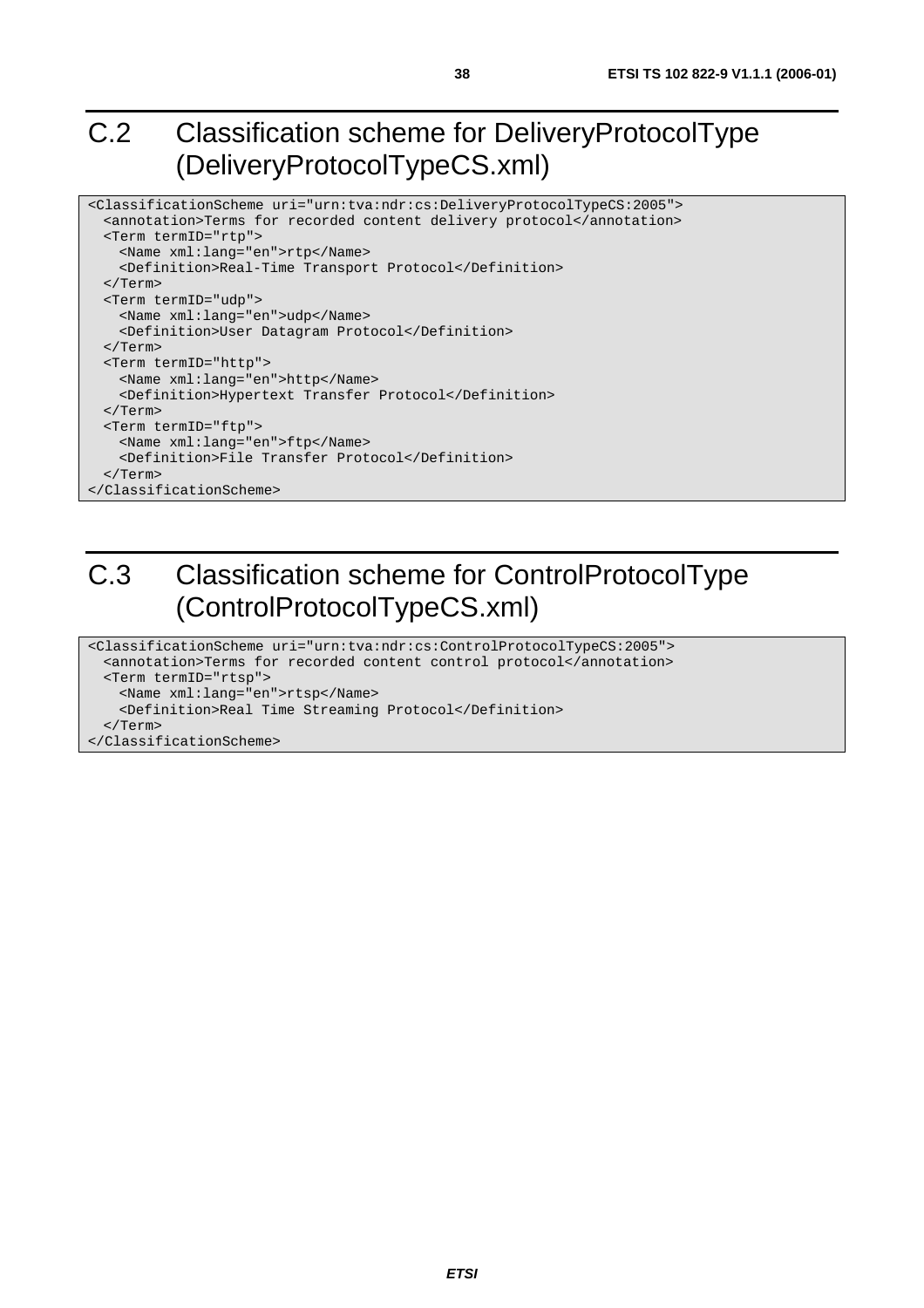### Annex D (informative): Examples of Control\_NDR requests

This annex gives some examples of how the different NDR Service requests can be used to control the NDR operation.

### D.1 Record request for a currently broadcast Content on a specific channel

To obtain content currently broadcast over a TV channel, the following command might be used.

```
<RecordRequest> 
   <SubscriptionId>3456-4567-5677-4321</SubscriptionId> 
   <Locator>dvb://1.4ee2.3fa;4f5</Locator> 
</RecordRequest>
```
The response might be negative if the NDR service has no access to the TV channel indicated by "Locator".

```
<RecordRequestResult serviceVersion="12"> 
   <RecordRequestError>unavailableServiceURL</RecordRequestError> 
</RecordRequestResult>
```
The response might be positive as follows.

```
<RecordRequestResult serviceVersion="12"> 
  <RecordRequestOK> 
     <RequestId>45U753-452</RequestId> 
     <Time2Call>2004-07-15T20:35:00.00</Time2Call> 
     <RecordingCharge currency="EUR">2</RecordingCharge> 
     <ConservationDelay>PT12H</ConservationDelay> 
   </RecordRequestOK> 
</RecordRequestResult>
```
### D.2 Record request for content identified by a CRID

To obtain content recorded by an NDR service limiting the CRID resolution to a set of specific channels, the following command might be used.

```
<RecordRequest> 
   <SubscriptionId>3456-4567-5677-4321</SubscriptionId> 
   <ContentId CRID="crid://broadcaster.com/ajcnd"/> 
   <Locator>dvb://1.4ee2.3fa;4f5</Locator> 
   <Locator>dvb://1.3fc4.431;9bC</Locator> 
</RecordRequest>
```
The response might be negative if the NDR service can not find a location for the requested content on the specified TV channel(s).

```
<RecordRequestResult serviceVersion="12"> 
   <RecordRequestError>unknownCRID</RecordRequestError> 
</RecordRequestResult>
```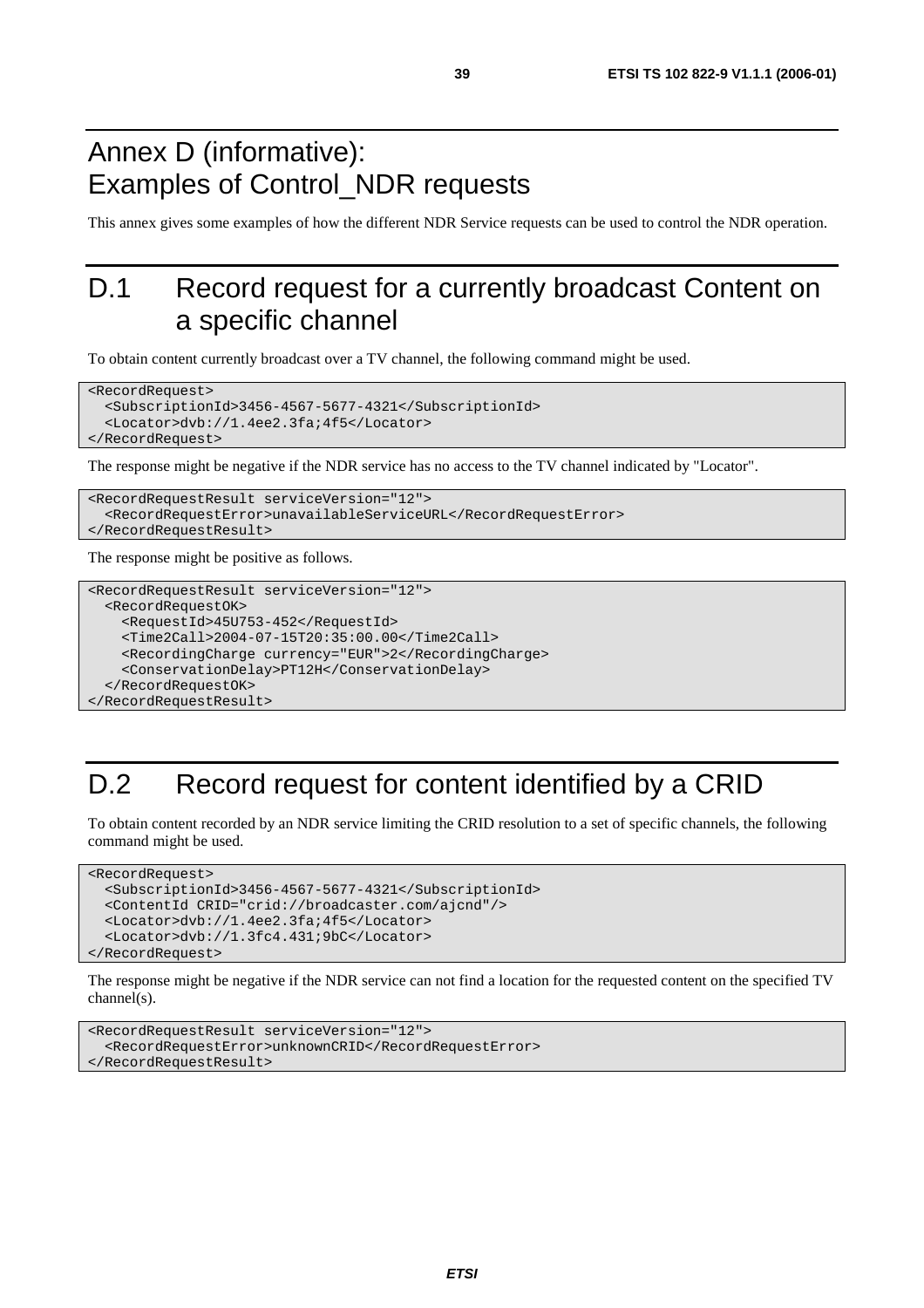### D.3 Requesting status of a previously accepted record request

To obtain the status of a previously accepted record request, the following command might be used.

<RecordStatus requestId="45U753-452"/>

Here is a possible response when the requested content is available from the NDR Service.

```
<RecordStatusResult requestId="45U753-452"> 
  <ContentAvailable> 
   <ContentURL>ftp://ccett.fr/content1.mp2</ContentURL> 
   <ConservationDeadline>2004-07-17T20:30:00.00</ConservationDeadline> 
  </ContentAvailable> 
</RecordStatusResult>
```
Here is a possible response when the requested content is not yet available.

```
<RecordStatusResult requestId="45U753-452"> 
  <Running> 
   <Time2Call>2004-07-15T22:30:00.00</Time2Call> 
  </Running> 
</RecordStatusResult>
```
Here is a possible response when the Record Request Identifier is unknown.

```
<RecordStatusResult requestId="45U753-452"> 
  <UnknownRequest/> 
</RecordStatusResult>
```
Here is a possible response when the content broadcast has been cancelled.

```
<RecordStatusResult requestId="45U753-452"> 
  <CancelledBroadcast/> 
</RecordStatusResult>
```
Here is a possible response when the NDR Service has not been able to execute the previously accepted Record Request.

```
<RecordStatusResult requestId="45U753-452"> 
  <CancelledByNDR/> 
</RecordStatusResult>
```
### D.4 Requesting cancellation of a previously accepted record request

To cancel a previously accepted record request, the following command might be used.

<RecordCancel requestId="45U753-452"/>

The response might be negative if the Record Request Identifier provided in the record cancel request is unknown.

<RecordCancelResult>unknownRequest</RecordCancelResult>

The response might be positive as follows.

<RecordCancelResult>OK</RecordCancelResult>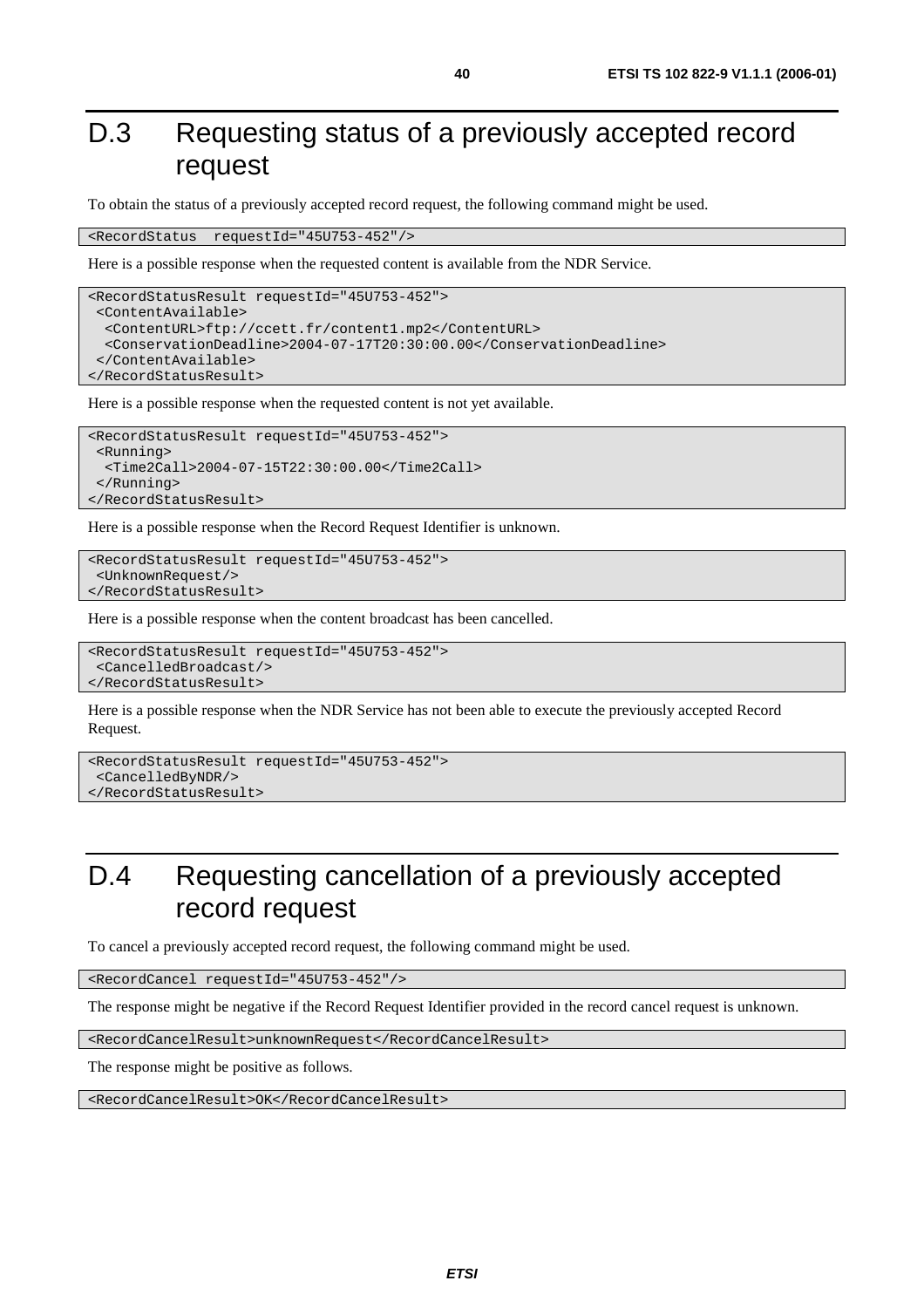### Annex E (informative): Example of UDDI usage

### E.1 Example publication of control\_NDR operation

The NDR service provider registers the new operation using the UDDI save\_binding publication API (assuming that the appropriate parent businessEntity and businessService structures have already been registered).

```
<save_binding xmlns="urn:uddi-org:api_v3"> 
   <bindingTemplate> 
     <description xml:lang="en">Recording service</description> 
     <accessPoint useType="endPoint"> 
             http://www.tf1.fr/services/enregistrement</accessPoint> 
    <tModelInstanceDetails> 
       <tModelInstanceInfo tModelKey="uddi:TV-Anytime.org:control_NDR"> 
         <instanceDetails> 
           <instanceParms><![CDATA[ 
                  <?xml version="1.0" encoding="utf-8"?> 
                    <describe_control_NDR_Result serviceVersion="3" 
                          xmlns="urn:tva:transport:2005"> 
                      <!—- see describe_control_NDR_result --> 
                    </describe_control_NDR_Result> 
                  ]]></instanceParms> 
         </instanceDetails> 
       </tModelInstanceInfo> 
    </tModelInstanceDetails> 
    <categoryBag> 
       <keyedReference tModelKey="uddi:TV-Anytime.org:serviceURL" 
                        keyValue="dvb://1.2.a"/> 
       <keyedReference tModelKey="uddi:TV-Anytime.org:serviceURL" 
                        keyValue="dvb://1.2.f"/> 
     </categoryBag> 
   </bindingTemplate> 
</save_binding>
```
The bindingTemplate structure contains a reference to the tModel for the control\_NDR operation. In this way, the tModel behaves as a technical fingerprint that formally indicates the *TV-Anytime* compliance of the web service.

The categorization information allows a client to establish the following:

• The NDR service can record contents available on channels dvb://1.2.a and dvb://1.2.f.

### E.2 Example search for TV-Anytime NDR service

Consider the example of an end-user with a newly purchased PDR trying to get a movie broadcast tonight on channel A while a football match is broadcast on channel B.

The PDR wishes to discover NDRs able to record contents broadcast on channel A.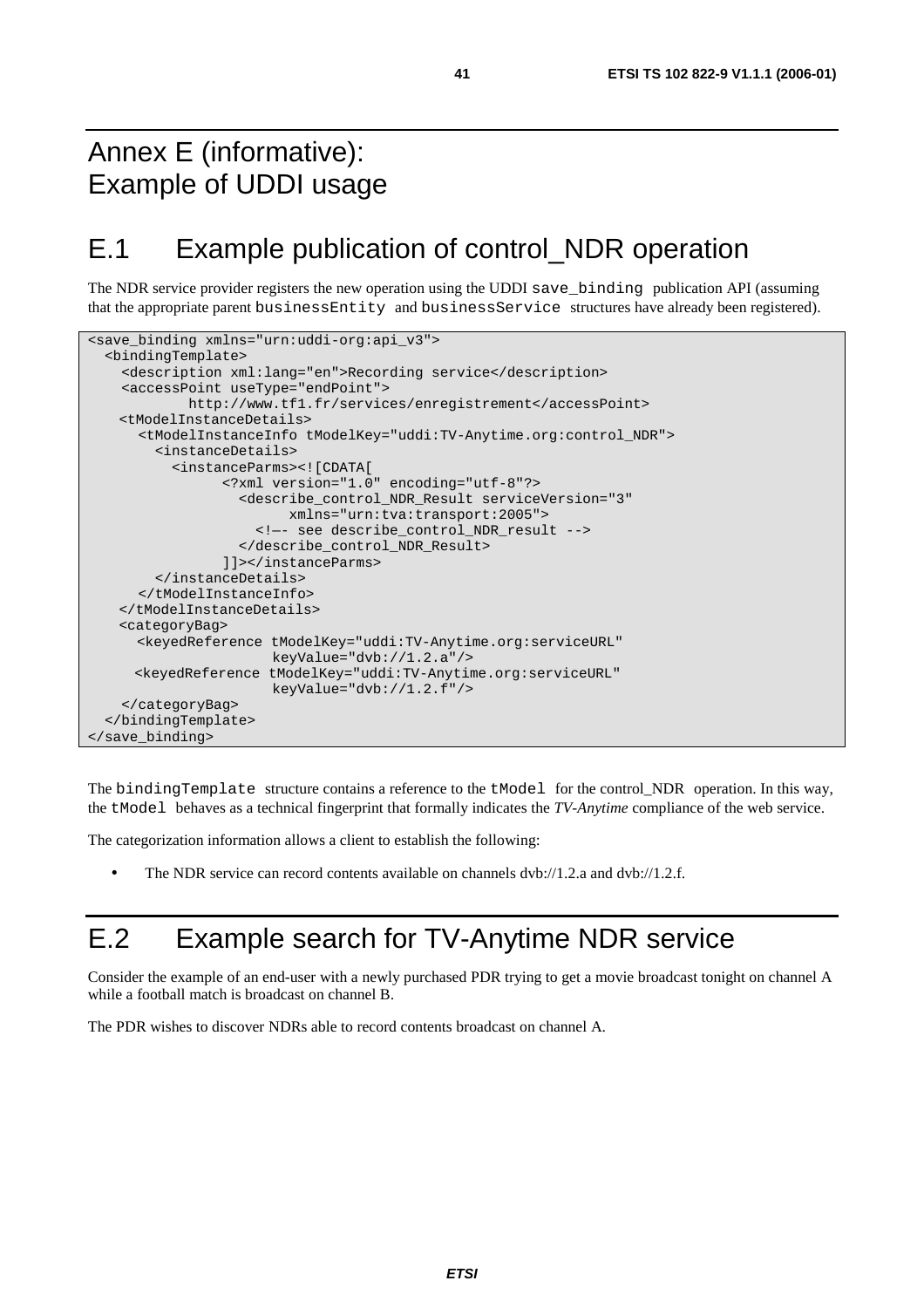The following search could be used to find appropriate bindings.

```
<find_binding xmlns="urn:uddi-org:api_v3"> 
   <tModelBag> 
     <tModelKey>uddi:TV-Anytime.org:control_NDR_v10</tModelKey> 
   </tModelBag> 
   <categoryBag> 
     <keyedReference tModelKey="uddi:TV-Anytime.org:serviceURL" 
                      keyValue="dvb://1.2.a"/> 
     <keyedReference tModelKey="uddi:TV-Anytime.org:serviceURL" 
                      keyValue="dvb://1.2.b"/> 
     <keyedReference tModelKey="uddi:TV-Anytime.org:serviceURL" 
                      keyValue="dvb://1.2.c"/> 
   </categoryBag> 
</find_binding>
```
The data structure returned to the device will contain a list of bindingTemplate elements that satisfy the above query. The list can then be refined by the user (based on brand preferences, recommendations, languages used, etc.), or automatically by the PDR (based on the capability description, and other taxonomies provided in each bindingTemplate element).

*TV-Anytime* clients may also register their interest in a particular type of NDR service, by registering with a node using the subscription API (see clause 5.5 of the UDDI specification [19]). In this case, the same find\_binding element above could be used in the subscriptionFilter of the subscription message, thus defining the types of services that the PDR is interested in being notified about.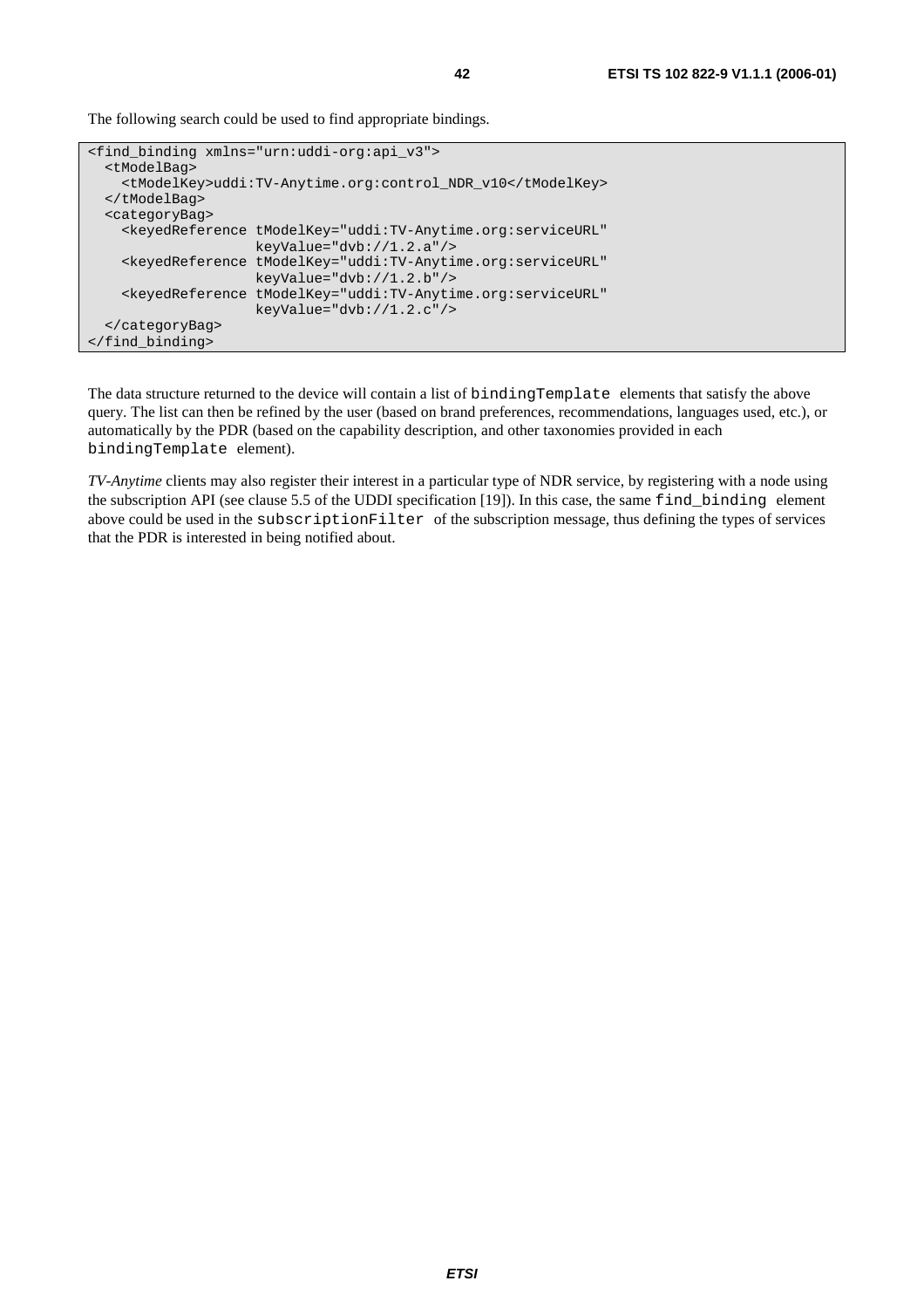### Annex F (informative): Referencing a WSDL implementation description using WS-Inspection

The following WS-Inspection [21] file contains a reference to a *TV-Anytime* NDR service providing a control\_NDR port.

www.dummy.com/inspection.wsil

```
<inspection xmlns="http://schemas.xmlsoap.org/ws/2001/10/inspection/" 
     xmlns:wsdl="http://schemas.xmlsoap.org/ws/2001/10/inspection/wsdl/" 
     xmlns:tns="urn:tva:transport_wsdl:2005"> 
  <service> 
   <description referencedNamespace="http://schemas.xmlsoap.org/wsdl/" 
            location="http://www.channel1.com/services/record/record.wsdl"> 
   <wsdl:reference endpointPresent="true"> 
     <wsdl:implementedBinding>tva:control_NDR_SOAP</wsdl:implementedBinding> 
   </wsdl:reference> 
  </description> 
  </service> 
</inspection>
```
The location attribute in the above description allows a client to download a WSDL implementation description.

http://www.dummy.com/services/record/record.wsdl

```
<definitions targetNamespace="http://example.com/tva" 
    xmlns:tns="urn:tva:transport_wsdl:2005" 
    xmlns:soap="http://schemas.xmlsoap.org/wsdl/soap/" 
    xmlns="http://schemas.xmlsoap.org/wsdl/"> 
   <import namespace="urn:tva:transport_wsdl:2005"/> 
      location=" http://www.channel1.com/services/record/TVAGeneralRecord.wsdl"> 
   <service name="Channel1RecordingService"> 
     <port name="control_NDR_Port" binding="tva:control_NDR_SOAP"> 
       <soap:address location="http://www.channel1.com/services/record"/> 
    </port> 
   </service> 
</definitions>
```
The referenced WSDL implementation definition is simple, and allows a client to establish the URL of the *TV-Anytime* control NDR port. Also, the technical version of the port is indicated via the namespace of the fully qualified binding name.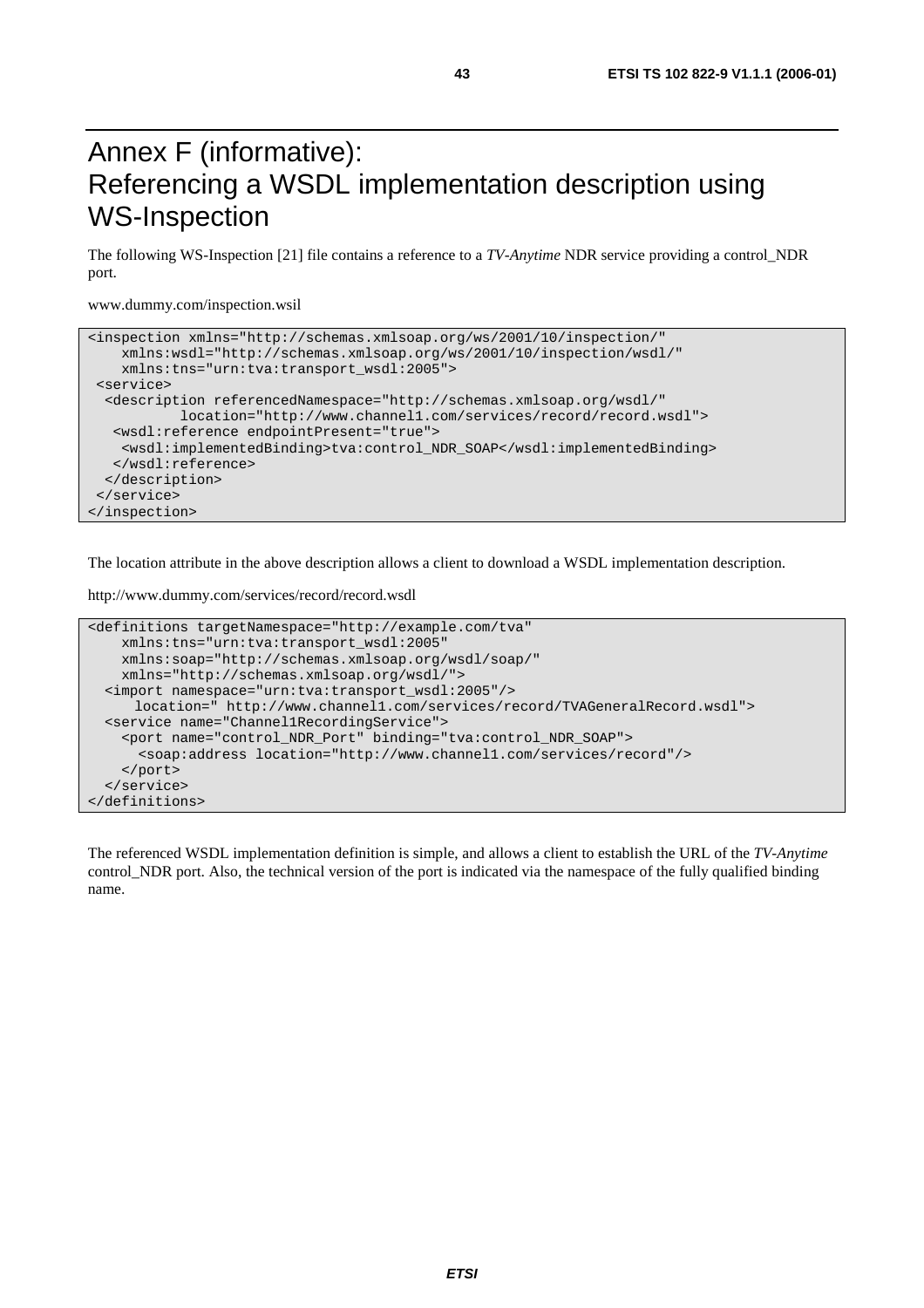- The Platform for Privacy Preferences 1.0 (P3P1.0) Specification, M. Marchiori et. al. <http://www.w3.org/TR/P3P/>
- IETF RFC 2119 Key words for use in RFCs to Indicate Requirement Levels, S. Bradner <http://www.ietf.org/rfc/rfc2119.txt>
- IETF RFC 2396 Uniform Resource Identifiers (URI): Generic Syntax, T. Berners-Lee, R. Fielding, L. Masinter <http://www.ietf.org/rfc/rfc2396.txt>
- Unicode Collation Algorithm, Unicode Technical Report #10, M. Davis, K. Whistler <http://www.unicode.org/unicode/reports/tr10>
- Unicode Normalization Forms, Unicode Standard Annex #15, M. Davis, M. Dürst <http://www.unicode.org/unicode/reports/tr15>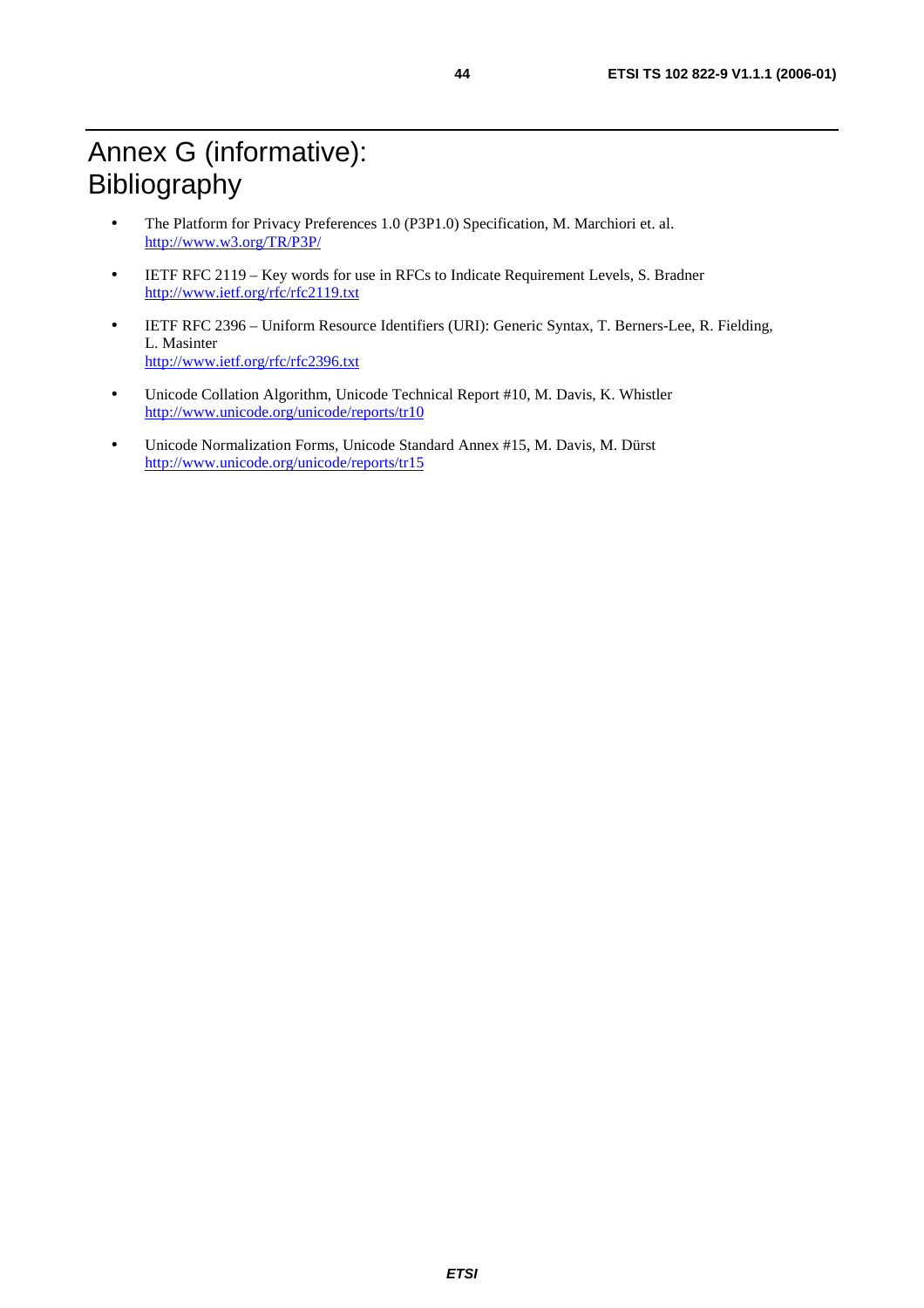# List of figures